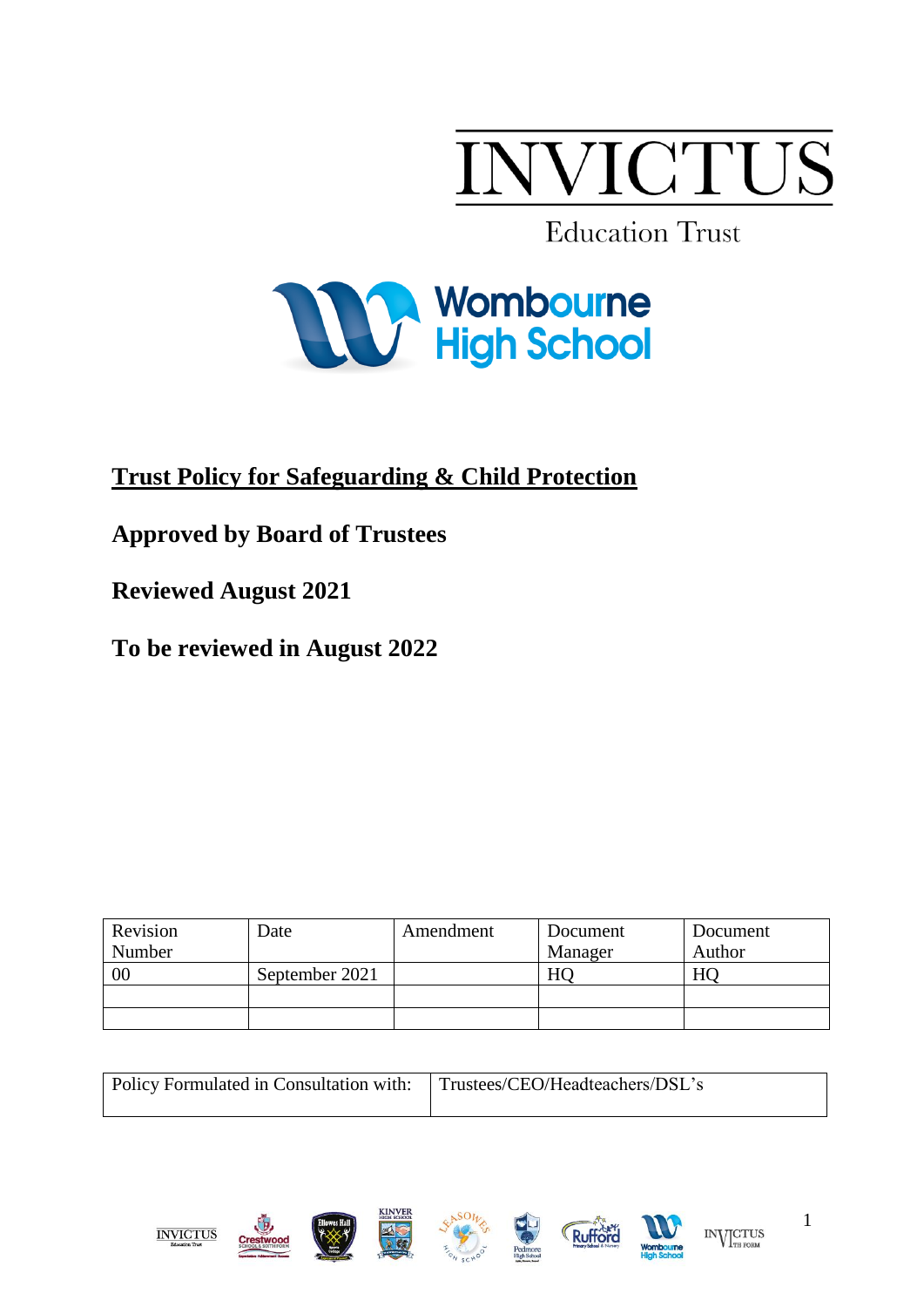# **Invictus Education Trust Safeguarding Statement**

Safeguarding is everyone's responsibility and it is the duty of this Trust to safeguard and promote the welfare of children.

We focus on providing a safe and welcoming environment for all of our children, regardless of age, ability, culture race, language, religion, gender identity or sexual identity. All of our children have equal rights to support and protection.

This policy applies to all staff, volunteers and governors, all of which receive an appropriate level of training for their roles and on their safeguarding duties. We update this policy at least annually to reflect changes to law, guidance and best practice.

We work with our local safeguarding partners to promote the welfare of children and protect them from harm. This includes providing a co-ordinated offer of early help when additional needs of children are identified and contributing to inter-agency plans which provide additional support to the child.

All of our staff have an equal responsibility to act on any suspicion or disclosure that may indicate that a child is at risk of harm. Any pupils or staff involved in child protection or safeguarding issue will receive appropriate support.

Our strong safeguarding culture ensures that we treat all pupils with respect and involve them in decisions that affect them. We encourage positive, respectful and safe behaviour among pupils and we set a good example by conducting ourselves appropriately.

Identifying safeguarding and child protection concerns often begin with recognising changes in pupils' behaviour and knowing that these changes may be signs of abuse, neglect or exploitation. Challenging behaviour may be an indicator of abuse.

All of our staff will reassure children that their concerns and disclosures will be taken seriously and that they will be supported and kept safe.



To safeguard all students, staff and volunteers To inspire each other everyday to improve everything we do Set an aspirational culture in every stakeholder's environment

To report safeguarding concerns to HQ, please email Amy Buttery (PA to CEO) [abuttery@invictus.education](mailto:abuttery@invictus.education) for the attention of Tony Bowles, CEO











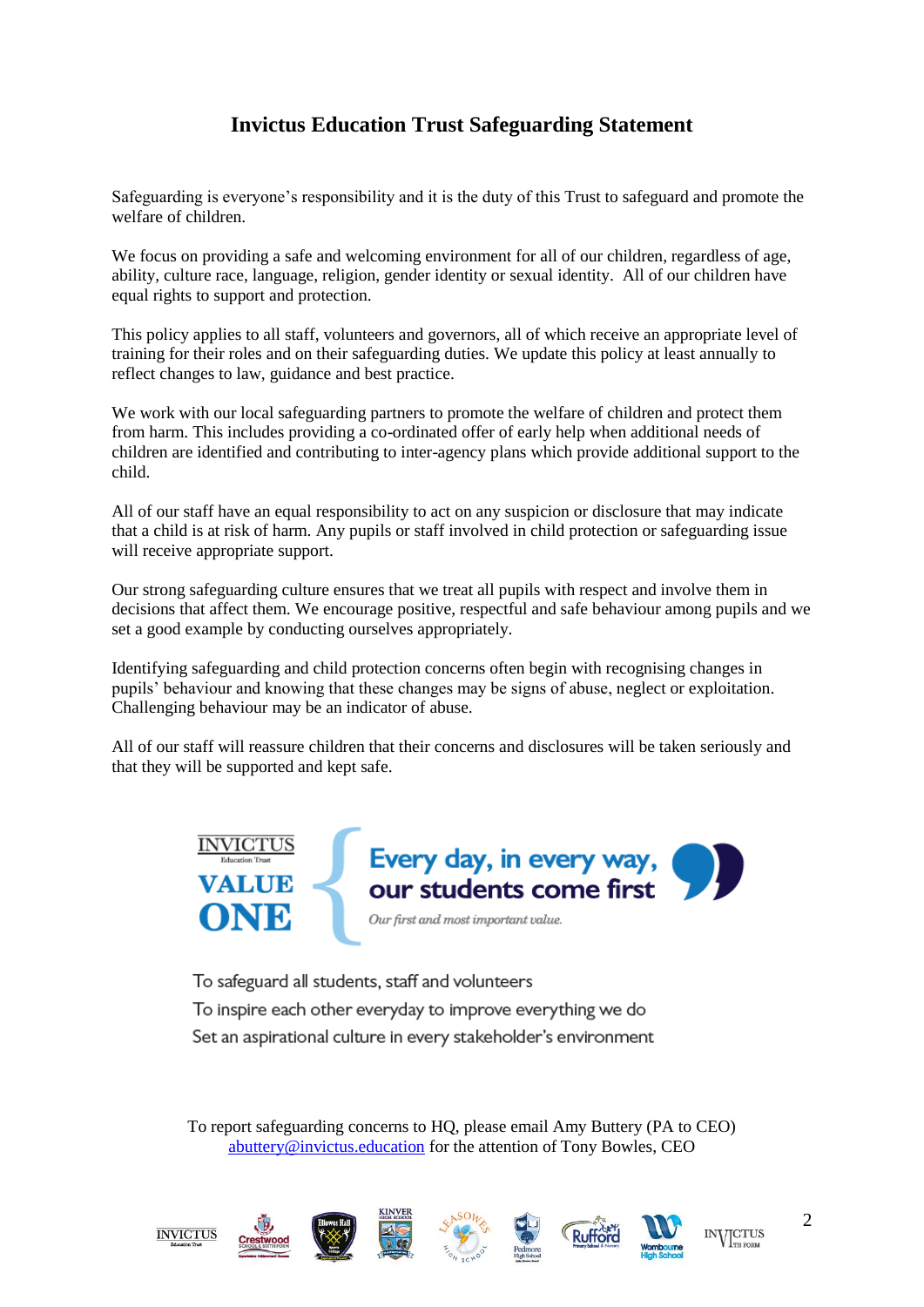# Contents

| 8. What Happens After A Referral Is Deemed Necessary to Escalate Beyond Early Help.  17<br>12. Vulnerable Children<br>14. Managing Allegations Against All Staff, Including Supply Staff, Volunteers and |  |
|----------------------------------------------------------------------------------------------------------------------------------------------------------------------------------------------------------|--|
|                                                                                                                                                                                                          |  |
|                                                                                                                                                                                                          |  |
|                                                                                                                                                                                                          |  |
|                                                                                                                                                                                                          |  |
|                                                                                                                                                                                                          |  |
|                                                                                                                                                                                                          |  |
|                                                                                                                                                                                                          |  |
|                                                                                                                                                                                                          |  |
|                                                                                                                                                                                                          |  |
|                                                                                                                                                                                                          |  |
|                                                                                                                                                                                                          |  |
|                                                                                                                                                                                                          |  |
|                                                                                                                                                                                                          |  |
|                                                                                                                                                                                                          |  |
|                                                                                                                                                                                                          |  |
|                                                                                                                                                                                                          |  |
|                                                                                                                                                                                                          |  |
|                                                                                                                                                                                                          |  |
|                                                                                                                                                                                                          |  |
|                                                                                                                                                                                                          |  |
|                                                                                                                                                                                                          |  |
|                                                                                                                                                                                                          |  |
|                                                                                                                                                                                                          |  |
|                                                                                                                                                                                                          |  |
|                                                                                                                                                                                                          |  |













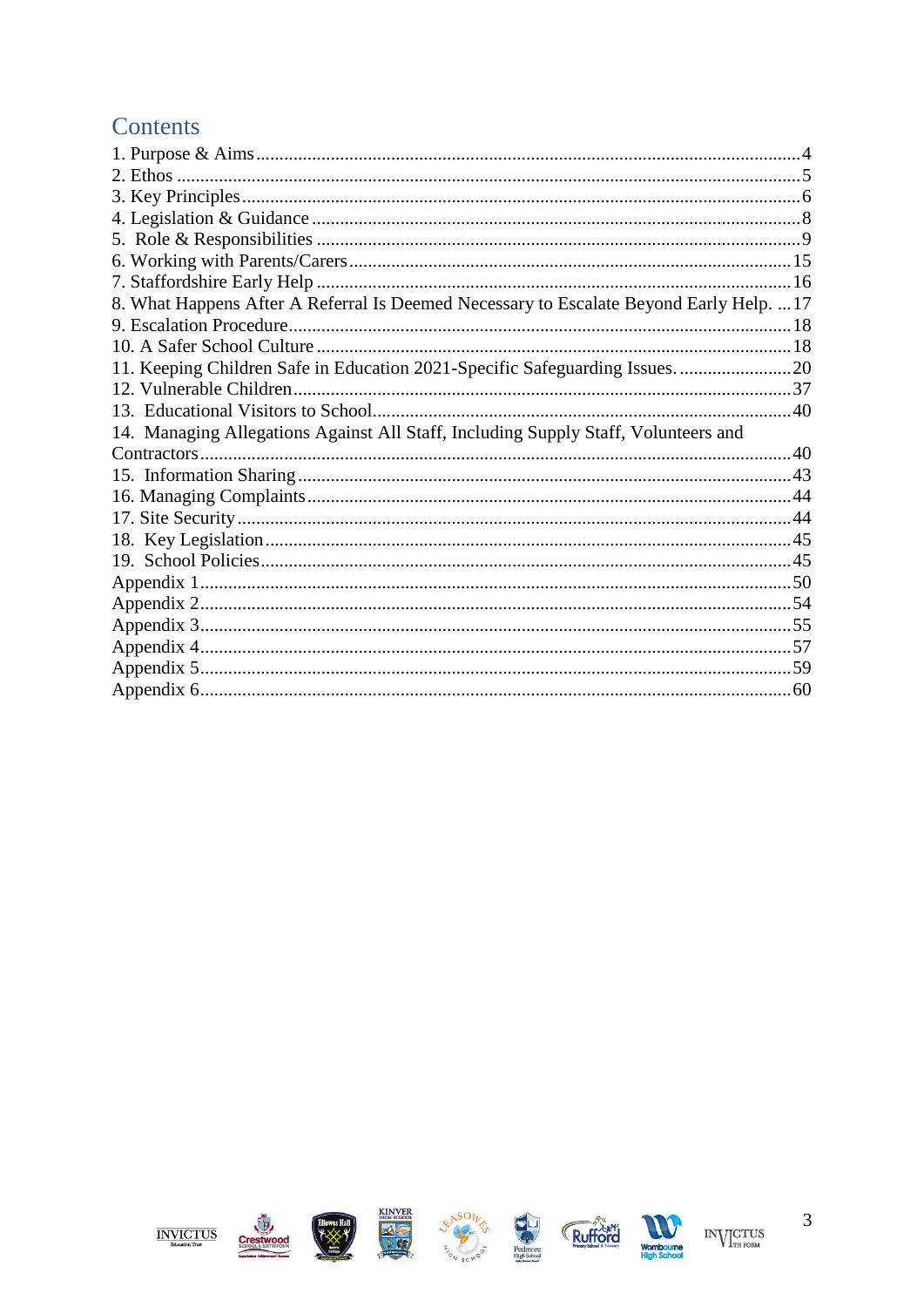# <span id="page-3-0"></span>**1. Purpose & Aims**

**The purpose** of **Wombourne High School's** Safeguarding policy is to ensure we:

- **Are committed** to develop a robust culture of vigilance and challenge.
- **Build resilience**  by raising awareness of safeguarding and child protection issues, and equipping children with the language and skills to keep themselves safe.
- **Establish a safe environment**  in which children can learn and develop within an ethos of openness and where children are taught to treat each other with respect, to feel safe, to have a voice and know that they will be listened to.
- **Support vulnerable pupils** –who have been abused, have witnessed violence towards others or may be vulnerable to abuse.
- **Prevent unsuitable people** from working with children by ensuring we practice safe recruitment in checking the suitability of **all** school staff, supply staff and volunteers to work with our children. And to maintain an active vigilance thereafter in line with the safeguarding culture.

**Our aim** is to follow the procedures set out by Staffordshire Safeguarding Children's Board, Working Together to Safeguard Children 2018 and Keeping Children Safe in Education 2021 by **knowing** and **understanding** that:

- Safeguarding and promoting the welfare of children is **everyone's** responsibility, and the **voice of the child** is evident.
- **Everyone** who comes into contact with children and their families has a role to play.
- **Everyone** should ensure that their approach is **child-centred** considering, at all times, what is in the **best interests of the child.**
- By establishing **a safe environment,** we **enable** our children to learn and develop within an ethos of openness.
- **No single practitioner** can have the full picture of a child's needs and circumstances
- If children and families are to receive the **right help at the right time**, **everyone** who comes into contact with children and their families has a role to play in identifying concerns, sharing information and taking prompt action
- The importance of providing children with a **balanced curriculum** including PHSE, healthy relationship education, online safety, sexting, peer on peer abuse as well as County Lines, Contextualised issues and Child Criminal Exploitation. Also supporting this with online activities, enabling them to enhance their **safeguarding**  skills and knowledge whilst **understanding the risks.**
- Undertaking the role to enable children and young people at our school to have **best outcomes**.
- Ensuring that as a school we have awareness of our staff's knowledge and understanding as well as embedding safeguarding, through clear systems of











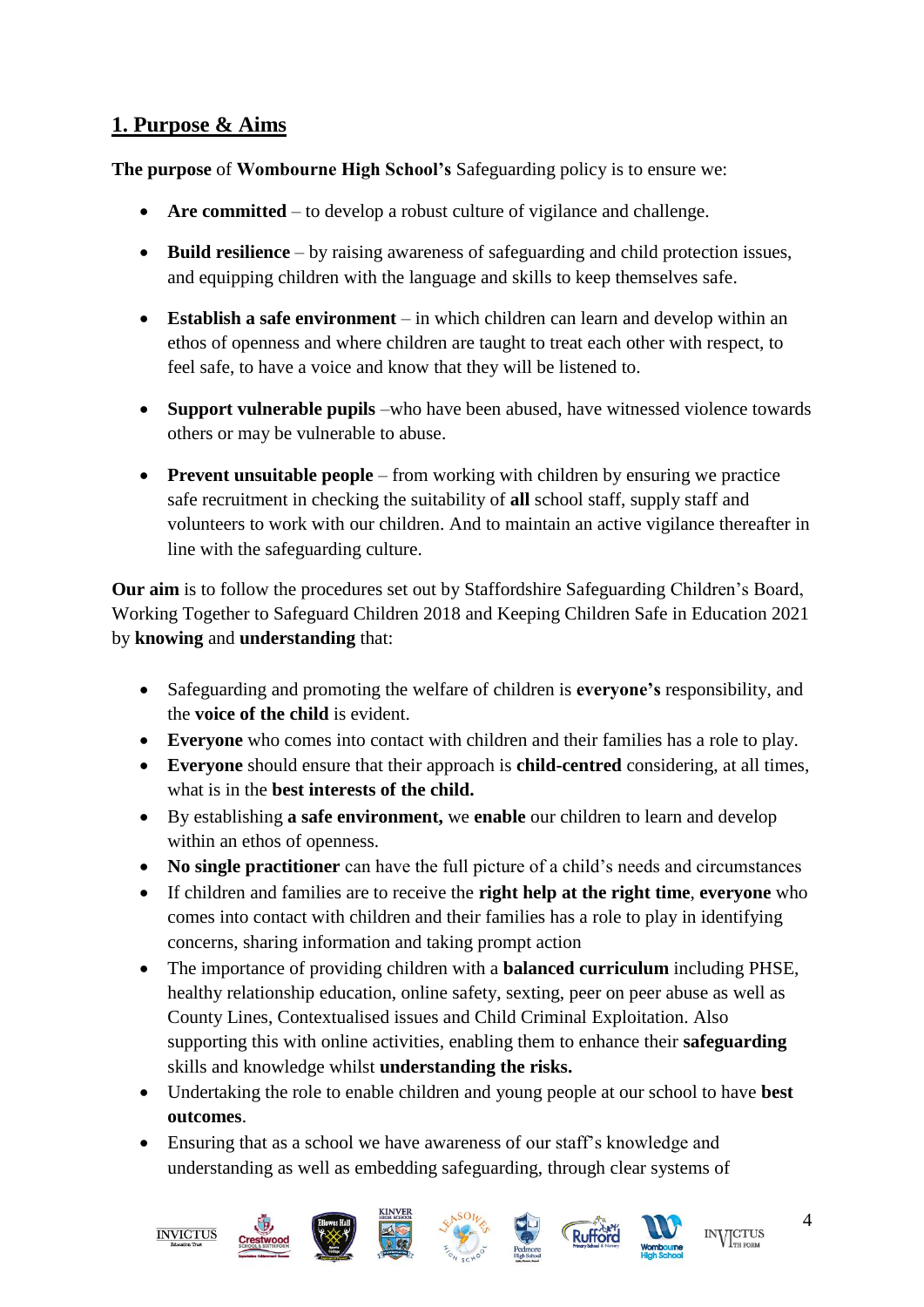communication and Continuous Professional Development (CPD) so that safeguarding is a **robust element** of our school practice.

## At **Wombourne High School** we strive to: -

- **Protect** children and young people from maltreatment.
- **Prevent** impairment of our children and young people's mental and physical health or development.
- **Ensure** that our children and young people grow up in circumstances consistent with the provisions of safe and effective care.
- **Take action** to enable **ALL** children to have the **best outcomes**.

## **This policy provides guidance to all adults working within the school, whether paid or voluntary or directly employed by the school or a third party.**

- This policy is available on our school website and is available on request from the school office. We also inform parents/carers about this policy when their children join our school.
- This policy will be reviewed in full by the Governing Body on an annual basis or sooner should legislation/guidance change.
- This policy sets out how the school's governing body discharges its statutory responsibilities relating to safeguarding and promoting the welfare of children who are pupils at this school. Our policy applies to all staff; paid and unpaid, working in the school, including Governors.
- The policy is provided to all staff (including temporary staff, supply staff and volunteers) at the point of induction, alongside our Staff code of conduct.
- Our Governing Body, working with the senior leadership team and especially our Designated Safeguarding Lead, ensure that those staff who do not work directly with children read and either Part 1 or Annex A (condensed version of Part 1) of the KCSiE 2021 guidance.
- All staff who work directly with children, are provided and read Part One of Keeping Children Safe in Education 2021.
- The school follows the Staffordshire Safeguarding Children's Board policies and procedures. [StaffsSCB](https://www.staffsscb.org.uk/)

# <span id="page-4-0"></span>**2. Ethos**

The child's welfare is of paramount importance, we are a child centred school and make all efforts possible to capture the voice of the child and to try and understand what their daily lived experiences are like.

We all have a statutory duty to safeguard and promote the welfare of children and to maintain a professional attitude of **'***it could happen here'* where safeguarding is concerned.

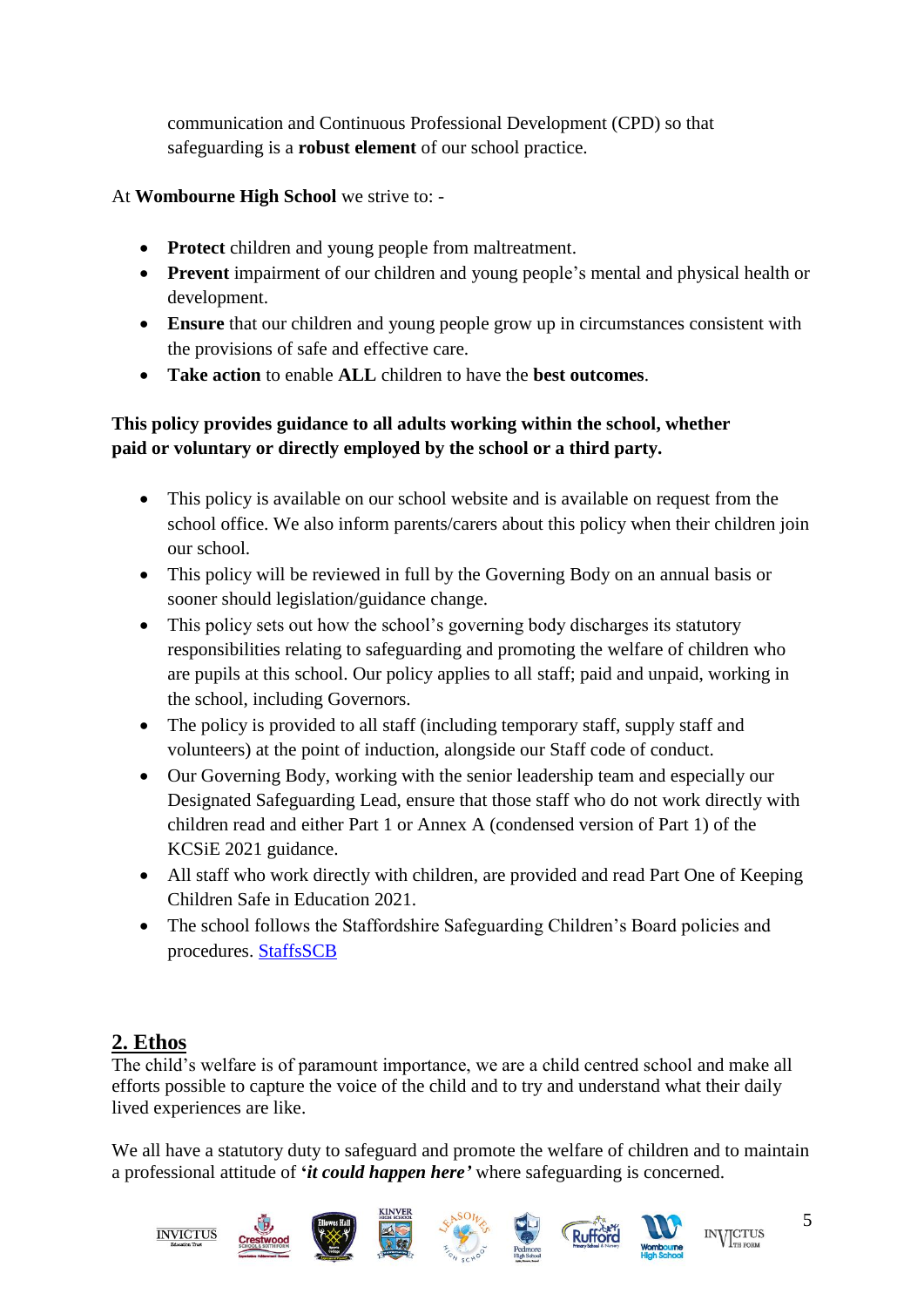Our school is committed to safeguarding children and promoting children's welfare and expects all staff, governors, volunteers, and visitors to share this commitment and maintain a vigilant and safe environment. Everyone has a responsibility to **act without delay** to protect children by reporting anything that might suggest a child is being abused or neglected. It is our willingness to work safely and challenge inappropriate behaviours, that underpins this commitment. The school seeks to work in partnership with families and other agencies to improve the outcomes for children who are vulnerable or in need.

*'Safeguarding and promoting the welfare of children is everyone's responsibility. Everyone who comes into contact with children and their families and carers has a role to play. In order to fulfil this responsibility effectively, all professionals should make sure their approach is child centred. This means that they should consider, at all times, what is in the best interests of the child.' (Keeping Children Safe in Education 2021)* 

All staff are encouraged to report any concerns that they have and **not see these as insignificant.** On occasions, a referral is justified by a **single incident** such as an injury or disclosure of abuse. More often however, **concerns accumulate over time** and are evidenced by building up a picture of harm; this is particularly true in cases of emotional abuse and neglect. In these circumstances, **it is crucial that staff record and pass on concerns** in accordance with this policy to allow the Designated Safeguarding Lead to build up a picture and access support for the child at the earliest opportunity**. (See Appendix 1)**

We maintain a professional attitude of '**it could happen here'** where safeguarding is concerned. When there are concerns about the welfare of a child, staff members will always act in the best interests of the child. This policy has been developed in-conjunction with our school culture of prevention, protection, and support.

Children at **Wombourne** are reassured that they have a voice, they are listened to and what they say taken seriously. They know that they will be supported and kept safe. They are never given the impression that they are creating a problem by reporting abuse, sexual violence, or sexual harassment. Children at our school are encouraged to talk freely with staff if they are worried or concerned about something and our staff understand that a victim of any type of abuse should never be made to feel ashamed for making a report.

# <span id="page-5-0"></span>**3. Key Principles**

The child's needs and welfare are paramount and we are a **child centred school.** All children have a right to be protected from abuse and neglect and have their welfare safeguarded. Children should be **listened to** and their views and wishes should inform any assessment and provision for them. Staff should always act in the **interests of the child** in order to protect them.

#### **The school recognises that scrutiny, challenge, and supervision are key to safeguarding children.**

• At **Wombourne** we have a robust Safeguarding training schedule for all staff, which is monitored by the DSL. All staff receive Level 1 Safeguarding training, as required in KCSIE 2021, and receive regular updates through staff meetings, briefings, emails

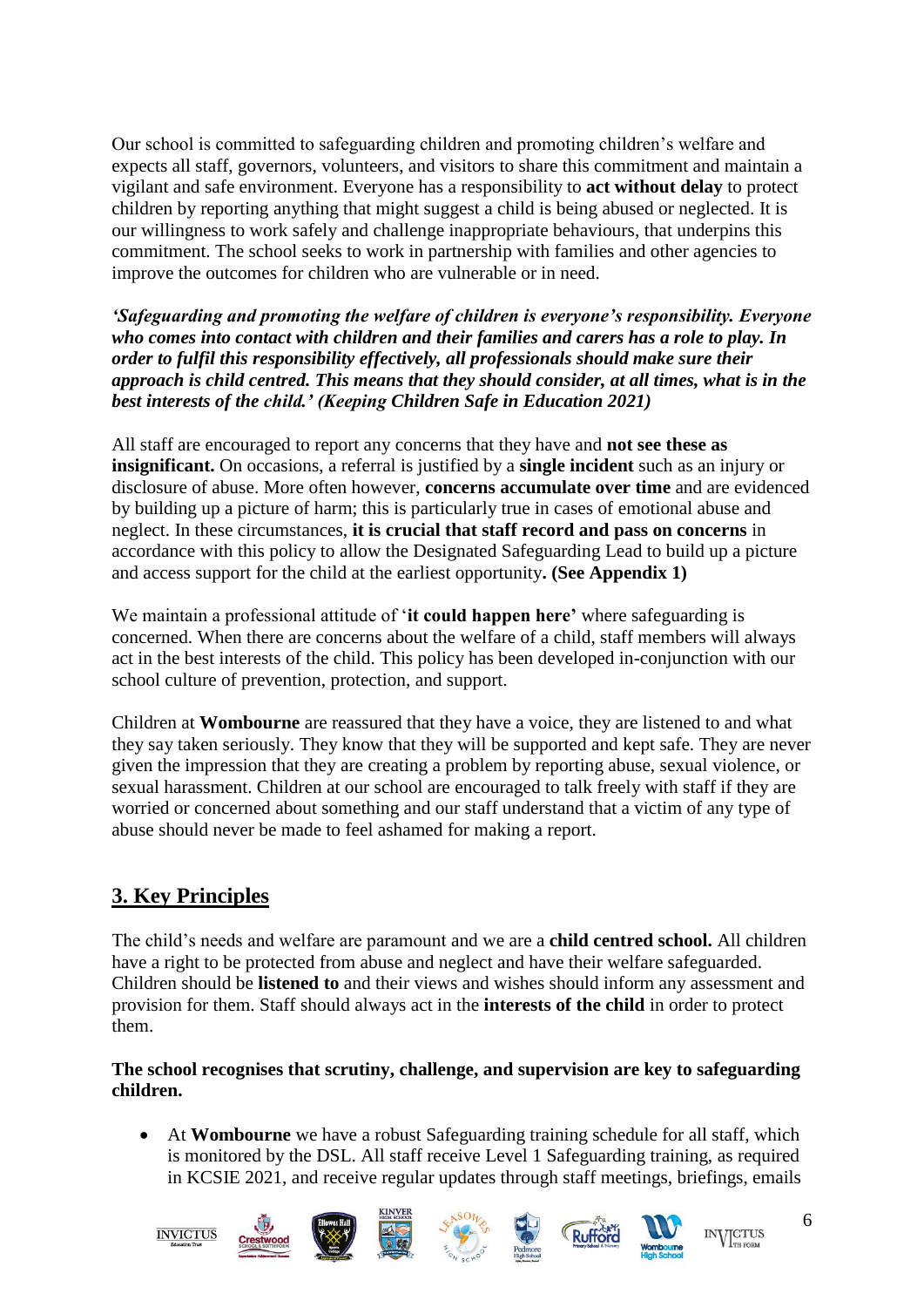etc. to develop and support robust safeguarding practices amongst all staff.

- The school has **clear induction processes** for all staff, volunteers and Governors, and all required documents and policies are provided both at induction of new staff, and on a yearly refresh basis for current staff. These documents include Part 1 of KCSIE 2021. The Code of Conduct; schools behaviour policy; schools' response to children who go missing from education, the role of the DSL and this Safeguarding Policy as well as peer on peer abuse and child on child sexual violence and sexual harassment. Staff will sign to confirm they have read and understood these policies and Q&A around these topics will be part of regular Departmental Health Checks.
- All staff will be aware that abuse, neglect, and safeguarding issues are rarely standalone events that can be covered by one definition or label. In most cases, multiple issues will overlap with one another.
- **All** staff will be aware that safeguarding incidents and /or behaviours can be associated with factors outside the school or college and /or can occur between children outside of these environments.
- **All** staff, but especially the Designated Safeguarding Lead/ Deputies will consider whether children are at risk of abuse or exploitation in situations outside their families. Extra-familial harms take a variety of different forms and children can be vulnerable to multiple harms including, but not limited to, sexual exploitation, criminal exploitation and serious youth violence.
- The school is committed to working with other agencies to provide **early help** for children before they become at risk of harm or require a 'child in need' statutory assessment.
- **All** staff should be aware of the local early help process and **understand their role in it**. (KCSIE 2021). 'Early Help means providing support **as soon as a problem emerges**, at any point in a child's life, from the foundation years through to the teenage years. '(WT 2018). This includes liaising with the designated safeguarding lead, sharing information with other professionals to support early identification and assessment and, in some cases, acting as the lead professional in undertaking an early help assessment.' (DfE 2018)
- **All** staff should be aware of the **process** for making referrals to children's social care and for statutory assessments under the Children Act 1989 that may follow a referral, along with the role they might be expected to play in such assessments. (KCSIE 2021)
- All staff have equal responsibility to report their concerns about a child or the behaviour of any adult without delay to the Designated Safeguarding Lead. Whilst the Designated Safeguarding Lead will normally make referrals to Children's Services, **any staff member can refer their concerns to children's social care** directly in emergencies or if they feel they need to do so. **(Staffordshire Childrens Advice & Support on 0800 1313126)**
- Everyone has responsibility to **escalate their concerns** and 'press for reconsideration' if they believe a child's needs remain unmet or if the child is failing to thrive and in need or if the child is at risk of harm.
- The school understands its responsibility to **request a statutory assessment** lead by a social worker for any child in need, as defined under the Children Act 1989, who is unlikely to achieve or maintain a satisfactory level of health or development, or their health and development will be significantly impaired, without the provision of services.
- The school will work in **partnership with other agencies** to promote the welfare of













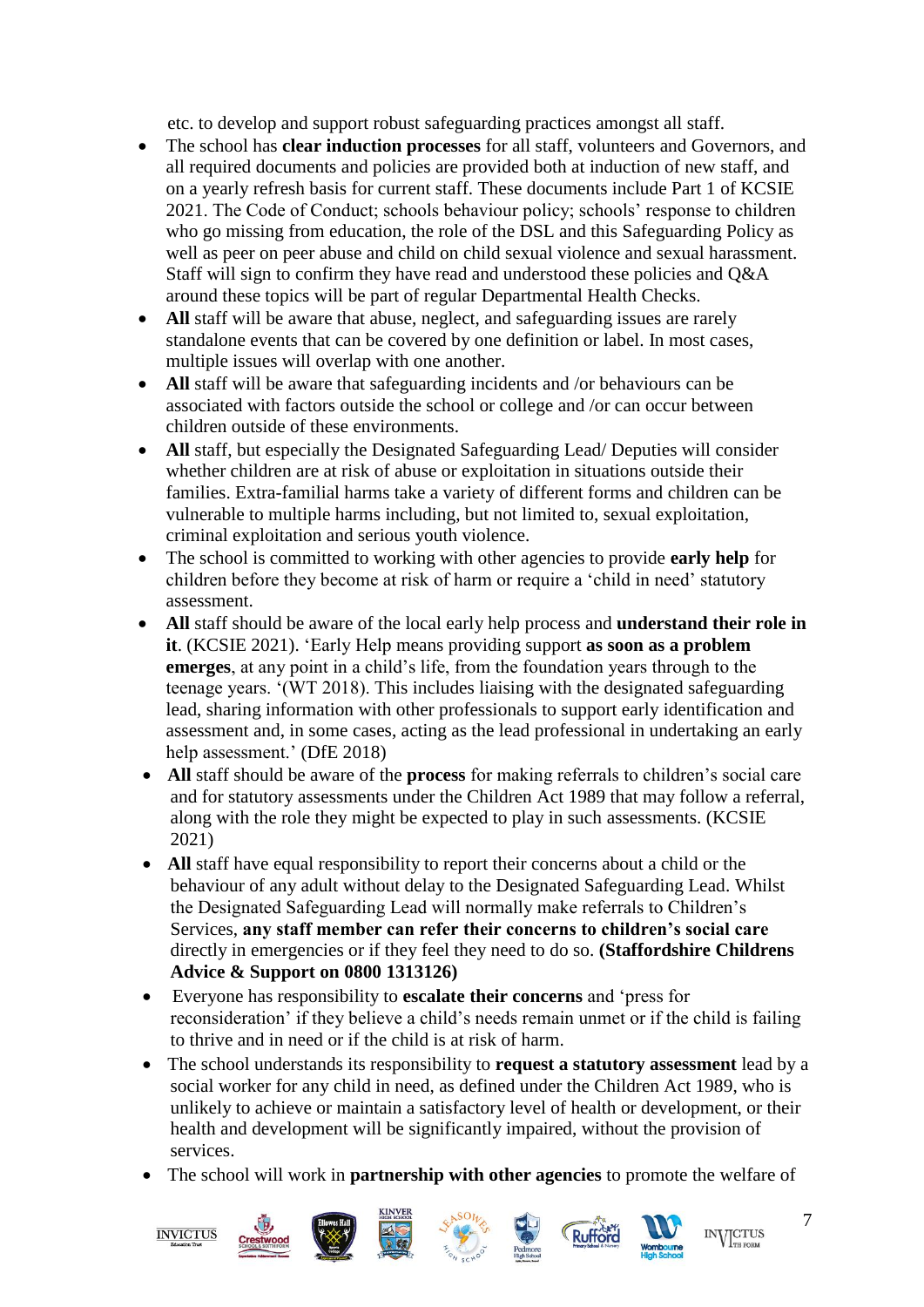children and protect them from harm, including the need to share information about a child to safeguard them.

- The school will **work with other agencies** to ensure any actions that are part of a multi-agency coordinated plan are completed in a timely way.
- The school will follow the Staffordshire Safeguarding Children's Board's procedures and provide them with information as required [StaffsSCB](https://www.staffsscb.org.uk/)
- Staff, children, and families will need support following child protection processes being followed.
- Children have a right to learn ways to keep themselves safe from harm and exploitation. We will provide opportunities for pupils/students to develop skills, concepts, attitudes, and knowledge that promote their safety and well-being.
- Safeguarding issues will be addressed through the PSHE curriculum, for example self-esteem, emotional literacy, assertiveness, power, consent, coercion, control as part of healthy relationship education (previously known as sex and relationship education SRE), online safety (formally known as e-safety), sexting and bullying (including cyber bullying)
- Relevant issues will be addressed through all areas of the curriculum.
- All our policies, which support our ethos of safeguarding, will be interlinked with this Safeguarding Policy.

# <span id="page-7-0"></span>**4. Legislation & Guidance**

Schools and colleges **must have regard** for the DfE statutory guidance **'Keeping Children Safe in Education (DfE2021).**

## **[Keeping Children Safe in Education 2021](https://assets.publishing.service.gov.uk/government/uploads/system/uploads/attachment_data/file/1007260/Keeping_children_safe_in_education_2021.pdf)**

This guidance is read alongside

- statutory guidance [Working Together to Safeguard Children](https://assets.publishing.service.gov.uk/government/uploads/system/uploads/attachment_data/file/942454/Working_together_to_safeguard_children_inter_agency_guidance.pdf)
- departmental advice [What to do if you are Worried a Child is being Abused-Advice](https://assets.publishing.service.gov.uk/government/uploads/system/uploads/attachment_data/file/419604/What_to_do_if_you_re_worried_a_child_is_being_abused.pdf)  [for Practitioners a](https://assets.publishing.service.gov.uk/government/uploads/system/uploads/attachment_data/file/419604/What_to_do_if_you_re_worried_a_child_is_being_abused.pdf)nd
- departmental advice [Sexual Violence and Sexual Harassment Between Children in](https://assets.publishing.service.gov.uk/government/uploads/system/uploads/attachment_data/file/999239/SVSH_2021.pdf)  [Schools and Colleges](https://assets.publishing.service.gov.uk/government/uploads/system/uploads/attachment_data/file/999239/SVSH_2021.pdf)

## All staff must read and understand **at least part 1 of [Keeping Children Safe in Education](https://assets.publishing.service.gov.uk/government/uploads/system/uploads/attachment_data/file/1007260/Keeping_children_safe_in_education_2021.pdf)  [2021](https://assets.publishing.service.gov.uk/government/uploads/system/uploads/attachment_data/file/1007260/Keeping_children_safe_in_education_2021.pdf)**

Local authorities have a duty to make enquiries under section 47 of the Children Act 1989 if they have reasonable cause to suspect that a child is suffering, or is likely to suffer, **significant harm**, to enable them to decide whether they should take any action to safeguard and promote the child's welfare. There may be a need for immediate protection whilst the assessment is carried out. **(See Appendix 1)**

A **child in need** is defined under the Children Act 1989, as a child who is unlikely to achieve or maintain a satisfactory level of health or development, or their health and development will be significantly impaired, without the provision of services; or a child who is disabled. A social worker will lead and co-ordinate any assessment under section 17 of the Children Act 1989.

Section 175 of the Education Act 2002 places a duty on local authorities (in relation to their











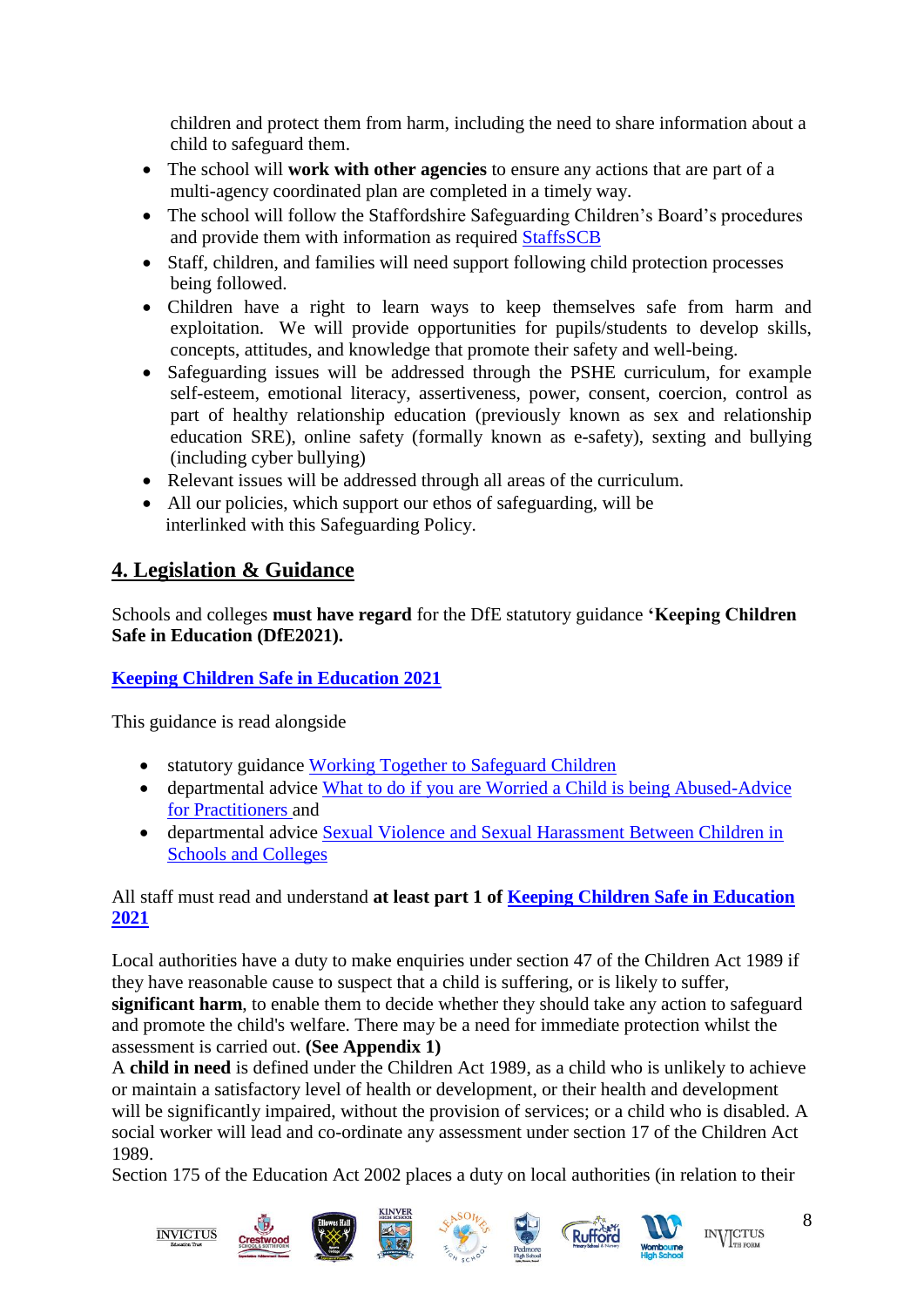education functions, and governing bodies of maintained schools and further education institutions, which include sixth-form colleges) **to exercise their functions** with a view to safeguarding and promoting the welfare of children who are pupils at a school, or who are students under 18 years of age attending further education institutions.

The same duty applies to independent schools (which include Academies and free schools) by virtue of regulations made under section 157 of the same Act.

## <span id="page-8-0"></span>**5. Role & Responsibilities**

**Designated and Deputy Safeguarding Leads**

## **Our Designated Safeguarding Lead is Mr J Crook**

#### **Our Deputy Designated Safeguarding Leads are Mr M Ward / Mrs S Malhi**

The Designated and Deputy Safeguarding Leads (DSL and DDSL) will carry out their roles in accordance with Keeping Children Safe in Education 2021

#### **[Keeping Children Safe in Education 2021](https://assets.publishing.service.gov.uk/government/uploads/system/uploads/attachment_data/file/1007260/Keeping_children_safe_in_education_2021.pdf)**

The DSL/DDSL will undergo the appropriate Safeguarding Training to provide them with the knowledge and skills to carry out their role. This training should be updated at least every 2 years, in line with the Staffordshire Safeguarding Childrens Board requirements.

In addition to the formal training, their knowledge and skills are refreshed at regular intervals, at least annually, through the termly SCC DSL Briefings, meeting other DSL's, emails and reading statutory guidance. The training provides DSL/DDSL's with a good understanding of their own role, the processes, procedures, and responsibilities of other agencies, particularly children's social care.

The DSL continually develops an understanding of the community the school serves, the risks and resilience. This is done in collaboration with local partners such as PCSO's and Local Youth and Support teams, and the Local Authority.

DSL/Deputy DSL will refer cases of suspected abuse to the local authority children's social care as required. They will represent School at child protection conferences and core group meetings. The DSL will be the expert within our setting to support staff in liaising with other agencies, making assessments and referrals. Any staff member maybe required to be part of strategy discussions with other interagency meetings and contribute to the assessment of child/ren

The DSL/Deputy DSL should liaise with the three safeguarding partners and work with other agencies in line with Working Together to Safeguard Children 2018.

[NPCC Guidance 'When to call the Police'](https://www.npcc.police.uk/documents/Children%20and%20Young%20people/When%20to%20call%20police%20guidance%20for%20schools%20and%20colleges.pdf) helps designated safeguarding leads understand when they should consider calling the Police and what to expect when they do.

The DSL will support staff who make referrals to Staffordshire Children's Advice and Support service.

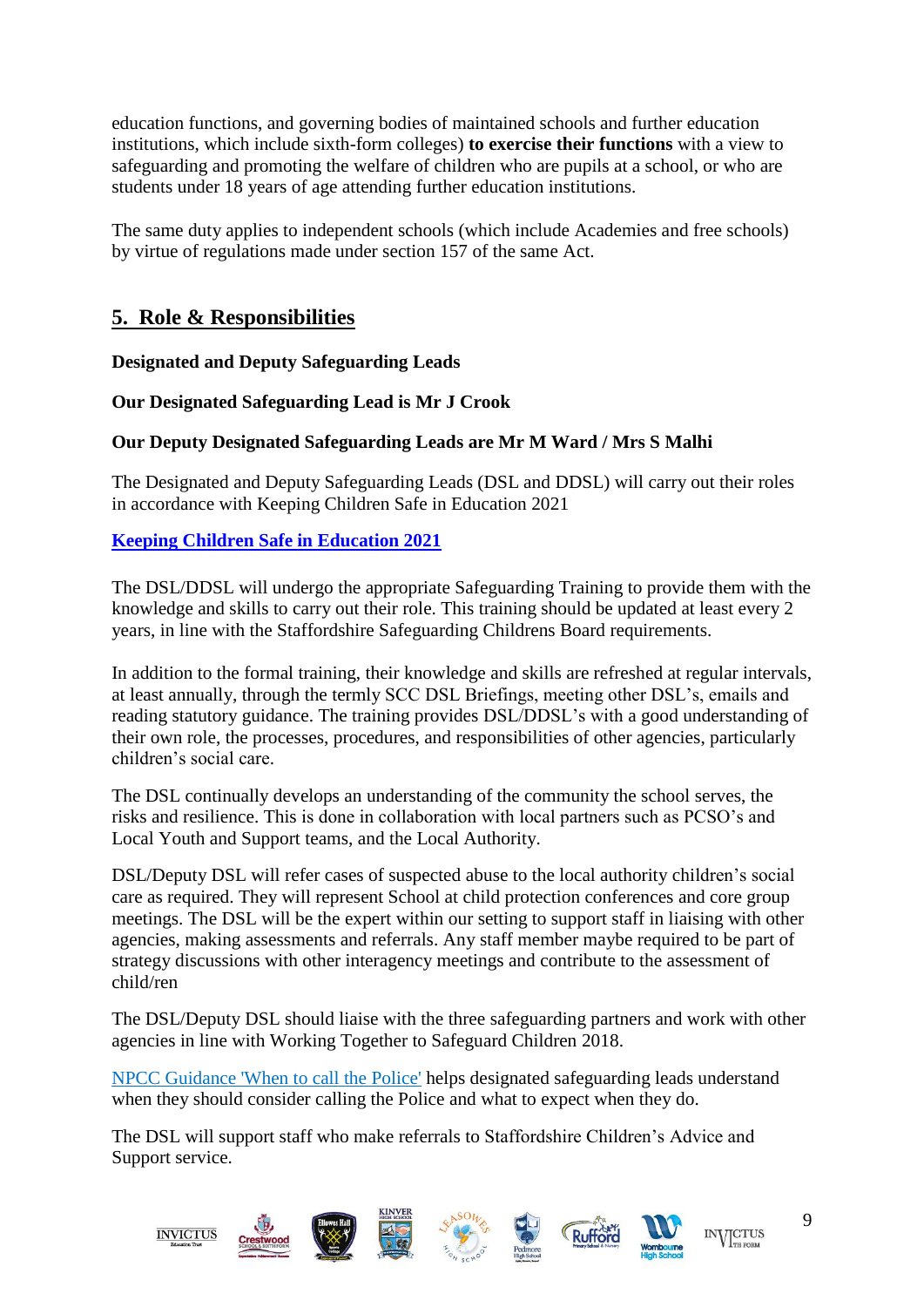The DSL will refer cases to the Channel programme where there is a radicalisation concern as required, and support staff making Prevent referrals to the Channel programme.

The DSL (if the Headteacher) will refer cases where a person is dismissed or left due to risk/harm to a child to the Disclosure and Barring Service as required.

The DSL will refer cases where a crime may have been committed to the Police as required.

The DSL/Deputy DSL will maintain robust systems to monitor and record training of all staff, volunteers, supply annually, refresher time scales are evident. Training is delivered inline with Staffs SCB training strategy and KCSIE 2021 recommendations. This will include bulletins, briefings, and inset day training as well as external events attended. Regular updates will be shared with staff half termly and staff participation will be recorded electronically.

The DSL will ensure all staff and regular visitors have training on how to recognise indicators of concern, how to respond to a disclosure from a child and how to record and report this information accurately. Staff/volunteers do not make promises to any child and will not keep secrets. Every child will be made aware of what the adult will have to do with any information they have chosen to disclose to a staff member/volunteer.

The DSL monitors the electronic case management systems to record concerns about children and young people ensuring that the quality of information is accurate, proportionate, timely and assessment/referrals are made appropriately. The recording and storing of information are kept in-line with the Data Protection Act 2018 and General Data Protection.

Safeguarding and child protection records are kept in a secure location, separate and away from academic records and there is a clear recording process of transfer, in or out, using the transfer of records form which needs to be signed by the sending and receiving settings and a copy of this form kept by both.

Safeguarding files have a front sheet, chronology as well as all other safeguarding paperwork in chronological order, the most recent being at the front of the file. All concerns, discussions and decisions made, and the reasons for those decisions, are recorded on the safeguarding file including: -

- a clear and comprehensive summary of any concern.
- details of how the concern was followed up and resolved.
- a note of any action taken, decisions reached and the outcome.

DSL monitors the quality of safeguarding files and/or recording on electronic systems through auditing case files regularly. The DSL/DDSL should have appropriate and regular supervision within the Senior Leadership Team. Systems are compliant with General Data Protection Act.

DSL has a clear system for Child Protection (section 47), Child in Need (section 17), Early Help Assessment (EHA) files being removed from school and returned for the purposes of case review meetings, Rapid Reviews, Child Safeguarding Practice Reviews (CSPR) and DHR (Domestic Homicide Reviews).

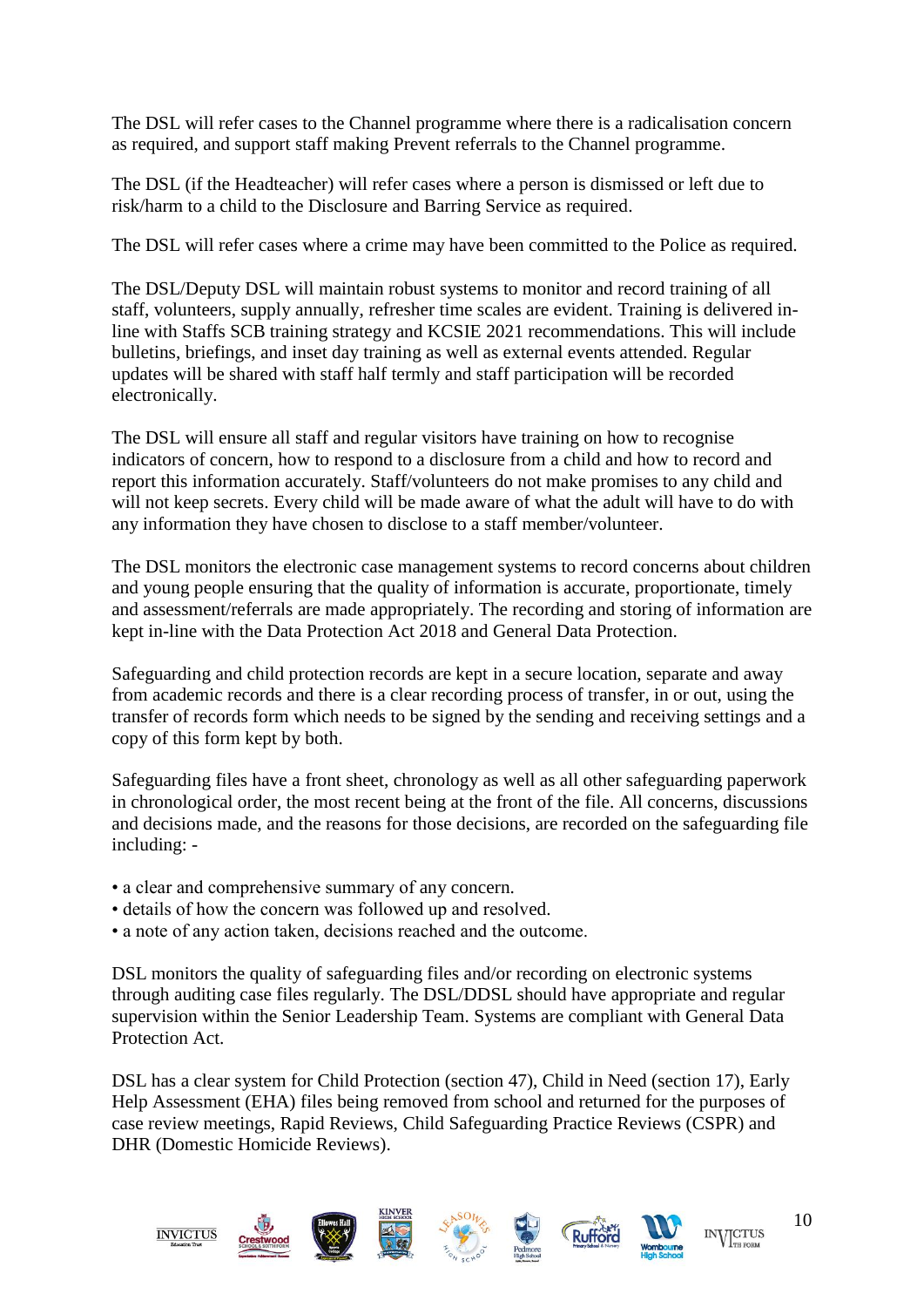DSL helps to promote educational outcomes by sharing the information about the welfare, safeguarding and child protection issues that children (including children with or who have previously had a Social Worker) are experiencing, or have experienced, with teachers and school leadership staff. Their role could include ensuring that the schools and their staff, know who these children are, understand their academic progress and attainment and maintain a culture of high aspirations for this cohort; supporting teaching staff to identify the challenges that children in this group might face and the additional academic support and adjustments that they could make to best support these children DSL ensures systems are in place to induct new staff/governors is robust and monitored and non-compliance shared with Senior Leadership Team/Governance body. DSL to ensure induction policy is updated annually in-line with Keeping Children Safe in Education.

DSL ensures each member of staff has access to and understands the school's or college's child protection policy and procedures, especially new and part time staff.

DSL understands and supports the school/college with regards to the requirements of the Prevent duty and can provide advice and support to staff on protecting children from the risk of radicalisation. Schools on-line safety policy links with this policy:

T:\Staff Resources\Staff\Policies\POLICIES\E-SAFETY POLICY

Designated Safeguarding Lead/Governing Body/Headteacher all encourage a culture of listening to children and taking account of their wishes and feelings, among all staff, in any measures the school/college may put in place to protect them. DSL has developed systems to record these and ensure through case reviews the child/rens voice have been heard/recorded and they have a child-centred approach.

DSL will liaise with the Headteacher/Director or Principal to inform him or her of issues especially ongoing enquiries under section 47 of the Children Act 1989 and police investigations.

DSL notifies children's social care if a child with a child protection plan is absent for more than two days without explanation.

DSL as required, liaise with the "case manager" and the LADO (designated officer(s) at the local authority for child protection concerns (all cases which concern a staff member).

DSL will liaise with all staff (e.g. pastoral staff, school nurses, SEN staff and Mental Health Leads) on matters of safety and safeguarding and when deciding whether to make a referral by liaising with relevant agencies. The DSL acts as a source of support, advice, and expertise for staff. Risk assessments/safety plans will be completed as required and should, where appropriate, involve other agencies, these are reviewed regularly.

DSL, where a parent chooses to remove their child/ren from school to receive **EHE (Elective Home Education)**, will make arrangements to pass any safeguarding concerns **and** the safeguarding file if there is one, to the EHE Team within Staffordshire County Council and inform other professionals who may be involved with that child. EHE email; [electivehomeeducation@staffordshire.gov.uk](mailto:electivehomeeducation@staffordshire.gov.uk) or to refer to the EWO's after they have been missing for over 10 days but not yet the 20 it is [educationcoreoffer@staffordshire.gov.uk](mailto:educationcoreoffer@staffordshire.gov.uk)

The DSL ensures the safeguarding/child protection policy is available publicly and parents











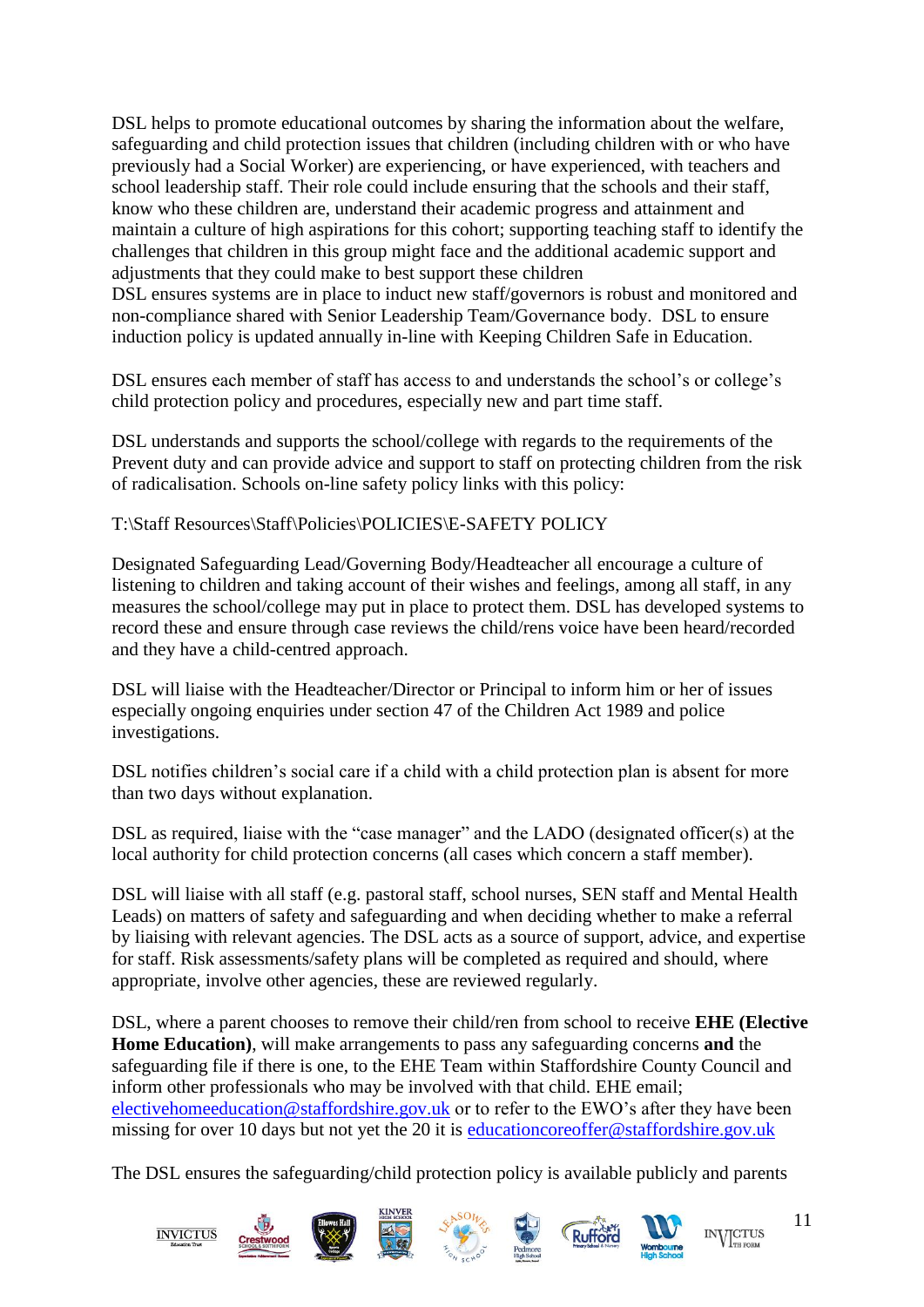know that referrals about suspected abuse or neglect, may be made and the role of our setting in this.

The DSL has links with the StaffsSCB and has contact names of all school representatives on the Board and subgroups and know that they can influence the work of the Board. We also, as a school, adopt local policies on safeguarding and training opportunities.

During term time, the DSL or DDSL is available (during school/college hours) for staff in the school or college to discuss any safeguarding concerns. As a school we have cover arrangements in place to cover any out of hours/out of term activities. This information is shared with the Local Authority.

At times, education settings, may require further assistance from interpreters to support children and families. These services will be accessed with support of the DSL.

#### **The Trust and its Local Governing Boards**

#### **The Trust, Local Governing Boards (LGB's), CEO and Head Teacher are accountable for ensuring the effectiveness of this policy and compliance**.

The Trust has a safeguarding link who is Bob Dimmock, Chair of the Trust Board. The LGB have a Safeguarding Link Governor who is **Mrs M Cleaver**

The LGB and Head Teacher have appointed **Mr J Crook** as the Designated Safeguarding Lead who is part of the senior leadership team. The LGB will monitor this post, to ensure that the DSL has the time and resources required, to fulfil the duty.

The LGB and Head Teacher have identified **Mr M Ward & Mrs S Malhi** as Deputy Designated Safeguarding Leads, and they are trained to the same safeguarding standard as the DSL. The DSL can delegate activities to Deputy Designated Safeguarding Leads; however, the ultimate responsibility remains with the DSL, the lead responsibility should not be delegated. In the absence of the DSL the Deputy DSLs will take lead on safeguarding with clear direction from the Senior Leadership Team.

The DSL and DDSL job role have been added to each staff members job description. The LGB have shared the content of "Keeping Children Safe in Education" (2021) with Designated Safeguarding Lead/Deputy Designated Safeguarding Lead and are confident the individuals have the knowledge, understanding to carry out their roles appropriately. The DSL training is compliant with the Local Safeguarding Childrens Board requirement.

The LGB ensures that the DSL understands their responsibility in leading safeguarding and child protection across the school. This individual has the appropriate status, authority, funding, resources, training, and support to provide advice and guidance to all staff members within the school on child welfare and child protection. The DSL/Deputy DSL receives appropriate and regular supervision from senior leadership team or external services.

The LGB ensure that they facilitate a whole setting approach to safeguarding. This means ensuring safeguarding and child protection are at the forefront and underpin all relevant aspects of process and policy development. Ultimately, all systems, processes, policies and practice, should operate with the **best interests of the child** at their heart.

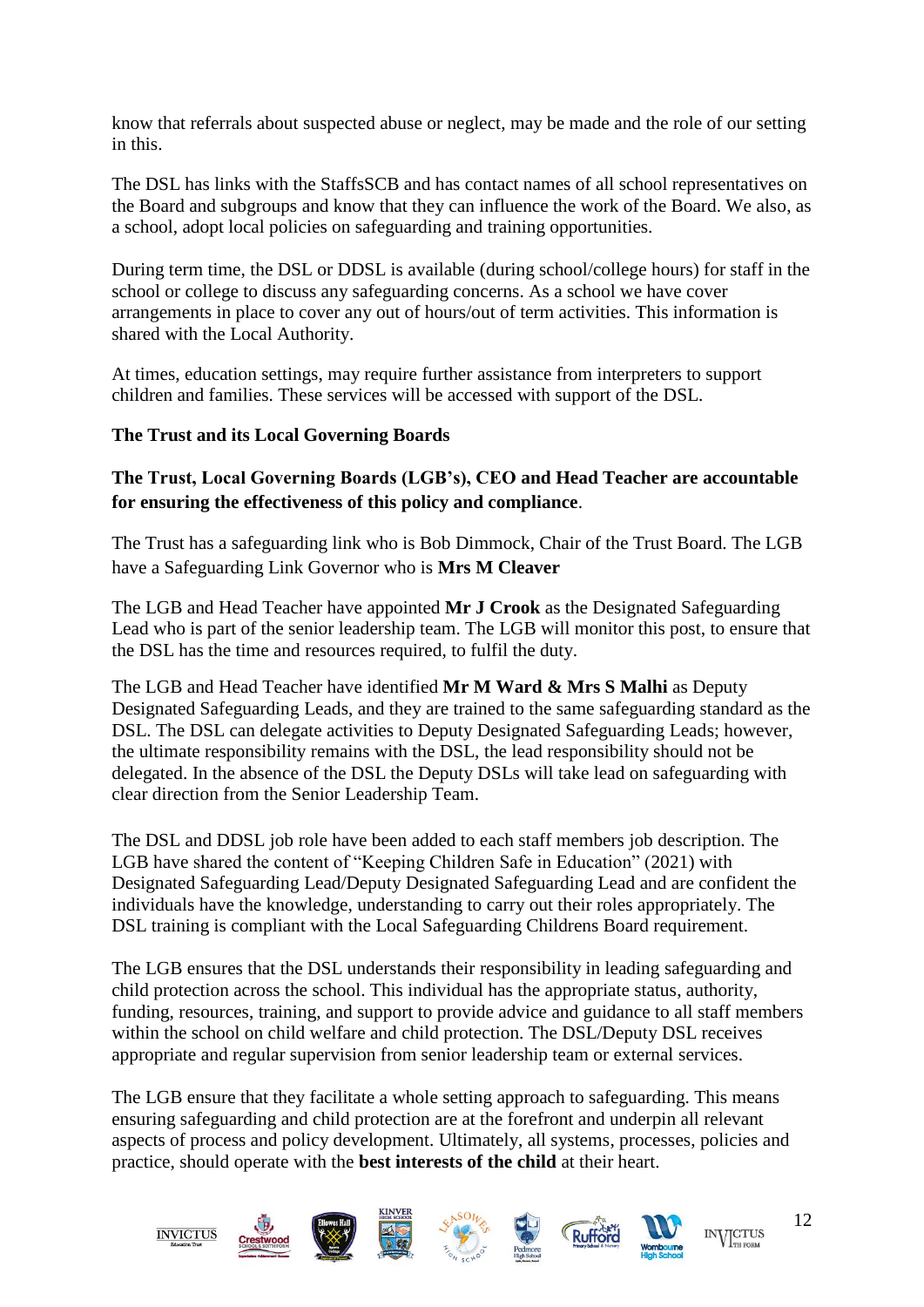Where there is a safeguarding concern, the LGB will ensure the child's wishes and feelings are considered when determining what action to take and what services to provide. Systems are in place and are well promoted, explained properly and easily accessible for children to confidently report abuse, knowing their concerns will be treated seriously, and knowing they can safely express their views and give feedback.

The LGB ensures that the school is **compliant with their 175/157** audit return to the Local Authority/Staffordshire Safeguarding Children Board. Any areas of concern in safeguarding are identified and a safeguarding action plan is developed. The Governing Body ensures the school contributes to inter-agency working in-line with Working Together to Safeguard Children (2018).

The LGB ensures **Safer Recruitment Procedures**, that include the requirement for appropriate checks in line with national guidance, are followed.

The LGB has an overview of **training schedule and future training requirements** and this updated every term. All staff, volunteers and Governors have received an induction which includes regular updated safeguarding training compliant with [Staffs](https://www.staffsscb.org.uk/) SCB, including online safety.

At **Wombourne High School** we ensure that children are taught about safeguarding, including online safety, see sections further on in this policy regarding this.

• [Teaching about relationships, sex and health](https://www.gov.uk/guidance/teaching-about-relationships-sex-and-health)

There is an expectation that all teachers manage behaviour effectively to ensure a good and safe educational environment and requires teachers to have a clear understanding of the needs of all pupils.

All staff, volunteers and Governors have read and understood the code of conduct annually and Keeping Children Safe in Education 2021, **including hyperlinks**. We have developed a system, in-line with guidance, to ensure that regulated and non-regulated activities, as well as staff supervision, is understood across the school. The identification of volunteers, students, supply staff and visitors can be clearly identified by our visitor system.

The Trust & it's LGB's will ensure there are appropriate policies and procedures in place for appropriate action to be taken in a timely manner to safeguard and promote children's welfare. These policies are updated at least annually with timely updates, if required sooner. These policies include: -

- This Safeguarding/Child Protection Policy and our whole setting culture and approach to all forms of safeguarding referencing Staffs SCB safeguarding arrangements by safeguarding partners, as well as other policies such as peer on peer abuse/child on child sexual violence and sexual harassment, online safety and special educational needs and disabilities (SEND). We ensure that we keep up to date with safeguarding issues as they emerge and evolve, including lessons learnt.
- a restorative behaviour policy including measures to prevent bullying (including cyberbullying, prejudice-based and discriminatory bullying)
- a staff behaviour/code of conduct which includes acceptable use of technologies (including the use of mobile devices), staff/pupil relationships and communications

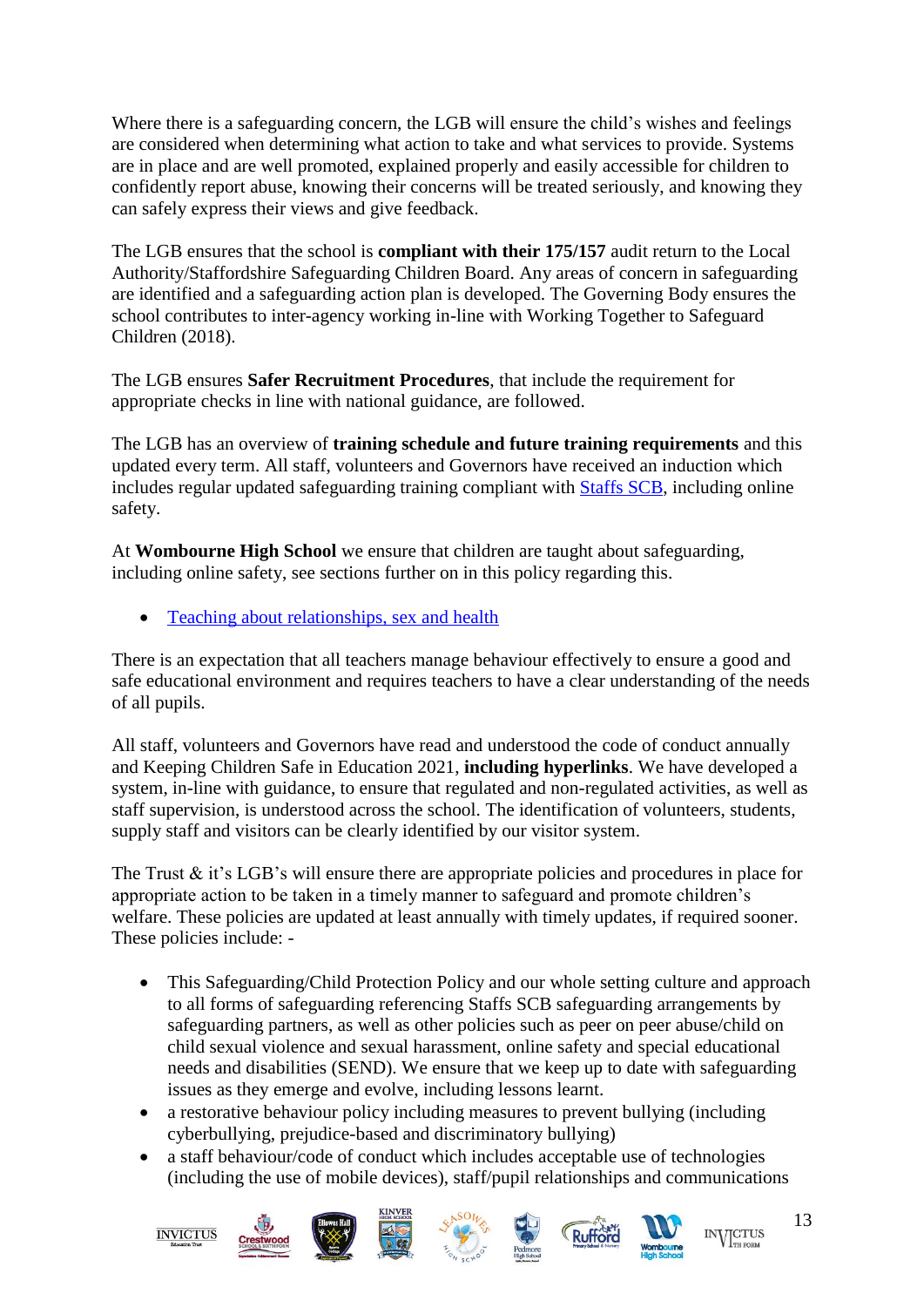including the use of social media.

- a whistleblowing policy and staff have received a copy and had the opportunity to raise concerns. There is a culture in our setting where staff can raise concerns about poor or unsafe practice and such concerns are addressed professionally and sensitively in accordance with agreed whistle blowing procedures. [Whistleblowing policy.](https://dbfd3b1a-cb88-4d77-9bc8-cde799ee603f.filesusr.com/ugd/9f7e50_0894661900654a09953fc9140e81b168.pdf)
- appropriate safeguarding arrangements in place to respond to children who go missing from education, particularly on repeat occasions

Our LGB/Headteacher have ensured that there is a current whistle blowing policy and staff have received a copy and had the opportunity to raise concerns. There is a culture in our setting where staff can raise concerns about poor or unsafe practice and such concerns are addressed professionally and sensitively in accordance with agreed whistle blowing procedures T:\Staff Resources\Staff\Policies\POLICIES\Whistleblowing Policy.

Further guidance on [whistle blowing](https://www.gov.uk/whistleblowing) can be found at this link. The NSPCC whistleblowing helpline is available for staff who do not feel able to raise concerns regarding child protection failures internally. Staff can call on 0800 028 0285 and the line is available from 8am to 8pm, Monday to Friday. Email: [help@nspcc.org.uk](mailto:help@nspcc.org.uk)

The LGB and Headteacher have a schedule to review policies and procedures to ensure they are current and in line with National and Local guidance.

The LGB and DSL coordinate the updates within the training schedule to support the culture of learning for all staff/volunteers.

We update parents through our school website, and through letters, where there is a specific school focus.

#### **Designated Teacher for Looked After and previously Looked After Children**

The LGB have appointed a Designated Teacher (DT) and this teacher works with the local authority and parents/carers to promote the educational achievement of registered pupils in our setting, who are 'looked after'.

The Designated Teacher is: **Mr J Crook**

Our Designated Teacher will work across the school to promote and improve educational outcomes for children in care using evidence-based interventions. This being children who have left care through adoption, special guardianship, or child arrangement orders or who were adopted from state care, outside of England and Wales. They are appropriately trained and have the relevant qualifications, training, and experience. They are in a leadership role and can make decisions on behalf of the school to implement plans to support children in care.

The Designated Teacher works with the Virtual school, to provide the most appropriate support, utilising the pupil premium plus, to ensure that they meet the needs identified in the child's personal education plan (PEP). They also work with the virtual school head, to promote the educational achievement of previously looked after children.

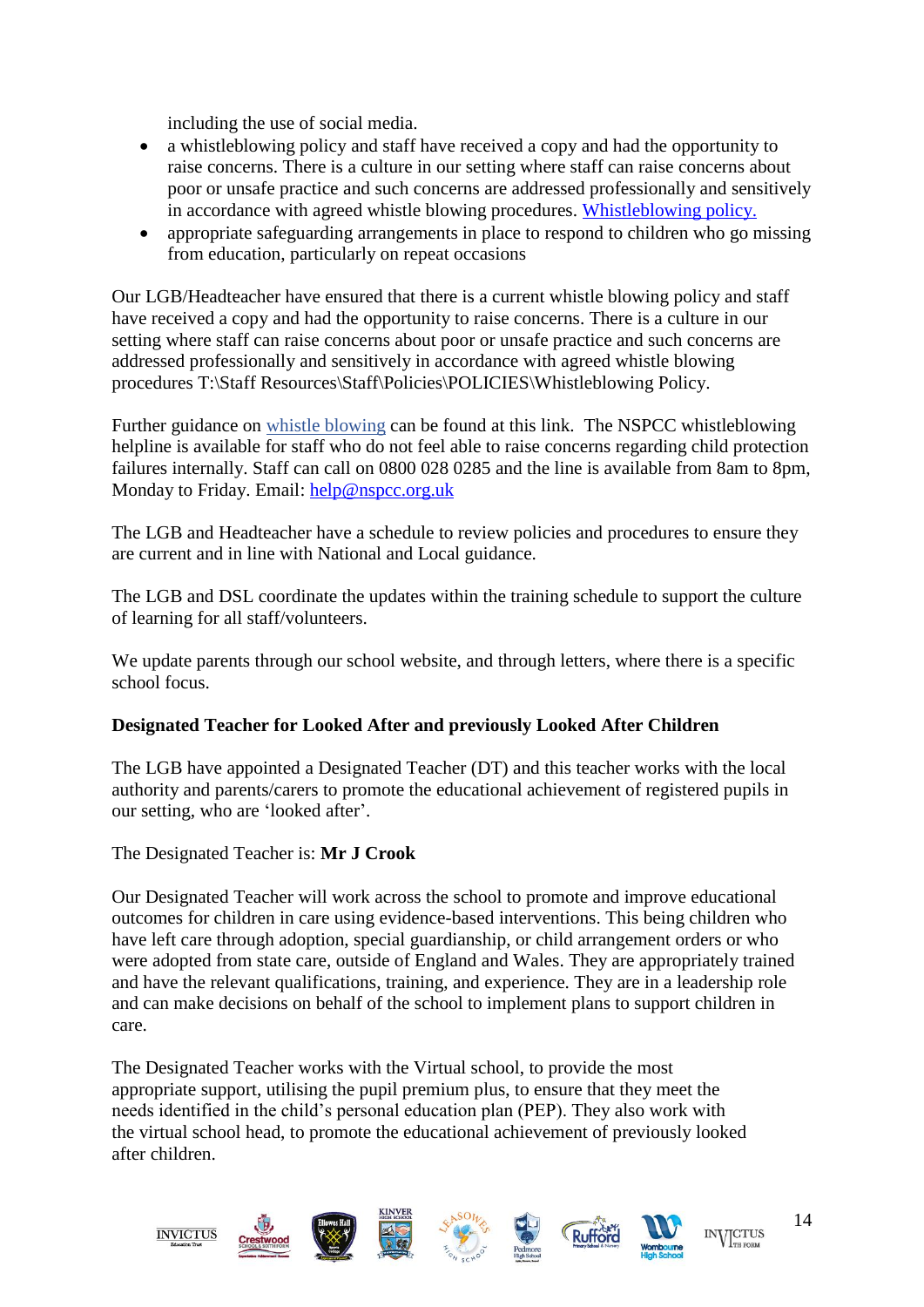Our school will admit any children in care without delay and work restoratively avoid exclusions for our most vulnerable children. We will make reasonable adjustments to our Behaviour Policy to support children in care and contact the Virtual School when a child is at risk of exclusion. Where a short period of exclusion is unavoidable, we will provide  $1<sup>st</sup>$  day provision.

**Care Leavers**: - The Designated Teacher has the details of the Local Authority Personal Advisor who has been appointed to guide and support the care leaver and liaises as necessary regarding any issues of concern affecting the care leaver.

# <span id="page-14-0"></span>**6. Working with Parents/Carers**

We are committed to working in partnership with parents/carers to safeguard and promote the welfare of their children, and to support them to understand our statutory responsibilities in this area. The school follows legislation that aims to act in the best interests of the child.

When new pupils join our school, parents and carers will be informed that we have a safeguarding policy. A copy will be provided to parents on request and is available on the school website. Parents and carers will be informed of our legal duty to assist our colleagues in other agencies with child protection enquiries and what happens should we have cause to make a referral to the relevant local authority or other agencies.

We are committed to working with parents in a positive, open and transparent way. We ensure that all parents are treated with respect, dignity, and courtesy. We respect parents' rights to privacy and confidentiality and will not share sensitive information unless we have permission, or if it is necessary to do so to safeguard a child from harm.

We will seek to share with parents/carers any concerns we may have about their child before making a referral, unless to do so may place a child at increased risk of harm. A lack of parental engagement or agreement regarding the concerns the school has about a child will not prevent the Designated Safeguarding Lead making a referral to the relevant local authority in those circumstances where it is appropriate to do so.

To keep children safe and provide appropriate care for them, the school requires parents to provide accurate and up to date information regarding:

- Full names and contact details of all adults with whom the child normally lives.
- Full names and contact details of all persons with parental responsibility (if different from above).
- Emergency contact details (if different from above) and **at least 2 contacts.**
- Full details of any other adult authorised by the parent to collect the child from school (if different from the above).
- Any legal or criminal changes which effects parental responsibility e.g. bail condition, court orders, Multi Agency Risk Assessment Conference (MARAC).

The School will retain this information on the pupil file. The school will only share information about pupils with adults who have parental responsibility for a pupil or where a parent has given permission and the school has been supplied with the adult's full details in writing.











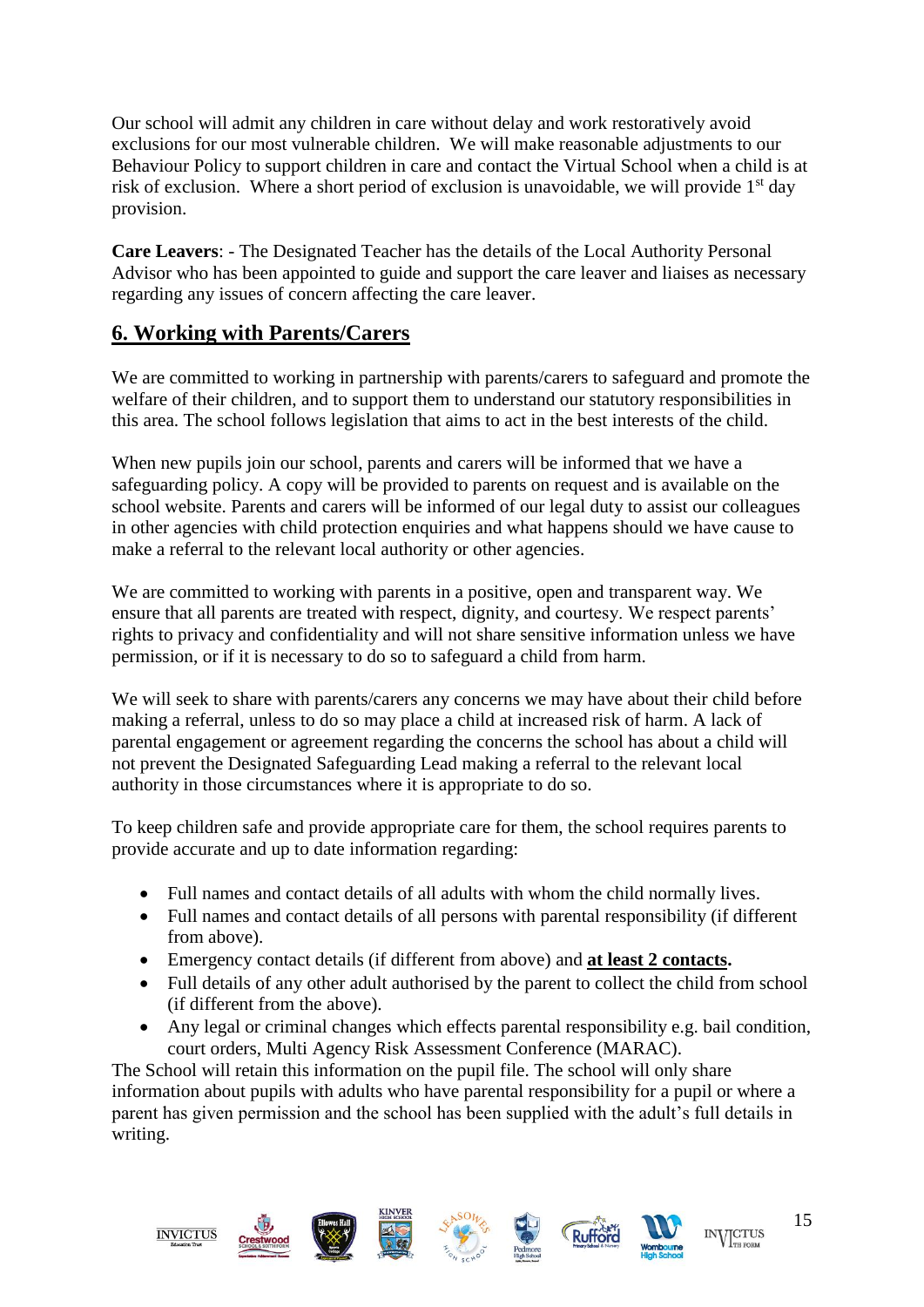# <span id="page-15-0"></span>**7. Staffordshire Early Help**

**Any Child** may benefit from Early Help, but all school/college staff are particularly alert to the potential need for early help for a child who: -

- Is disabled and has specific additional needs.
- Has special educational needs (whether they have a statutory Education, Health and Care Plan or not).
- Is a young carer.
- Is showing signs of being drawn in to antisocial or criminal behaviour, including gang involvement and association with organised crime groups.
- Is frequently missing or goes missing from school, care or from home.
- Is at risk of modern slavery, trafficking, or exploitation.
- Is at risk of being radicalised or exploited.
- Is in family circumstances that presents challenges for the child, such as drug or alcohol issues, adult mental health issues and domestic abuse.
- Is misusing drugs or alcohol themselves.
- Has returned home to their family from care.
- Is a privately fostered child.

The Designated Safeguarding Lead will ensure that **all** staff are aware of the early help process and understand their role in it. This includes identifying emerging problems, liaising with the Designated Safeguarding Lead, sharing information with other professionals to support early identification and assessment and, in some cases, acting as the lead professional in undertaking an early help assessment.

Every member of staff, including volunteers, working with children at our school are advised to maintain an attitude of **'professional curiosity and respectful uncertainty'** where safeguarding is concerned. When concerned about the welfare of a child, staff members should always act in the best interests of the child and have a responsibility to act as outlined in this policy.

Practitioners should complete the Staffordshire Early Help Assessment (EHA) when:

- Age appropriate progress is not being made and the causes are unclear.
- The support of more than one additional agency is needed to meet the child or young person's needs.
- Children do not meet threshold, yet concerns are emerging e.g. attendance, behavioural, academic progress, change in behaviour.

Guidance documents can be accessed at the following links:

- [Staffordshire Early Help -](https://www.staffsscb.org.uk/working-together-to-safeguard-children/early-help-strategy/staffordshire-early-help/) StaffsSCB
- [Threshold Document -](https://www.staffsscb.org.uk/wp-content/uploads/2020/09/Threshold-Document.pdf) StaffsSCB

The establishment EHA lead may need to make a referral directly to other agencies or request the support of Staffordshire County Council Early Help Teams. Referrals will be made through Staffordshire Children's Advice and Support Team (0800 1313126) or to report a concern via email; [www.staffordshire.gov.uk/reportconcern](http://www.staffordshire.gov.uk/reportconcern)

The DSL may also consider seeking advice and guidance from [Staffordshire Education](https://www.staffordshire.gov.uk/Care-for-children-and-families/Childprotection/Education-Safegiuarding-Advice-Service.aspx) 













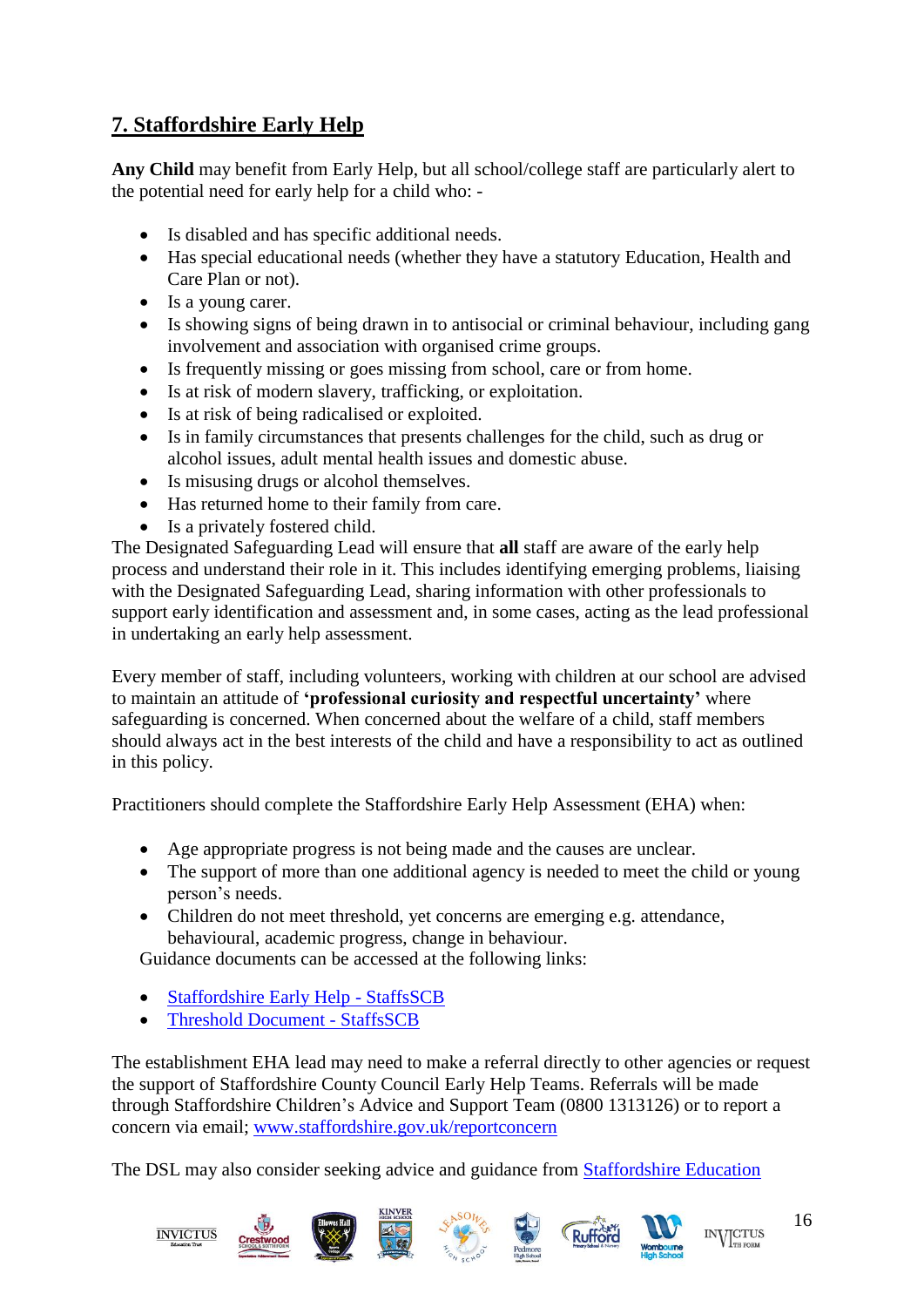[Safeguarding Advice Service](https://www.staffordshire.gov.uk/Care-for-children-and-families/Childprotection/Education-Safegiuarding-Advice-Service.aspx) **ESAS 01785 895836** around thresholds and appropriate referrals to Staffordshire Childrens Advice and Support.

**Concerns about a child should always lead to help for a child. We may need to escalate our concerns with Children's Services to ensure a referral is accepted or work with other agencies to ensure that an Early Help Assessment is completed.**

# <span id="page-16-0"></span>**8. What Happens After A Referral Is Deemed Necessary to Escalate Beyond Early Help.**

## **Child in Need (Section 17)**

If the DSL considers that the welfare concerns indicate that a Child in Need referral is appropriate, they will speak with parents/child and obtain their consent for referral to Staffordshire Childrens Advice and Support or the appropriate social care team if a different authority, to request an assessment. If parents refuse to give consent, but the child's needs are not being met, the DSL will discuss these issues with the Staffordshire Childrens Advice and Support. Appropriate school staff should be invited to participate in Child in Need (CIN) meetings convened by Children's Social Care when children are deemed to require Section 17 services.

## **Child Protection (Section 47)**

If the local authority has reasonable cause to suspect that a child is suffering, or likely to suffer, significant harm, they have a duty to make enquires under Section 47 to enable them to decide whether they should take any action to safeguard and promote the child's welfare.

This duty also applies if a child is subject to an emergency protection order (under section 44 of the Children Act 1989) or in police protective custody under section 46 of the Children Act 1989.

Children's Services will convene an Initial Child Protection Conference (ICPC) once a child protection enquiry under Section 47 of the Children Act 1989 has been undertaken and the child is judged to be at continuing risk of significant harm. A review conference (RCPC) will take place once a child has been made the subject of a Child Protection Plan to monitor the safety of the child and the required reduction in risk. Between conferences regular meetings of a core group will take place to monitor the progress of the child protection plan.

The DSL, and sometimes other staff members, will attend a child protection conference on behalf of the school in respect of individual children.

The person attending will have as much relevant and up to date information/case files about the child as possible; any member of staff will be required to contribute to this process. The person attending will contribute to a recommendation on the risks/protective factors for the family from their information and a view on the need for a child protection plan. If we cannot attend, then we ensure that a report is sent prior to the conference.

Clearly child protection conferences can be upsetting for parents. We recognise that we are likely to have more contact with parents than other professionals involved. We will work in an open, honest, and transparent way with any parent whose child has been referred to Staffordshire Childrens Advice and Support or whose child is subject to a child protection













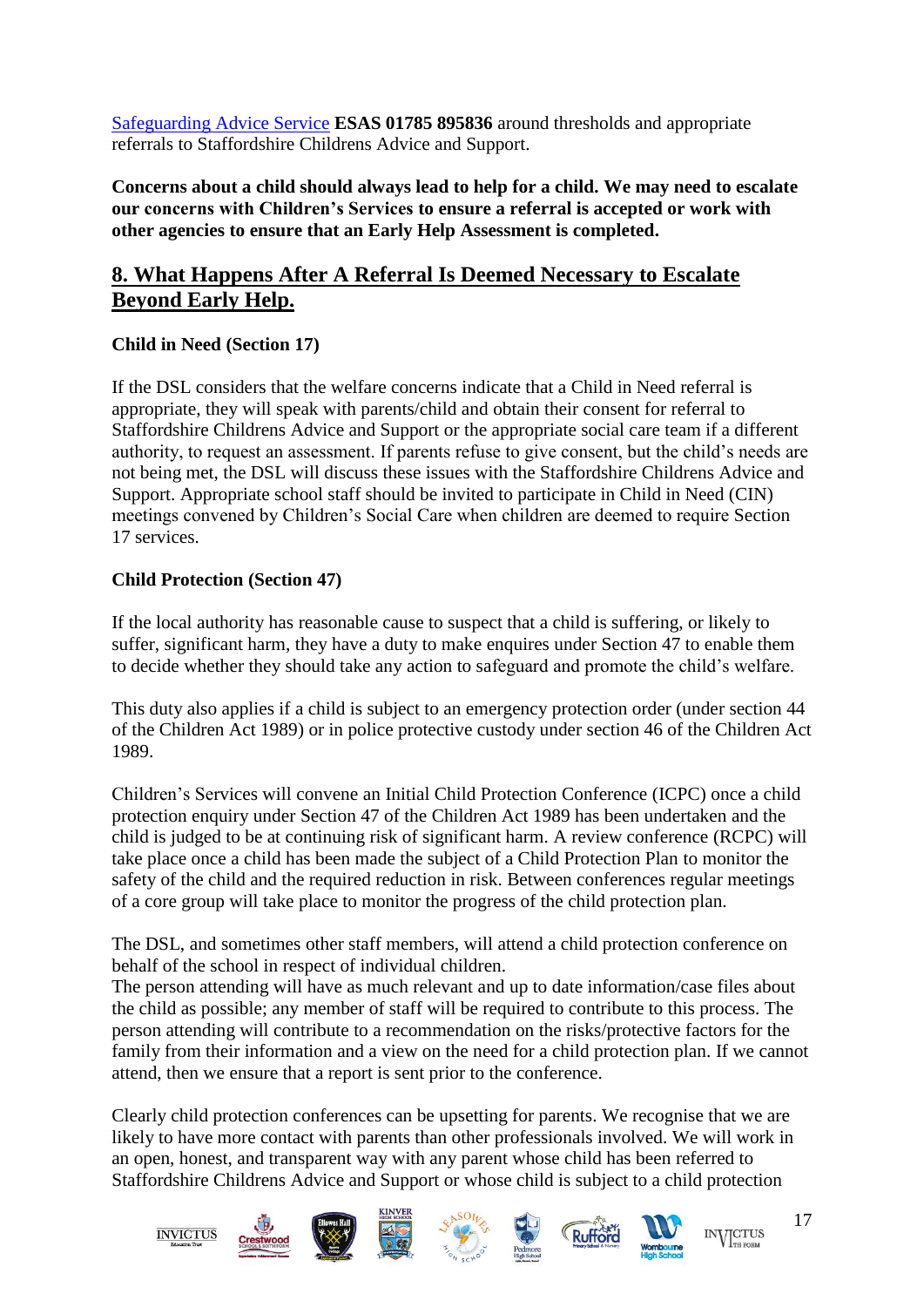plan.

Our responsibility is to promote the protection and welfare of all children and our aim is to achieve this in partnership with our parents/carers.

# <span id="page-17-0"></span>**9. Escalation Procedure**

Staffordshire Safeguarding Children Board expects members of staff working directly with families to share information appropriately and work to plans agreed in all relevant forums. Good practice includes the expectation that constructive challenge amongst colleagues within agencies and between agencies provides a healthy approach to the work.

If we believe that concerns regarding a child are not being addressed, we understand the expectations that we will commence the escalation process be used until a satisfactory conclusion is reached.

The process of resolution will be kept as simple as possible and the aim will be to resolve difficulties at a professional practitioner level, wherever possible and always in a restorative way. We recognise that differences in status and experience may affect the confidence of some workers to pursue this course of action, and support should be sought from the DSL.

Guidance [Escalation Procedure -](https://www.staffsscb.org.uk/wp-content/uploads/2020/08/Escalation-Procedure-1.pdf) StaffsSCB

## <span id="page-17-1"></span>**10. A Safer School Culture**

## **Safer Recruitment and Selection**

We pay full regard to 'Keeping Children Safe in Education 2021'. Our Safer Recruitment and selection practice includes scrutinising applicants, verifying identity (best practice being birth certificate), checking academic or vocational qualifications, obtaining professional and character references, checking previous employment history, and ensuring that a candidate has the health and physical capacity for the job. It also includes undertaking interviews and appropriate checks including criminal record checks (DBS checks), barred list checks, prohibition checks whether they are known to the police and/or social care, if they have been disqualified from providing childcare and any relevant overseas information. Evidence of these checks is recorded on our Single Central Record.

Staff who have lived or worked outside the UK **will** undergo the same checks as all other staff, even if they have never been to the UK. We will ensure that any other appropriate checks are carried out so that any relevant events that occurred outside the UK can be considered. These checks could include criminal records checks for overseas applicants and for teaching positions obtaining a letter (via the applicant) from the professional regulating authority in the country (or countries) in which the applicant has worked confirming that they have not imposed any sanctions or restrictions, and or that they are aware of any reason why they may be unsuitable to teach.

Guidance: [Application process for criminal records checks overseas](https://www.gov.uk/government/publications/criminal-records-checks-for-overseas-applicants/guidance-on-the-application-process-for-criminal-records-checks-overseas)  [Regulated professions database](https://ec.europa.eu/growth/tools-databases/regprof/)  [UK Centre for Professional Qualifications](https://cpq.ecctis.com/)













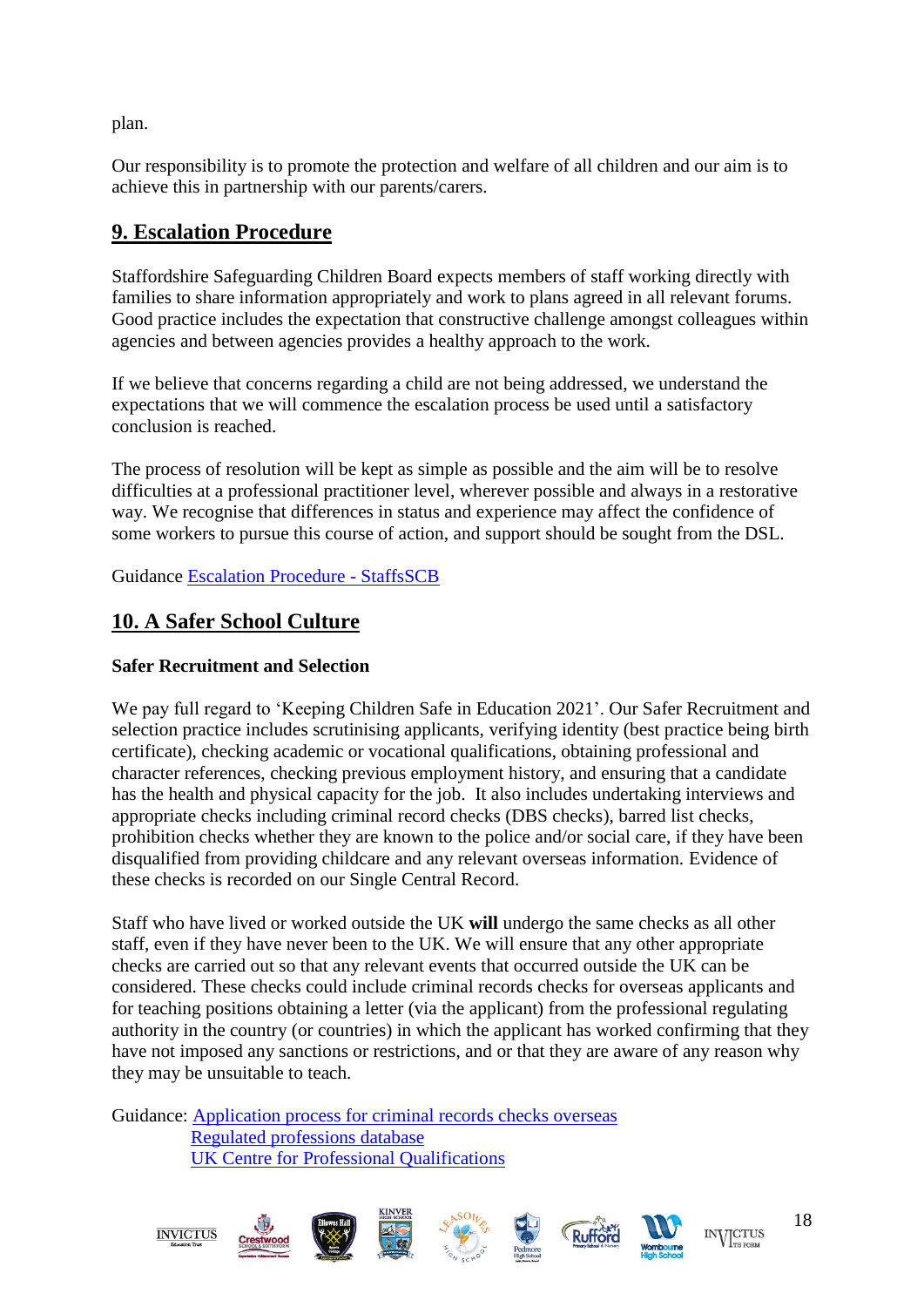Separate barred list checks are only be carried out in the following circumstances:

- for newly appointed staff who are engaging in regulated activity, pending the receipt of an Enhanced Certificate with Barred List information from the Disclosure and Barring Service (DBS) (and where all other relevant checks as per paragraph 213 have been carried out); or,
- where an individual has worked in a post in a school or college that brought them into regular contact with children or young persons which ended not more than three months prior to that person's appointment to the organisation (and where all other relevant checks as above have been carried out).

All recruitment materials will include reference to the school's commitment to safeguarding and promoting the wellbeing of pupils.

Gemma Smith, Ashley Weatherhogg, Rachel Thompson, Jonathan Crook, Julia Hanson, Matthew Ward, Lyndsey Fellows, Joanne Brotherton and Ree Hickman have undertaken appropriate training in Safer Recruitment.

One of the above will be involved in **all** staff and volunteer recruitment processes and sit on the recruitment panel. A member of the Governing Body also has received Safer Recruitment training.

## **Induction**

All staff must be aware of systems within their Trust/School which support safeguarding, and these should be explained to them as part of staff induction. This should include:

- The child protection policy.
- The behaviour policy.
- Peer on Peer/Child on Child Sexual Violence & Sexual Harassment policy.
- The staff behaviour policy (sometimes called a code of conduct).
- The safeguarding response to children who go missing from education; and
- The role of the DSL (including the identity of the DSL and any deputies).
- At least part one of KCSIE 2021.

If staff, supply staff, visitors, volunteers, or parent helpers are working with children alone they will, wherever possible, be visible to other members of staff. They will be expected to inform another member of staff of their whereabouts in school, who they are with and for how long. Doors, ideally, should have a clear glass panel in them and be left open. No visitors, volunteers or parent helpers are ever to be left unsupervised with children or out of sight of the teacher or member of staff in charge. It is the responsibility of the member of staff to ensure this is the case.

Guidance about acceptable conduct and safe practice will be given to all staff and volunteers during induction. These are sensible steps that every adult should take in their daily professional conduct with children. All staff and volunteers are expected to carry out their work in accordance with this guidance and will be made aware that failure to do so could lead to disciplinary action.

#### **Staff Support**

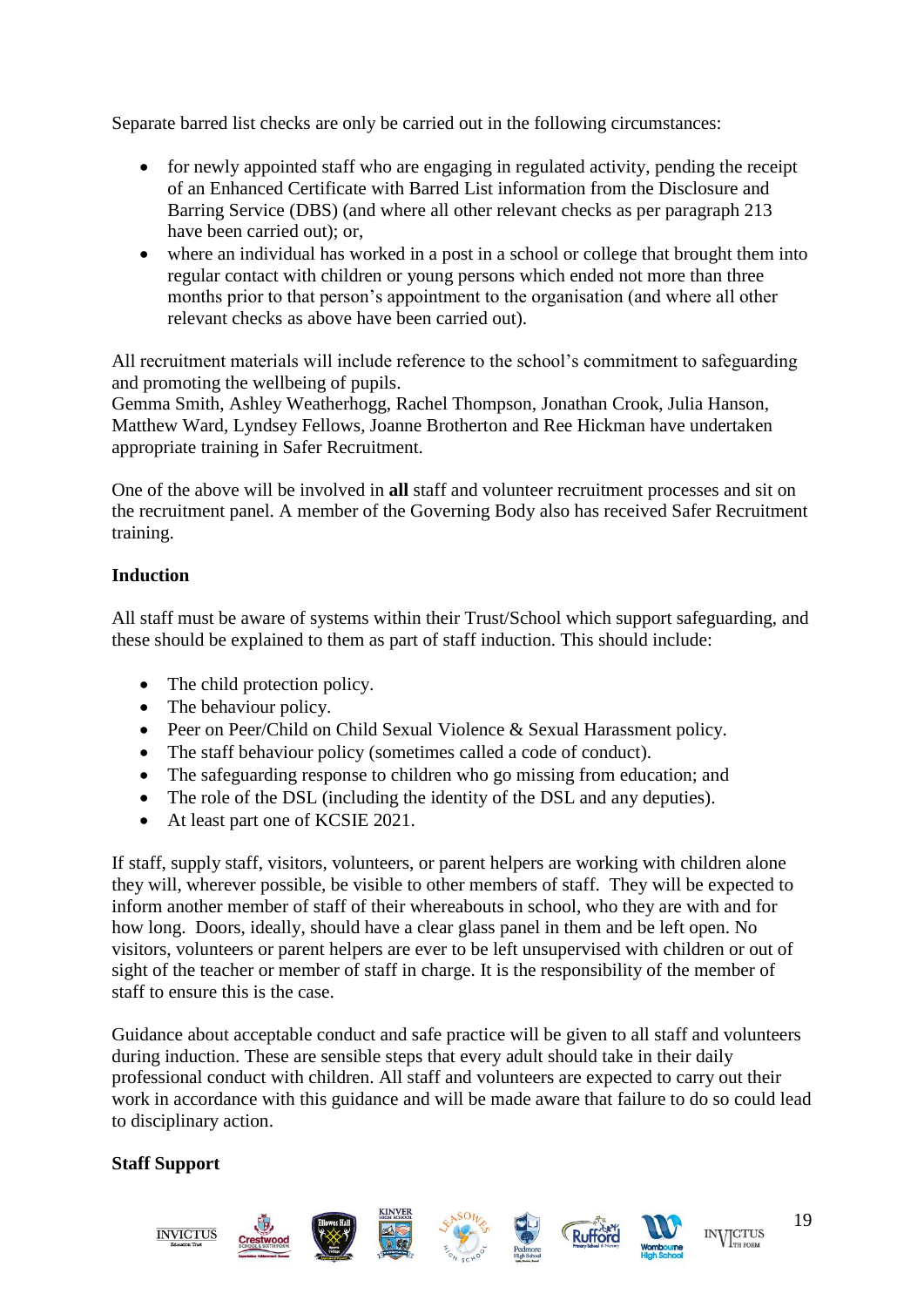We recognise the stressful and traumatic nature of safeguarding and child protection work. We will support staff by providing an opportunity to talk through their anxieties with the DSL and to signpost and seek further support as appropriate.

Regular supervision will be offered to the Lead DSL within school, at least half-termly and may be extended to other members of staff, as deemed appropriate by the school.

#### **Use of reasonable force**

 There are circumstances when it is appropriate for staff in school to use reasonable force to safeguard children and young people. The term 'reasonable force' covers the broad range of actions used by staff that involves a degree of physical contact to control or restrain children. This can range from guiding a child to safety by the arm, to more extreme circumstances such as breaking up a fight or where a young person needs to be restrained to prevent violence or injury.

 'Reasonable' in these circumstances means 'using no more force than is needed'. The use of force may involve either passive physical contact, such as standing between pupils or blocking a pupil's path, or active physical contact such as leading a pupil by the arm out of the classroom. Departmental advice for schools is available [here](https://www.gov.uk/government/publications/use-of-reasonable-force-in-schools)

When using reasonable force in response to risks presented by incidents involving children including any with SEN or disabilities, or with medical conditions, staff should consider the risks carefully.

By planning positive and proactive behaviour support, for instance through drawing up individual behaviour plans for more vulnerable children and agreeing them with parents and carers, we will reduce the occurrence of challenging behaviour and the need to use reasonable force.

# <span id="page-19-0"></span>**11. Keeping Children Safe in Education 2021-Specific Safeguarding Issues.**

All staff in **Wombourne High School** have an awareness of the following safeguarding issues through regular training and briefings. Staff are aware that these behaviours can make children vulnerable and put them in danger: All staff know who the Designated Safeguarding Lead is within our School and as well as being the expert in this filed, is there to support staff, volunteers and governance further.

- Abuse
- Behaviours linked to safeguarding issues
- Children and the courts system
- Children with family members in prison
- Children missing from education
- Child missing from home or care
- Child Criminal Exploitation (CCE)
- Child sexual exploitation (CSE)
- County Lines
- Domestic abuse













**INVICTUS**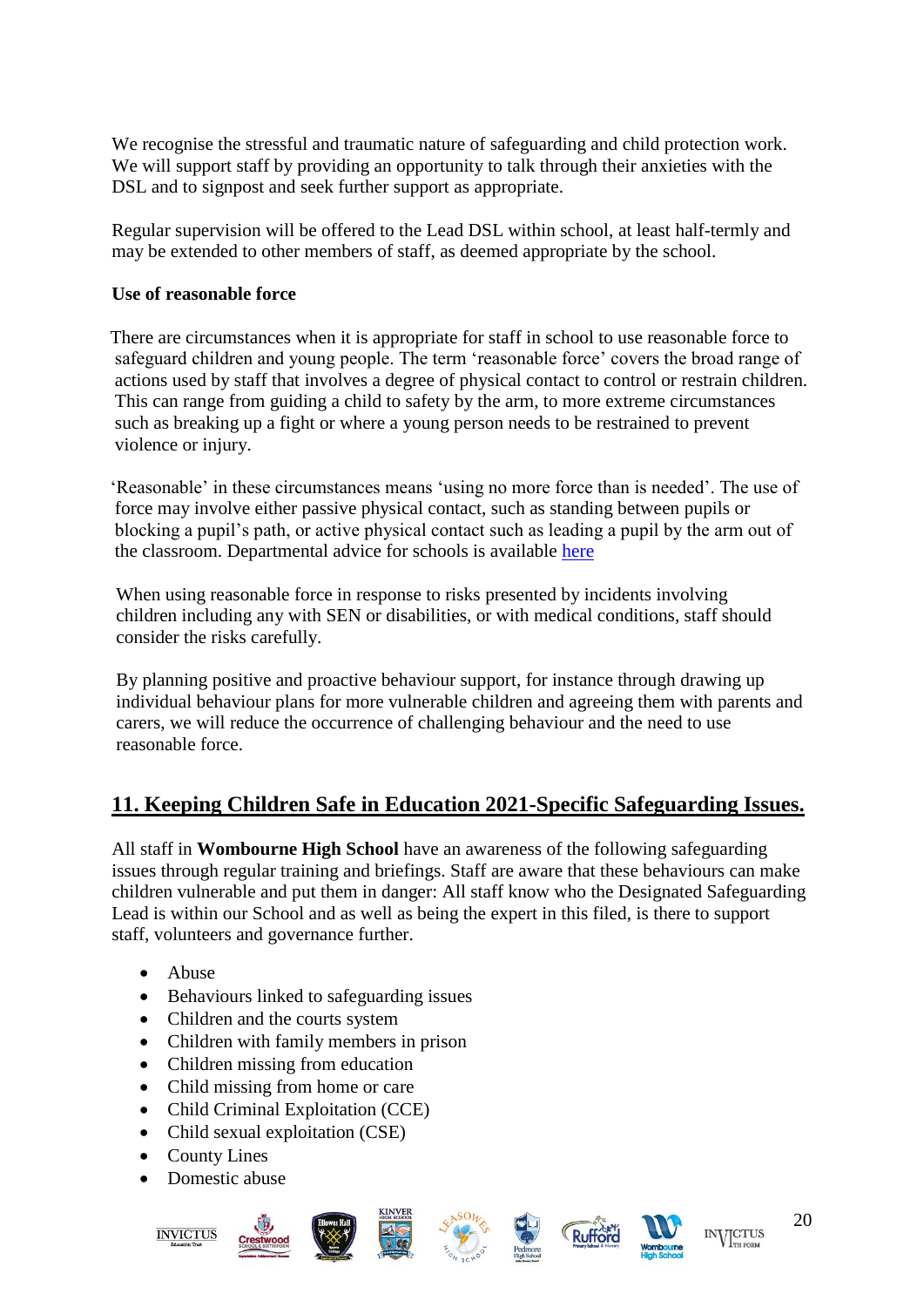- Drugs
- Fabricated or induced illness
- Faith abuse
- Female genital mutilation (FGM)
- Forced marriage
- Gangs and youth violence
- Gender-based violence/violence against women and girls (VAWG)
- Homelessness
- Mental health
- Missing children and adult's strategy
- Online safety
- Peer on peer abuse/child on child abuse
- Private fostering
- Preventing radicalisation
- Prevent Duty and Channel
- Serious violence
- Sexual violence and sexual harassment
- Sexting Sharing of nude/semi-nude images
- Trafficking
- Upskirting

## **Behaviours linked to safeguarding issues**

All staff should have an awareness of safeguarding issues that can put children at risk of harm. Presenting behaviours linked to issues such as drug taking and or alcohol misuse, deliberately missing education and consensual and non-consensual sharing of nude and seminude images and/or videos can be signs that children are at risk. Other safeguarding issues that all staff should be aware of include:

## **Children Missing Education**

All professionals working with children, as well as the wider community can help by remaining vigilant to children's safety. The law states every child should be receiving an education, and we stand a better chance of ensuring a child's safety if we know where and how they are receiving this. The Education and Inspections Act 2006 places a duty on local authorities in England and Wales to make arrangements to identify children and young people of compulsory school age missing education in their area; we work closely to ensure we put appropriate safeguarding responses in place for children who go missing from education. [Attendance Policy.](https://dbfd3b1a-cb88-4d77-9bc8-cde799ee603f.filesusr.com/ugd/f687c8_7c1c69d95ce243afba0140ff7c2b5dc7.pdf)

A child going missing, particularly repeatedly, can be a vital warning sign of a range of safeguarding risks, including abuse and neglect, which may include sexual abuse or exploitation; child criminal exploitation; mental health problems; substance abuse and other issues. Early intervention is necessary to identify the existence of any underlying safeguarding risk and to help prevent the risks of them going missing in future.

Our school will hold **two or more** emergency contact numbers for each pupil. It is good practice to give our school additional options to contact a responsible adult when a child missing education, is also identified as a welfare and/or safeguarding concern.

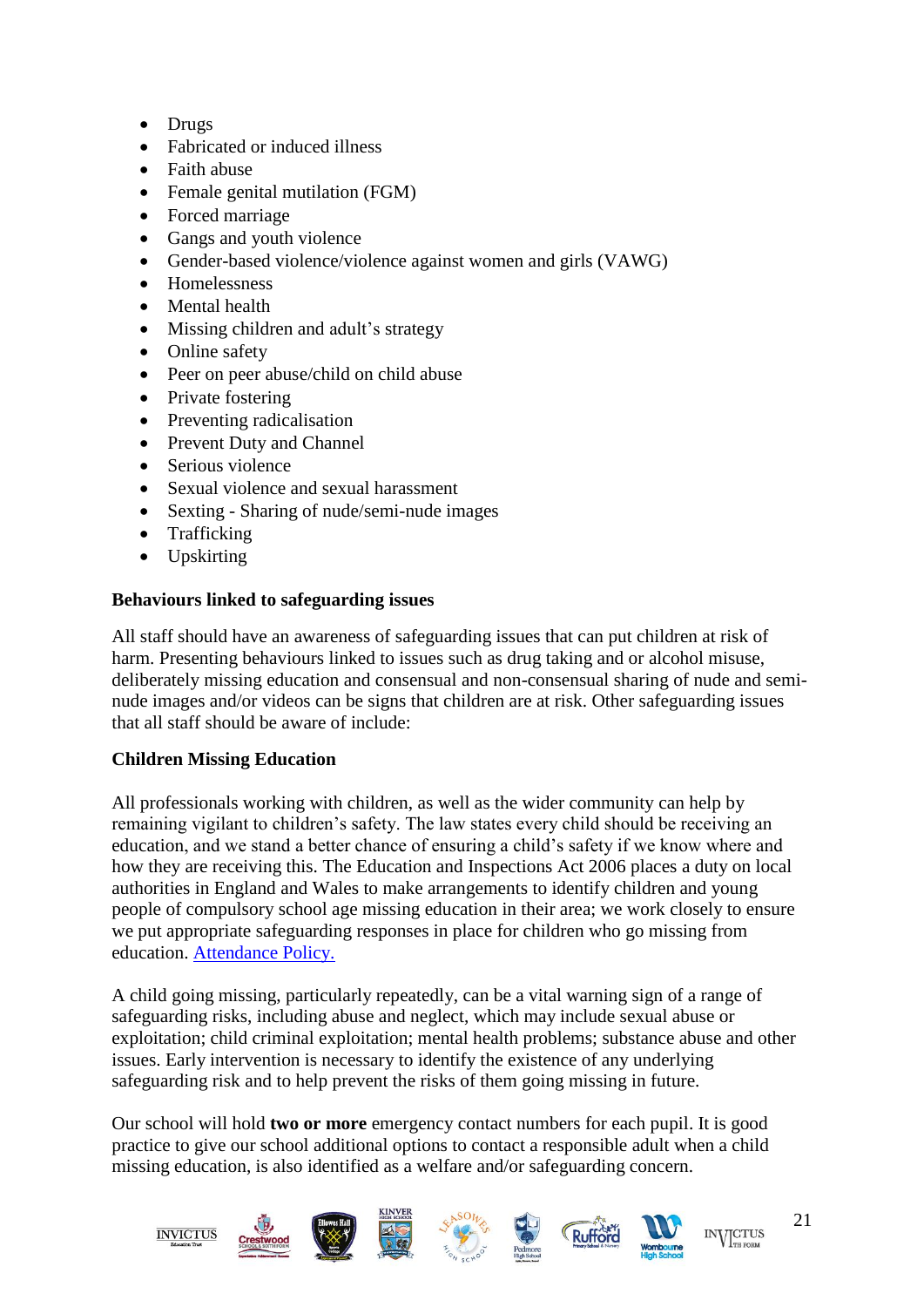The school will notify the Local Authority of any pupil/student who fails to attend school regularly after making reasonable enquiries or has been absent without the school's permission for a continuous period of 10 days or more. The school (regardless of designation) will also notify the Local Authority of any pupil/student who is to be deleted from the admission register because s/he:

- Has been taken out of school by their parents and is being educated outside the school system (e.g. elective home education).
- Has ceased to attend school and no longer lives within a reasonable distance of the school at which s/he is registered (moved within the city, within the country or moved abroad but failed to notify the school of the change).
- Displaced because of a crisis e.g. domestic violence or homelessness.
- Has been certified by the school medical officer as unlikely to be in a fit state of health to attend school before ceasing to be of compulsory school age, and neither s/he nor his/her parent has indicated the intention to continue to attend the school after ceasing to be of compulsory school age;
- Is in custody for a period of more than four months due to a final court order and the proprietor does not reasonably believe that s/he will return to the school at the end of that period; or
- Has been permanently excluded.

Our school will demonstrate that we have taken reasonable enquiries to ascertain the whereabouts of children that would be considered ['missing'](https://www.gov.uk/government/publications/children-missing-education)

#### **Child Missing from Home or Care**

There are strong links between children involved in criminal and sexual exploitation and other behaviours such as running away from home, care or school, bullying, self-harm, teenage pregnancy, truancy, and substance misuse.

In addition, some children are particularly vulnerable, for example, children with special needs, those in residential or foster care, those leaving care, migrant children, particularly those who are unaccompanied, those forced into marriage, those involved in gangs and unaccompanied asylum-seeking children.

Most children who go missing are not in care and go missing from their family home. However, children who are looked after are much more likely to run away than those who live at home, and over 50% of young people in care have run away at some point.

Guidance document

• [Children who run away or go missing from home or care](https://www.gov.uk/government/publications/children-who-run-away-or-go-missing-from-home-or-care)

#### **Child Sexual Exploitation (CSE) and Child Criminal Exploitation (CCE).**

Both CSE and CCE are forms of abuse that occur where an individual or group takes advantage of an imbalance in power to coerce, manipulate or deceive a child into taking part in sexual or criminal activity, in exchange for something the victim needs or wants, and/or for the financial advantage or increased status of the perpetrator or facilitator and/or through violence or the threat of violence.



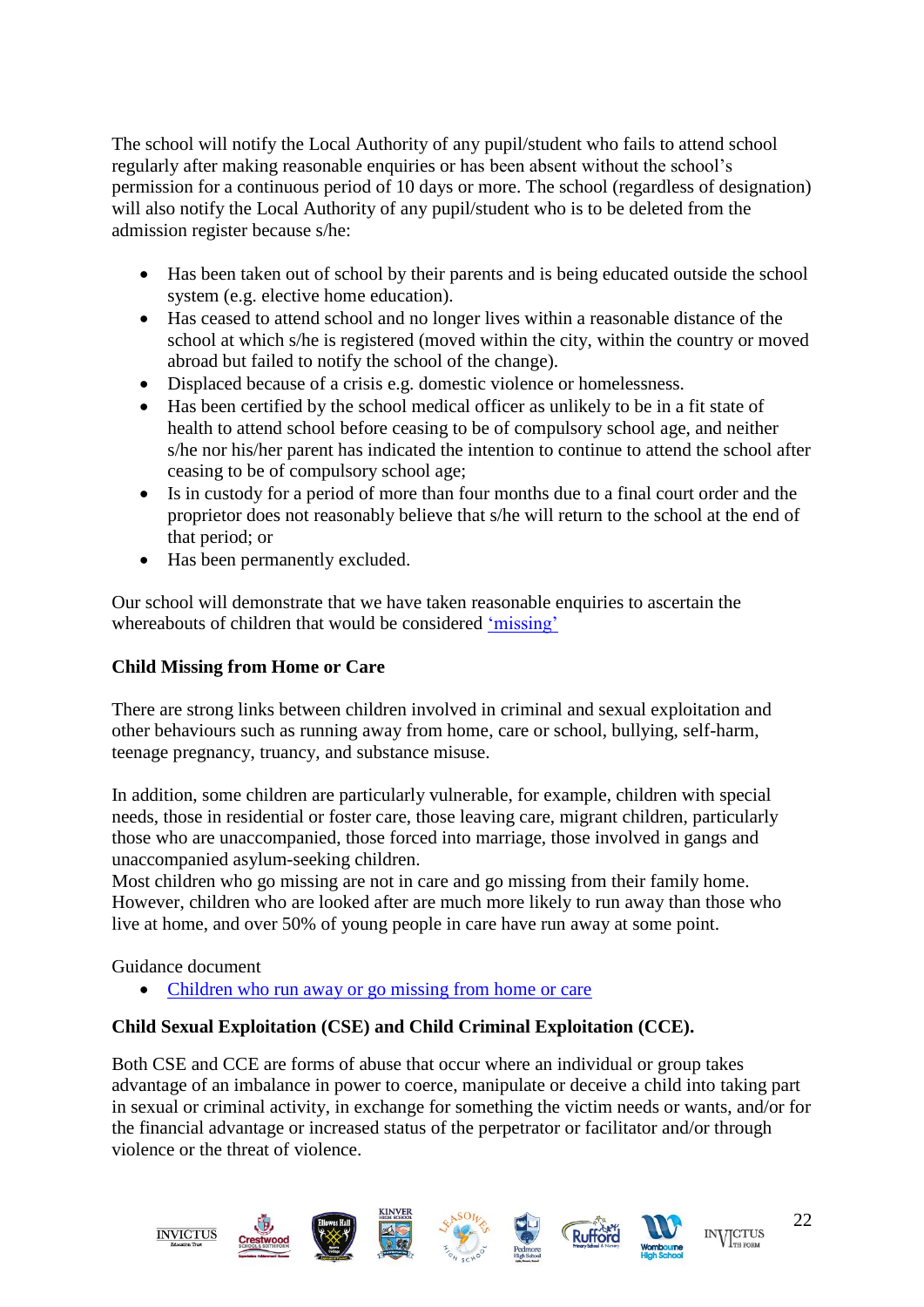CSE and CCE can affect children, both male and female and can include children who have been moved (commonly referred to as trafficking) for the purpose of exploitation.

At Wombourne High School the DSL and DDSL's are all familiar with the CSE risk factor matrix and how to use this to assess students at our school. Key staff regularly attend MACE panels as well as the SEN hub to discuss students and the level of risk. We work in close contact with our local Police force and PCSO's to seek guidance where necessary.

## **Child Criminal Exploitation (CCE)**

Some specific forms of CCE can include children being forced or manipulated into transporting drugs or money through county lines, working in cannabis factories, shoplifting, or pickpocketing. They can also be forced or manipulated into committing vehicle crime or threatening/committing serious violence to others.

Children can become trapped by this type of exploitation as perpetrators can threaten victims (and their families) with violence or entrap and coerce them into debt. They may be coerced into carrying weapons such as knives or begin to carry a knife for a sense of protection from harm, from others. As children involved in criminal exploitation often commit crimes themselves, their vulnerability as victims is not always recognised by adults and professionals, (particularly older children), and they are not treated as victims despite the harm they have experienced. They may still have been criminally exploited even if the activity appears to be something they have agreed or consented to.

It is important to note that the experience of girls who are criminally exploited can be very different to that of boys. The indicators may not be the same, however professionals should be aware that girls are at risk of criminal exploitation too. It is also important to note that both boys and girls being criminally exploited may be at higher risk of sexual exploitation.

Some of the following can be indicators of CCE:

- children who appear with unexplained gifts or new possessions.
- children who associate with other young people involved in exploitation.
- children who suffer from changes in emotional well-being.
- children who misuse drugs and alcohol.
- children who go missing for periods of time or regularly come home late.
- children who regularly miss school or education or do not take part in education.

Guidance documents:

- [Safeguarding children who may have been trafficked](https://www.gov.uk/government/publications/safeguarding-children-who-may-have-been-trafficked-practice-guidance)
- [Child Exploitation -](https://www.staffsscb.org.uk/working-together-to-safeguard-children/child-exploitation/) StaffsSCB

#### **Child sexual exploitation (CSE)**

CSE is a form of child sexual abuse. Sexual abuse may involve physical contact, including assault by penetration (for example, rape or oral sex) or nonpenetrative acts such as masturbation, kissing, rubbing, and touching outside clothing. It may include non-contact activities, such as involving children in the production of sexual images, forcing children to look at sexual images or watch sexual activities, encouraging children to behave in sexually inappropriate ways or grooming a child in preparation for abuse including via the internet.





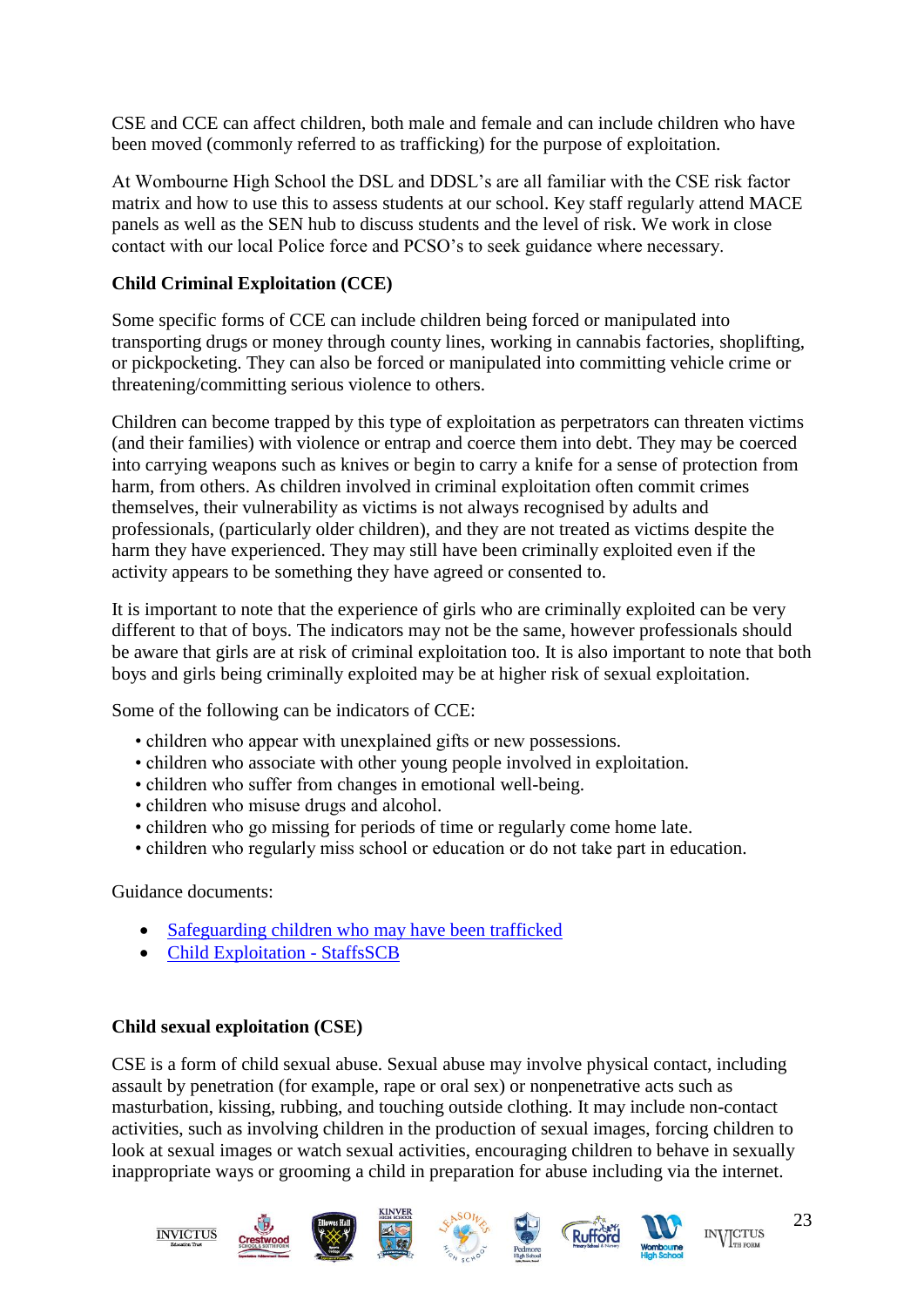CSE can occur over time or be a one-off occurrence and may happen without the child's immediate knowledge e.g. through others sharing videos or images of them on social media.

CSE can affect any child, who has been coerced into engaging in sexual activities. This includes 16- and 17-year olds who can legally consent to have sex. Some children may not realise they are being exploited e.g. they believe they are in a genuine romantic relationship.

The above CCE indicators can also be signs of CSE, as can having older boyfriends or girlfriends and/or suffering from sexually transmitted infections/becoming pregnant.

Guidance documents:

- [Child Sexual Exploitation Definition & Guidance](https://www.google.com/url?sa=t&rct=j&q=&esrc=s&source=web&cd=&cad=rja&uact=8&ved=2ahUKEwiQjKPPusrqAhVjs3EKHehtAFoQFjAEegQIBBAB&url=https%3A%2F%2Fwww.gov.uk%2Fgovernment%2Fpublications%2Fchild-sexual-exploitation-definition-and-guide-for-practitioners&usg=AOvVaw3_SgEJIra33fq4k-9DIegf)
- [Know about CSE](http://www.knowaboutcse.co.uk/)

#### **County Lines**

County lines is a term used to describe gangs and organised criminal networks involved in exporting illegal drugs (primarily crack cocaine and heroin) into one or more importing areas (within the UK), using dedicated mobile phone lines or other form of "deal line".

Exploitation is an integral part of the county lines offending model with children and vulnerable adults exploited to move and/or store drugs and money. Offenders will often use coercion, intimidation, violence (including sexual violence) and weapons to ensure compliance of victims. Children can be targeted and recruited into county lines in several locations including schools, further and higher educational institutions, pupil referral units, special educational needs schools, children's homes, and care homes.

Children are often recruited to move drugs and money between locations and are known to be exposed to techniques such as 'plugging', where drugs are concealed internally to avoid detection. Children can easily become trapped by this type of exploitation as county lines gangs create drug debts and can threaten serious violence and kidnap towards victims (and their families) if they attempt to leave the county lines network.

One of the ways of identifying potential involvement in county lines are missing episodes (both from home and school), when the victim may have been trafficked for the purpose of transporting drugs and a referral to the National Referral Mechanism (NRF) should be considered. Further information can be found here [National Referral Mechanism.](https://assets.publishing.service.gov.uk/government/uploads/system/uploads/attachment_data/file/233310/NRM_child_first_responders_guidance.pdf)

If a child is suspected to be at risk of or involved in county lines, a safeguarding referral should be considered alongside consideration of availability of local services/third sector providers who offer support to victims of county lines exploitation.

Like other forms of abuse and exploitation, county lines exploitation: -

- Can affect any child or young person (male or female) under the age of 18 years.
- Can affect any vulnerable adult over the age of 18 years.
- Can still be exploitation even if the activity appears consensual.
- Can involve force and/or enticement-based methods of compliance and is often















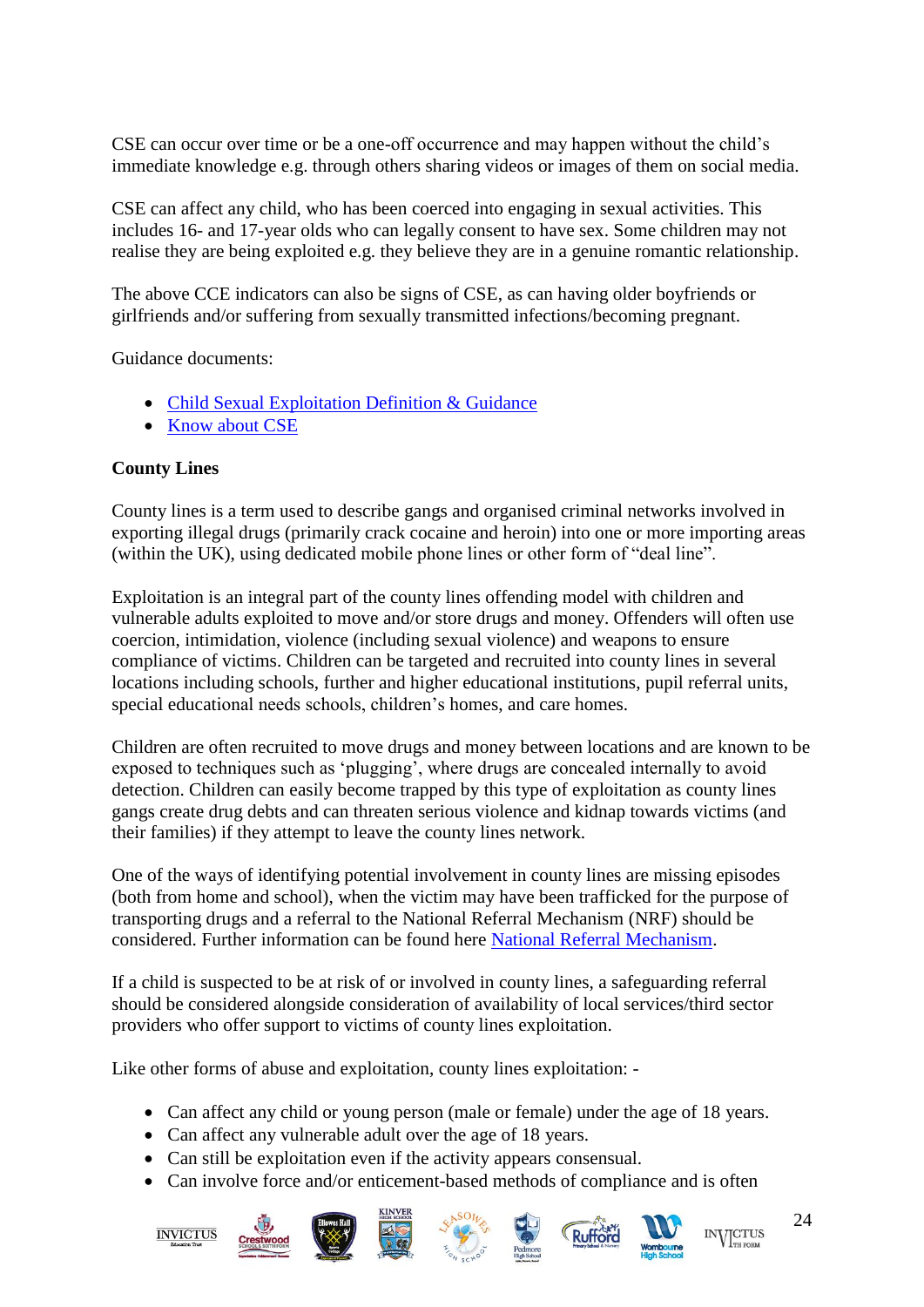accompanied by violence or threats of violence.

- Can be perpetrated by individuals or groups, males or females, and young people or adults and
- Is typified by some form of power imbalance in favour of those perpetrating the exploitation. Whilst age may be the most obvious, this power imbalance can also be due to a range of other factors including gender, cognitive ability, physical strength, status, and access to economic or other resources.

#### Guidance Document:

• [Criminal Exploitation of Children and Vulnerable Adults; County Lines](https://www.gov.uk/government/publications/criminal-exploitation-of-children-and-vulnerable-adults-county-lines)

#### **Domestic Abuse**

Any incident or pattern of incidents of controlling, coercive or threatening behaviour, violence, or abuse between those aged 16 or over who are or have been intimate partners or family members regardless of gender or sexuality. This can encompass but is not limited to the following types of abuse:

- Psychological
- Physical
- Sexual
- Financial
- Emotional

Exposure to domestic abuse and/or violence can have a serious, long lasting emotional and psychological impact on children. In some cases, a child may blame themselves for the abuse or may have had to leave the family home as a result. Domestic abuse affecting young people, can also occur within their personal relationships, as well as in the context of their home life. We will signpost and support our children/ young people.

Guidance Documents:

- [Domestic Violence and Abuse](https://www.gov.uk/guidance/domestic-violence-and-abuse)
- [Domestic Abuse-Staffsscb](https://www.staffsscb.org.uk/?s=domestic+abuse)
- [NSPCC-Domestic Abuse](https://www.nspcc.org.uk/what-is-child-abuse/types-of-abuse/domestic-abuse/)

## **Drugs**

There is evidence that children and young people are increasingly misusing alcohol and illegal drugs. Consequences range from non-attendance and poor attainment at school, poor health, committing crime to support 'habits' and increased risk of being a victim of violent crime and criminal exploitation, including sexual exploitation.

Guidance Documents:

- **[NSPCC-Parental Substance Misuse](https://learning.nspcc.org.uk/children-and-families-at-risk/parental-substance-misuse)**
- [SSCB-Working with parents who misuse substances](https://www.ssscb.org.uk/wp-content/uploads/2020/04/Section-4Q-Working-with-Parents-who-misuse-substances.pdf)
- [Drugs Advise for Schools](https://www.gov.uk/government/publications/drugs-advice-for-schools)

## **Fabricated or Induced Illness (FII)**











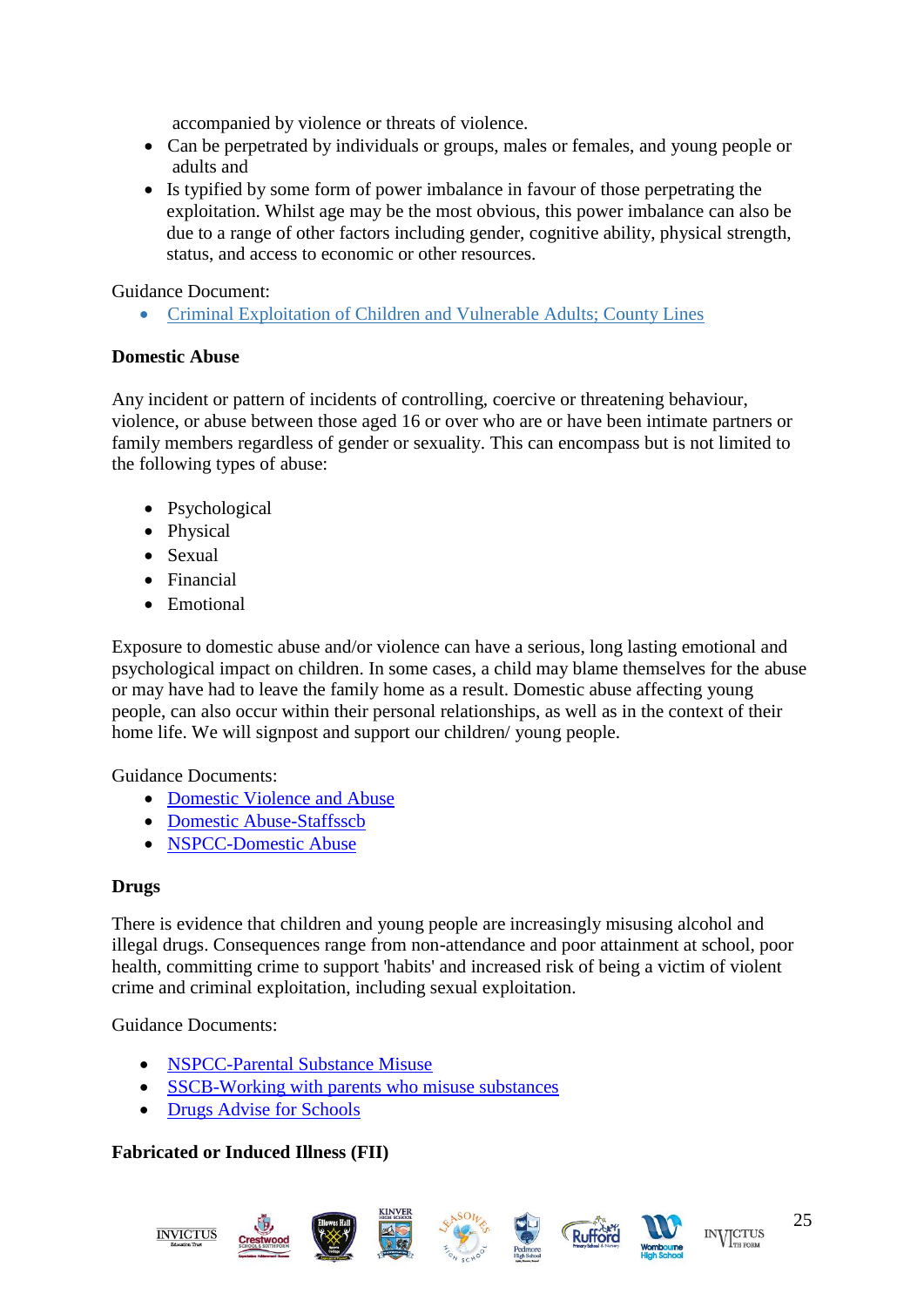Fabricated or Induced Illness is a condition whereby a child suffers harm through the deliberate action of their carer, and which is attributed by the adult to another cause. There may be several explanations for these circumstances, and each requires careful consideration and review. Concerns about a child's health should be discussed with a health professional who is involved with the child. Guidance Documents:

• [Safeguarding children in whom illness is fabricated or induced](https://www.gov.uk/government/publications/safeguarding-children-in-whom-illness-is-fabricated-or-induced)

• [Staffsscb-Fabricated or induced Illness Guidance](https://www.staffsscb.org.uk/wp-content/uploads/2020/12/Fabricated-or-Induced-Illness.pdf)

## **Homelessness**

Being homeless or being at risk of becoming homeless presents a real risk to a child's welfare. The designated safeguarding lead (and any deputies) should be aware of contact details and referral routes into the Local Housing Authority, so they can raise/progress concerns at the earliest opportunity.

Indicators that a family may be at risk of homelessness include household debt, rent arrears, domestic abuse, and anti-social behaviour, as well as the family being asked to leave a property. Whilst referrals and/or discussion with the Local Housing Authority should be progressed as appropriate, and in accordance with local procedures, this does not, and should not, replace a referral into children's social care where a child has been harmed or is at risk of harm.

Our staff will consider homelessness in the context of children who live with their families, and intervention will be on that basis. However, it is also recognised that in some cases 16 and 17-year olds could be living independently from their parents or guardians, for example through their exclusion from the family home, and they will require a different level of intervention and support.

Children's services will be the lead agency for these young people and the designated safeguarding lead (or a deputy) should ensure appropriate referrals are made based on the child's circumstances.

## **Honour-based Abuse**

So-called 'honour-based' abuse (HBA) encompasses incidents or crimes which have been committed to protect or defend the honour of the family and/or the community, including female genital mutilation (FGM), forced marriage, and practices such as breast ironing. Abuse committed in the context of preserving "honour" often involves a wider network of family or community pressure and can include multiple perpetrators.

It is important to be aware of this dynamic and additional risk factors, when deciding what form of safeguarding action to take. All forms of HBA are abuse (regardless of the motivation) and should be handled and escalated as such. Professionals in all agencies, and individuals and groups in relevant communities, need to be alert to the possibility of a child being at risk of HBA, or already having suffered HBA.

# **Female Genital Mutilation (FGM)**

FGM comprises of all procedures involving partial or total removal of the external female

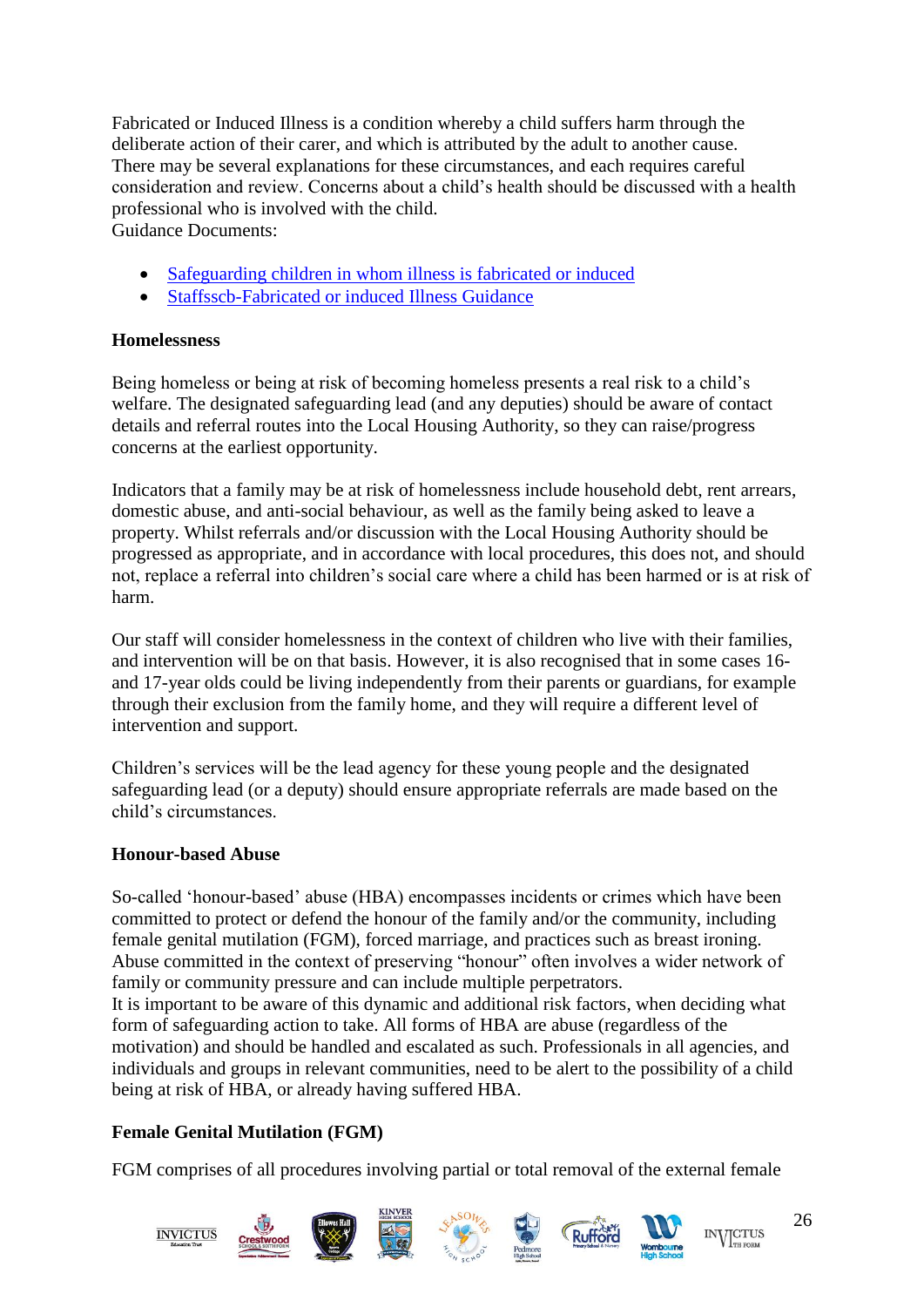genitalia or other injury to the female genital organs. It is illegal in the UK and a form of child abuse with long-lasting harmful consequences.

FGM is known by several names including "cutting", "female circumcision" or "initiation". The term female circumcision suggests that the practice is like male circumcision, but it bears no resemblance to male circumcision and it has serious health consequences with no medical benefits. FGM is also linked to domestic abuse, particularly in relation to "honour-based abuse".

FGM mandatory reporting duty for teachers Section 5B of the Female Genital Mutilation Act 2003 (as inserted by section 74 of the Serious Crime Act 2015) places a statutory duty upon teachers along with regulated health and social care professionals in England and Wales, to report to the police where they discover (either via disclosure by the victim or visual evidence) that FGM appears to have been carried out on a girl under 18.

Those failing to report such cases may face disciplinary sanctions. It is rare to see visual evidence, and children should not be examined but the same definition of what is meant by "to discover that an act of FGM appears to have been carried out" is used for all professionals to whom this mandatory reporting duty applies.

Staff **must** personally report to the police cases where they discover that an act of FGM appears to have been carried out. Unless there is good reason not to, they should still consider and discuss any such case with the DSL (or deputy) and involve children's social care as appropriate. The duty does not apply in relation to at risk or suspected cases (i.e. where staff do not discover that FGM appears to have been carried out, either through disclosure by the victim or visual evidence) or in cases where the woman is 18 or over. In these cases, staff will follow local safeguarding procedures.

Guidance Documents: -

- [Multi Agency Statutory guidance on Female Genital Mutilation](https://www.gov.uk/government/publications/multi-agency-statutory-guidance-on-female-genital-mutilation)
- [Female Genital Mutilation Act 2003](https://www.gov.uk/government/publications/mandatory-reporting-of-female-genital-mutilation-procedural-information)

## **Forced Marriage**

Forcing a person into a marriage is a crime in England and Wales. A forced marriage is one, entered, **without** the full and free consent of one or both parties and where violence, threats or any other form of coercion is used to cause a person to enter a marriage. The threats can be physical or emotional and psychological. A lack of full and free consent can be where a person does not consent or where they cannot consent (if they have learning disabilities, for example). Some perpetrators use perceived culture practices, to coerce a person into marriage. Schools and colleges play an important role in safeguarding children from forced marriage.

There are some significant differences between the referral of a concern about a young person being forced into marriage and other child protection referrals. Professionals must be aware that sharing information with a young person's parents, extended family, or members of their community, could put the young person in a situation of significant risk.

Any disclosure that indicates a young person may be facing a forced marriage must be taken



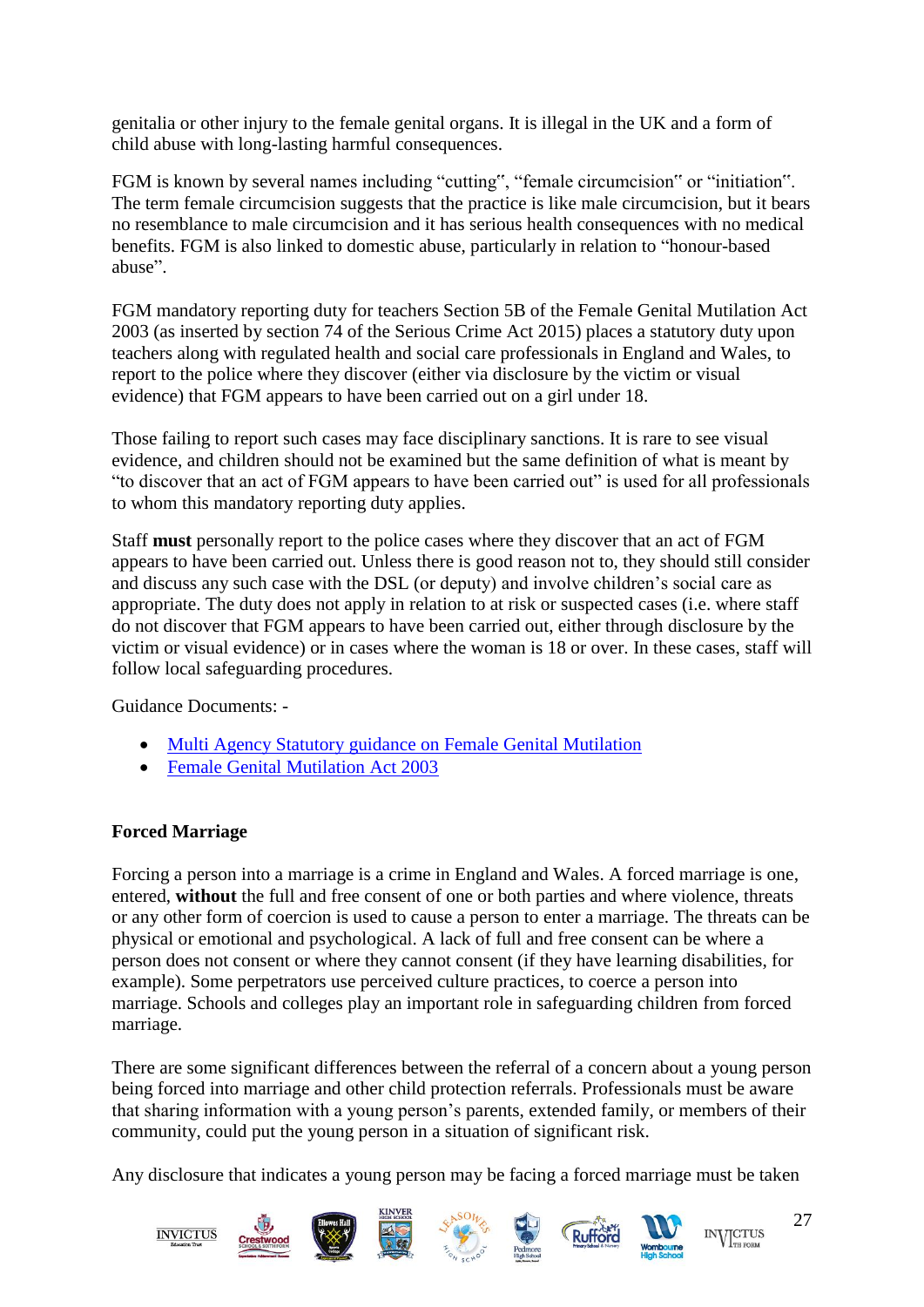seriously by professionals who should also realise that this could be 'one chance to save a life'. A forced marriage is a marriage in which one or both spouses do not consent to the marriage but are coerced into it. Duress can include physical, psychological, financial, sexual, and emotional pressure. In cases of vulnerable adults who lack the capacity to consent to marriage, coercion is not required for a marriage to be forced.

Guidance Document:

• [Forced Marriage](https://www.gov.uk/guidance/forced-marriage)

## **Mental Health**

**All** staff have an incredibly important role to play in supporting the mental health and wellbeing of our pupils and **are** aware that mental health problems can, in some cases, be an indicator that a child has suffered or is at risk of suffering abuse, neglect or exploitation.

At Wombourne High School we have a clear Mental Health Policy. This is used alongside a Tier and Triage system to identify the level of support students require to identify routes to escalate and a clear referral system. We work closely with CAHMS, Action for Children and employ a Professional Counsellor two days a week. As well as several staff trained in Mental Health First Aid we have a mental health lead (Mrs S Malhi) who works alongside the DSL (Senior Assistant Headteacher) to drive the focus on Mental health. Positive mental health is promoted through the PSHE programme and tutor programme as well as regular sessions led by the Pastoral team.

Only appropriately trained professionals should attempt to make a diagnosis of a mental health problem. Education staff, however, are well placed to **observe** children day-to-day and identify those whose behaviour suggests that they may be experiencing a mental health problem or be at risk of developing one.

Where children have suffered abuse and neglect, or other potentially traumatic Adverse Childhood Experiences (ACE), this can have a lasting impact throughout childhood, adolescence and into adulthood. It is key that staff are aware of how these children's experiences, can impact on their mental health, behaviour, and education.

Guidance and helpful documents: -

- Addressing Trauma and Adversity
- [Mental Health and Behaviour in Schools Guidance.](https://assets.publishing.service.gov.uk/government/uploads/system/uploads/attachment_data/file/755135/Mental_health_and_behaviour_in_schools__.pdf)
- [Preventing and tackling bullying](https://assets.publishing.service.gov.uk/government/uploads/system/uploads/attachment_data/file/623895/Preventing_and_tackling_bullying_advice.pdf)
- [PHE Rise Above for Schools programme.](https://www.gov.uk/government/news/phe-launches-rise-above-for-schools-programme)
- [Every Interaction Matters](https://www.minded.org.uk/Component/Details/685525)
- Education recovery
- [MIND-Parenting Capacity and Mental Health](https://www.mind.org.uk/information-support/tips-for-everyday-living/parenting-with-a-mental-health-problem/parenting-and-mental-health/)
- [NSPCC-Mental Health and Parenting](https://www.nspcc.org.uk/keeping-children-safe/support-for-parents/mental-health-parenting/)
- SSCB-Children & Young People who Self Harm or Disclose an Intent to Die by [Suicide](https://www.ssscb.org.uk/wp-content/uploads/2020/04/Section-4U-Children-and-Young-People-who-Self-Harm-or-Disclose-an-Intent-to-Die-by-Suicide.docx)
- Staffordshire County Council Resource Bank (sent out at least annually)

If staff have a mental health concern about a child that is also a safeguarding concern, immediate action should be taken, following their child protection policy, and by speaking to the designated safeguarding lead or a deputy.











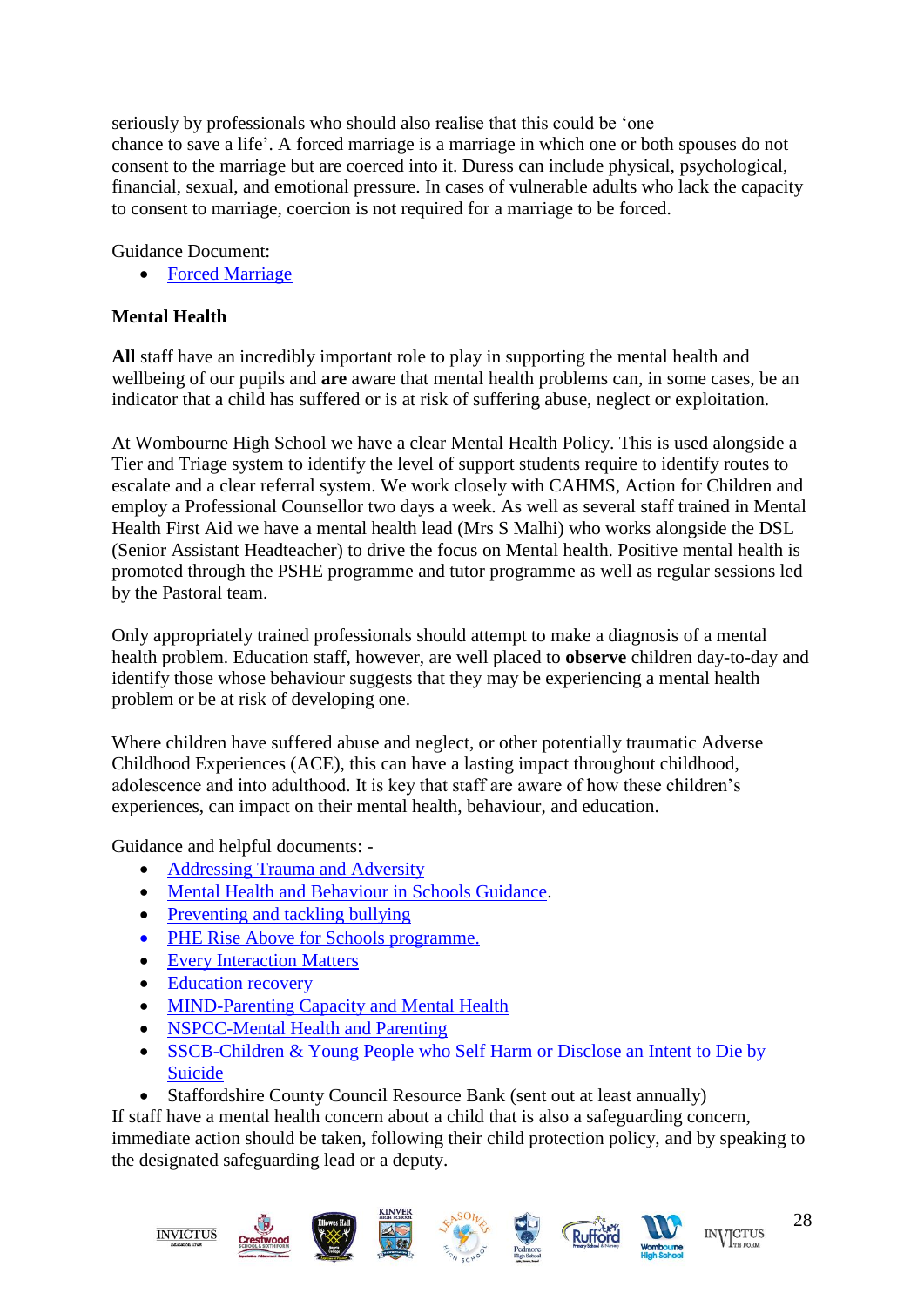## **Online Safety**

The use of technology has become a significant component of many safeguarding issues. Child Criminal Exploitation, Child Sexual Exploitation, radicalisation, sexual predation, and technology often provides the platform that facilitates harm.

We realise that it is essential for our children to be safeguarded from potentially harmful and inappropriate online material. We have an effective whole school/college approach to online safety which empowers us to protect and educate pupils, students, and staff in their use of technology and establishes mechanisms for us to identify, intervene in, and escalate any concerns where appropriate.

The breadth of issues classified within online safety is considerable, but can be categorised into four areas of risk:

- **Content**: being exposed to illegal, inappropriate, or harmful content, for example: pornography, fake news, racism, misogyny, self-harm, suicide, anti-Semitism, radicalisation, and extremism.
- **Contact**: being subjected to harmful online interaction with other users; for example: peer to peer pressure, commercial advertising and adults posing as children or young adults with the intention to groom or exploit them for sexual, criminal, financial or other purposes.
- **Conduct**: personal online behaviour that increases the likelihood of, or causes, harm; for example, making, sending and receiving explicit images (e.g. consensual and nonconsensual sharing of nudes and semi-nudes and/or pornography, sharing other explicit images and online bullying; and
- **Commerce**: risks such as online gambling, inappropriate advertising, phishing and or financial scams. If you feel your pupils, students or staff are at risk, please report it to the Anti-Phishing Working Group (https://apwg.org/).

We ensure that online safety is a running and interrelated theme whilst devising and implementing policies and procedures. We consider online safety in other relevant policies, when planning curriculum, teacher training, the role and responsibilities of the DSL and parental engagement. We have filters and monitoring systems in place, and these are regulated, and risk assessed as part of the prevent duty.

We have an online safety policy (T:\Staff Resources\Staff\Policies\POLICIES\Online SAFETY POLICY) which identifies the usage and expected behaviour of children/students. As a school we appreciate the value of technology and that appropriate filters are in place, yet this does not lead to unreasonable restrictions which would limit online teaching and safeguarding.

Education at home/Remote learning: - Where children are being asked to learn online at home, our school will refer to and use the links and resources provided by the DfE; Safeguarding in schools, colleges and other providers and Safeguarding in remote education.

The Trust's schools implement a robust monitoring and filtering regime that has been specifically tailored to cover all desktop, portable, and personal devices used within the school environment.

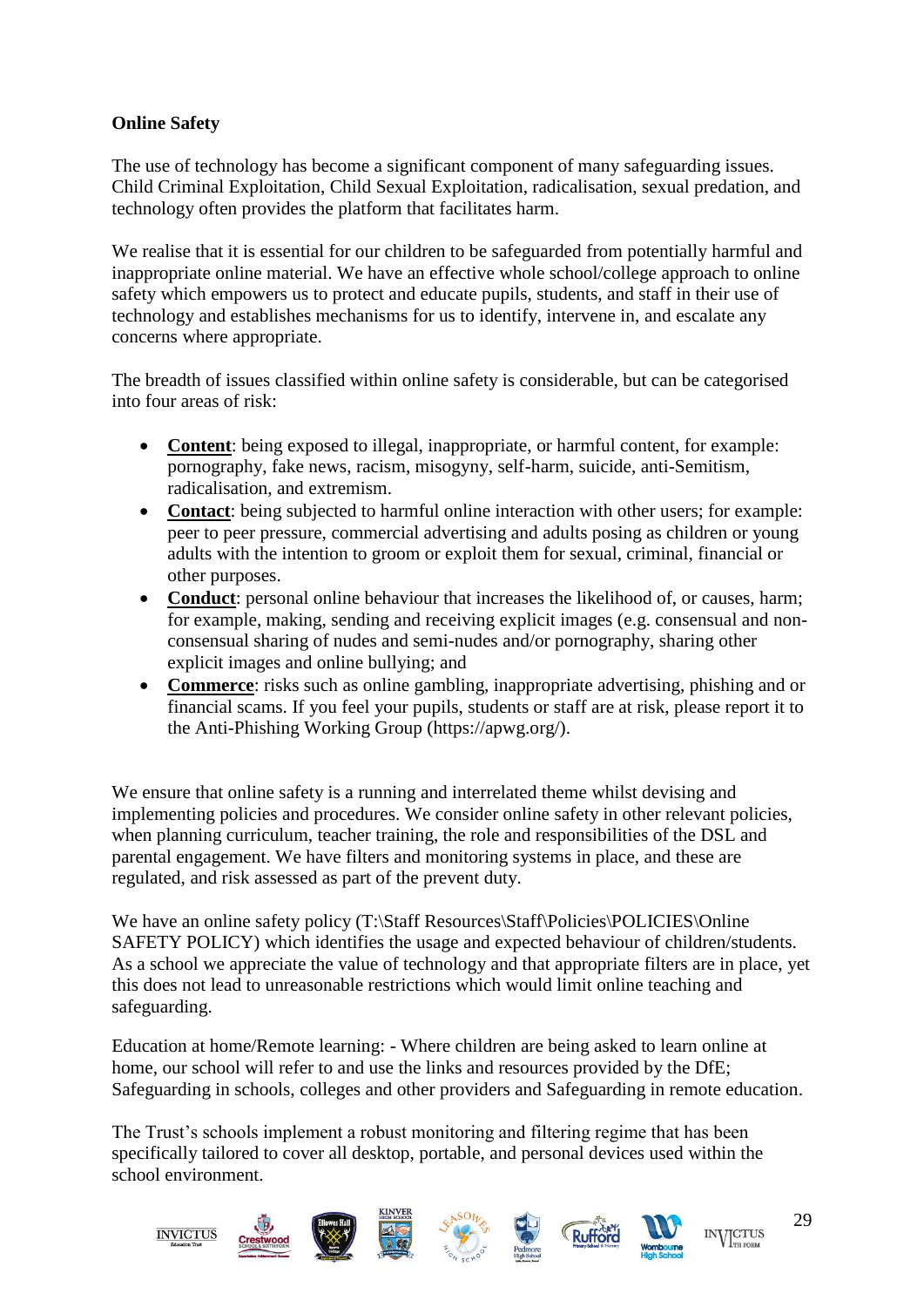For desktop computers, all Internet access – including viewing web pages and sending emails - is passed through an exhaustive filtering system known as 'e2guardian'. This system not only picks up on keywords and phrases when deciding on whether to allow students and staff to view content, but also uses comprehensive blacklists that are constantly updated by other schools and organisations. It can see through 'encrypted' Internet connections and still enforce its filtering and monitoring, preventing users from bypassing it. This makes it a highly intelligent and effective filtering system, and strikes a good balance between protecting students and staff from inappropriate content, and not unnecessarily restricting their use of ICT. The system is necessarily passive and does not require the input of school staff, but appropriate staff are able to tweak the filtering process where it is being overly restrictive. All Internet access by staff and students on desktop computers is automatically monitored and recorded, and logs of student and staff activity can be recalled at any time. In addition, the Trust's 'Invictus System Management' tool keeps track of all content that has been filtered, and can flag those users that have a high proportion of filtered content for further investigation. Social media use by students is highly restricted on school desktop computers, and is closely monitored for staff users.

The Trust's e2guardian system is not only set up to filter obvious categories such as adult content, gambling, and social networking, but is also set up with keywords for grooming, bullying, and PREVENT. The emphasis of the system is on passive filtering, such that the content is simply never delivered to users, rather than relying on staff members to react to it afterwards.

The IT team will immediately refer concerns to the relevant school's DSL, with all relevant evidence provided, for handling according to that school's processes.

For portable and personal devices, all of our schools offer free, fast Wifi, and students and staff are encouraged to use it. This encouragement is specifically to discourage students and staff from using their own 3G or 4G connections, thereby keeping use of their personal devices within our network 'walled garden'. Once users connect their devices to the Wifi they are required to log on with their school credentials, and are then subjected to the same e2guardian filtering and monitoring that is present on our desktop computers. All filtered content is logged to the same system that is used by our desktop computers. By providing free Wifi and thereby discouraging 3G and 4G use on mobile phones and tablets, we can drastically reduce the safeguarding risks that come with personal devices. Students connecting their devices to the free Wifi will see that any social media apps will be highly restricted, and that inappropriate content simply cannot be accessed.

Outside of school, the Trust obviously has a limited technical ability to monitor the use of ICT by students and staff, however all users are required to use the Remote Desktop system when undertaking any school-related activities. When a user logs onto Remote Desktop from home, they are subjected to the same e2guardian filtering and monitoring that they would be in school.

To ensure our students understand the importance of Online safety, we deliver bespoke lessons as part of their Computer science curriculum in year 7. Assemblies also focus on key topics such as grooming, and CSE. Our updated PSHE and RSE policy includes units throughout KS3 and KS4 that focus on how to stay safe online and use ICT positively. Our behaviour policy links to the use of social media, and our mobile phone policy ensures















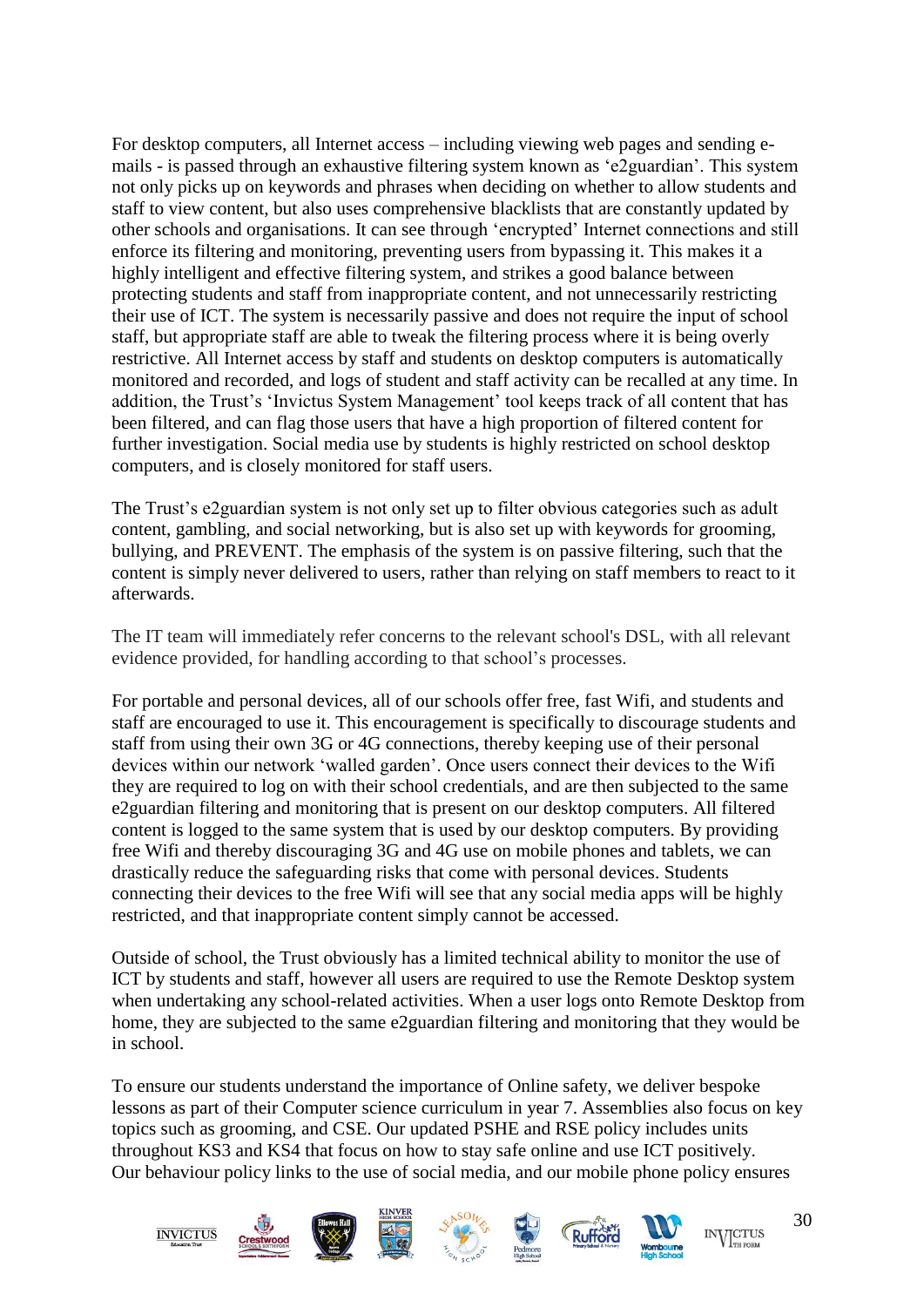that personal devices are not used on site. We regularly engage with parents regrading Online safety. Sending out timely bulletins and information updates, as well as highlighting when key trends are flagged by local police and safeguarding teams. We actively encourage students to inform us of any concerns they have regarding theirs and their peers use of ICT so we can support them effectively.

Use of the Trust's e-mail system is highly audited, with the system recording all e-mails sent and received, and recording all activity performed by users. The Trust is able to perform 'compliance searches' on all mailboxes to identify inappropriate content or activity. Guidance Documents:

- [Children's Commissioner-Online Safety](https://www.childrenscommissioner.gov.uk/?s=online+safety)
- [Teaching online safety in education settings](https://assets.publishing.service.gov.uk/government/uploads/system/uploads/attachment_data/file/811796/Teaching_online_safety_in_school.pdf)
- Appropriate Filtering and Monitoring
- [CEOP-Safety Centre](https://www.ceop.police.uk/Safety-Centre/)
- [National Cyber Security Centre](https://www.ncsc.gov.uk/)
- [NSPCC-Undertaking remote teaching safely](https://learning.nspcc.org.uk/news/covid/undertaking-remote-teaching-safely)
- [PHSE-Advice on addressing coronavirus \(COVID-19\)](https://www.pshe-association.org.uk/advice-addressing-coronavirus-covid-19-pshe)
- 360 Degree Safe [Online Safety Review Tool](https://swgfl.org.uk/products/360-degree-safe/)
- [UKCCIS-UK Council for Child Internet Safety](https://www.gov.uk/government/groups/uk-council-for-child-internet-safety-ukccis)

#### **Peer on peer abuse (including Child on Child Sexual Violence and Sexual Harassment)** [Peer on Peer Abuse Policy.](https://dbfd3b1a-cb88-4d77-9bc8-cde799ee603f.filesusr.com/ugd/f687c8_0a84d6b4dfa74fa3a4f3e6a9cc73a9dd.pdf)

**All** staff have the knowledge and awareness that children can and sometimes do abuse other children (often referred to as peer on peer abuse).

We have a specific and separate Peer on Peer Abuse Policy which includes Sexual Violence and Sexual Harassment between children, as well as an anti-bullying and behaviour policy to guide, inform and support children, staff and parents/carers.

Peer on peer abuse including sexual violence and sexual harassment can occur between two children of **any** age and sex. It can occur with a single child or group of children. This can happen both inside and outside of our setting including online.

Children who are victims of peer on peer abuse including sexual violence and sexual harassment will find the experience stressful and distressing. This is likely to have an adverse effect their educational attainment. This type of abuse can exist on a continuum and may overlap, they can occur online and offline (both physical and verbal) and are never acceptable.

**All** staff recognise the indicators and signs of peer on peer abuse and know how to identify it and respond to reports of it. They understand the importance of the **timely** challenge of inappropriate behaviours between peers, many listed below, that are abusive in nature. They are aware of the importance of: -

- Making clear that peer on peer abuse including sexual violence and sexual harassment is not acceptable and that that we have a zero-tolerance approach.
- Not dismissing peer on per abuse (inc sexual violence or sexual harassment) as "banter", "part of growing up", "just having a laugh" or "boys being boys"; and
- Challenging behaviours (potentially criminal in nature), such as physical and sexual assaults e.g. grabbing bottoms, breasts, and genitalia, flicking bras and the lifting up of skirts.













**INVICTUS**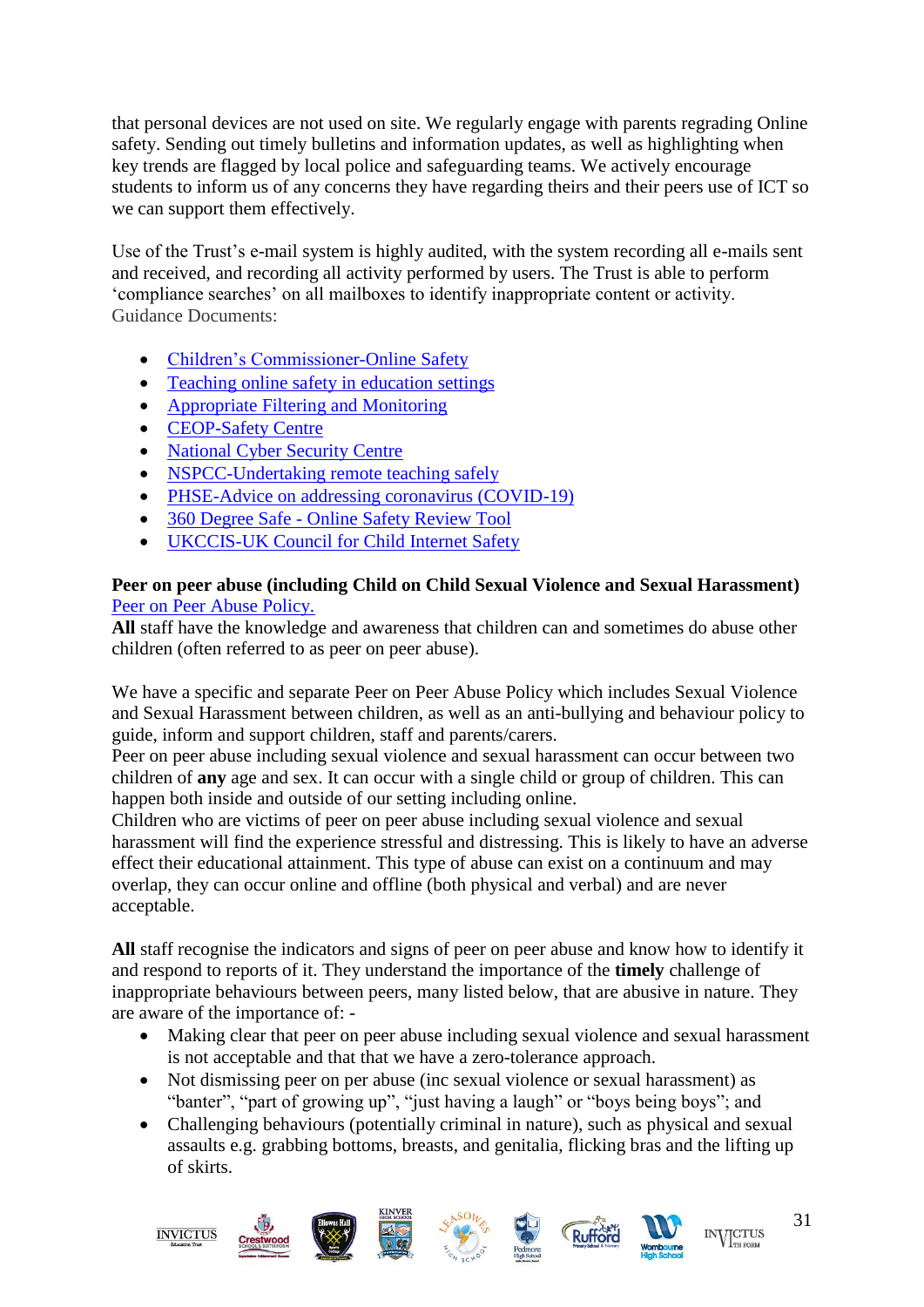**All** staff know that if we do not challenge and support our children that this will lead to a **culture** of unacceptable behaviours, an unsafe environment for children and in worst case scenarios a culture that normalises abuse leading to children accepting it as normal and not coming forward to report it.

We strive for a culture where children feel safe to speak to staff about their experiences. We know that the initial response to a report from a child is vitally important. We do not want to miss that opportunity and so we reassure victims that their reports are being taken seriously and that they will be supported and kept safe. We never give victims the impression that they are creating a problem by reporting sexual violence or sexual harassment. We reassure victims that they should not feel ashamed for making a report.

We have well promoted and easily understood systems in place so that our children feel confident to knowing their concerns will be treated seriously. Disclosures can be made through the students tutor, the member of the pastoral team linked to that year group or it can be done via our Wombourne High School email address. We also have an anonymous post box outside the entrance to the Lecture Theatre. All discussions will be recorded and attached to that students CPOMS system. Appropriate action will then be taken in line with our Peer on Peer Abuse Policy.

**All** victims are taken seriously and offered appropriate support. Staff are aware of the groups that are potentially more at risk as evidence shows that girls, children with SEND and LGBT children are at greater risk. The DfE states 'peer on peer abuse should be taken as seriously as abuse by adults and should be subject to the same child protection procedures.

Victims of peer on peer abuse will be supported by the school's pastoral system and referred to specialist agencies if appropriate. Risk assessment and/or safety planning are an integral part of this support plan, particularly regarding the post incident management.

**All** staff understand, that even if there are no reports in our setting, this does not mean that it is not happening, it may be the case that it is just not being reported. As such it is important that if staff have any concerns regarding peer on peer abuse, they speak to their Designated Safeguarding Lead (DSL) or deputy (DDSL). Our staff will not develop high thresholds before acting.

Peer on peer abuse is most likely to include, but may not be limited to:

- bullying (including cyberbullying, prejudice-based and discriminatory bullying).
- abuse in intimate personal relationships between peers.
- physical abuse such as hitting, kicking, shaking, biting, hair pulling, or otherwise causing physical harm (this may include an online element which facilitates, threatens and/or encourages physical abuse).
- sexual violence such as rape, assault by penetration and sexual assault and may include an online element which facilitates, threatens and/or encourages sexual violence. Causing someone to engage in sexual activity without consent, such as forcing someone to strip, touch themselves sexually, or to engage in sexual activity with a third party.
- sexual harassment such as sexual comments, remarks about clothes and/or appearance, jokes, taunting and online sexual harassment. This also includes the













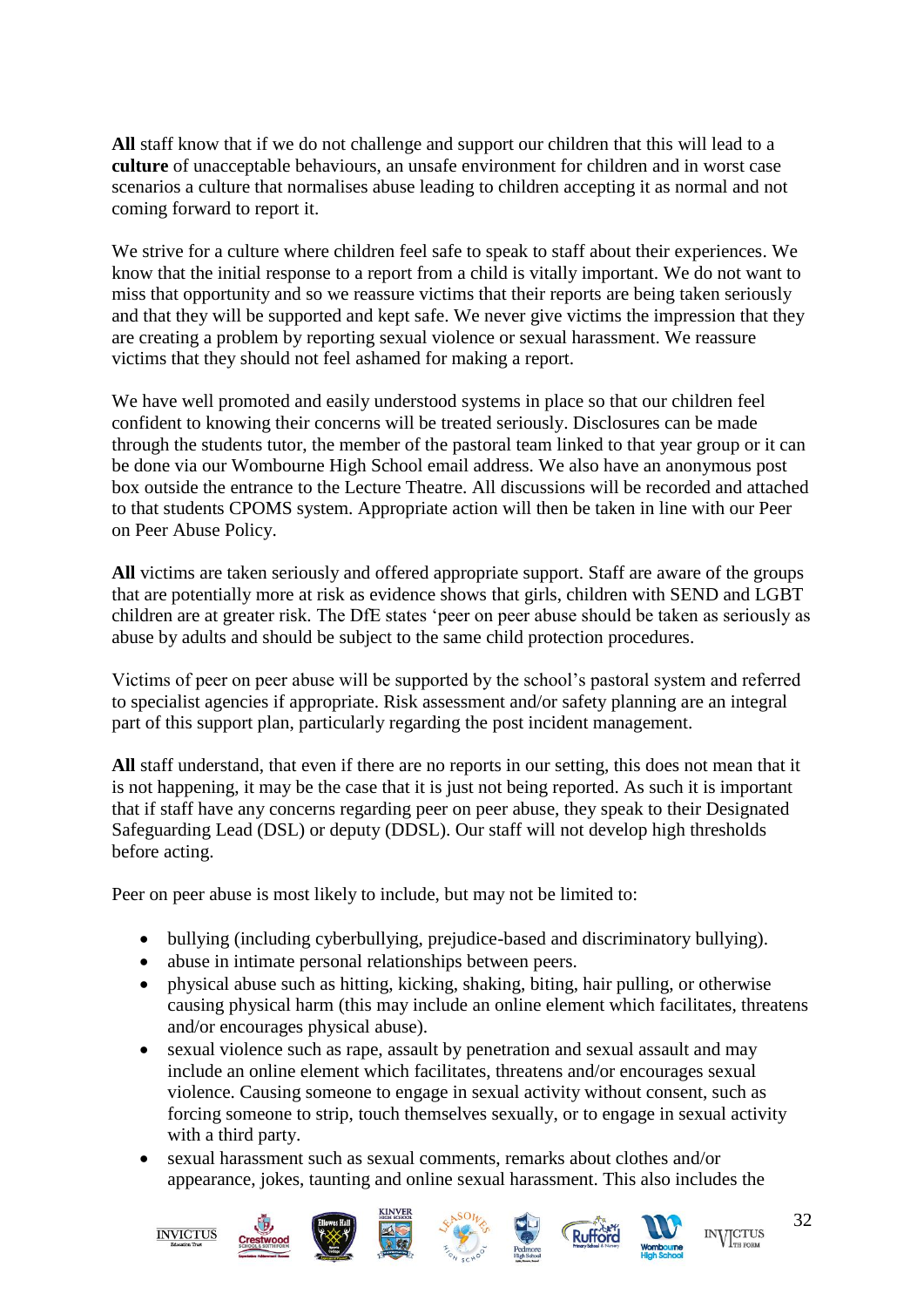telling of sexual stories, making lewd comments and calling someone sexual names and physical behaviour, such as: deliberately brushing against someone, interfering with someone's clothes and displaying pictures, photos or drawings of a sexual nature; and online sexual harassment.

- causing someone to engage in sexual activity without consent, such as forcing someone to strip, touch themselves sexually, or to engage in sexual activity with a third party.
- consensual and non-consensual sharing of nudes and semi-nude images and or videos (also known as sexting or youth produced sexual imagery) Consensual image sharing, especially between older children of the same age, may require a different response. It might not be abusive – but children still need to know it is illegal- whilst nonconsensual is illegal and abusive.
- upskirting, which typically involves taking a picture under a person's clothing without their permission, with the intention of viewing their genitals or buttocks to obtain sexual gratification, or cause the victim humiliation, distress, or alarm; and
- initiation/hazing type violence and rituals (this could include activities involving harassment, abuse or humiliation used as a way of initiating a person into a group and may also include an online element).

**All** staff **are** clear as to the school's or college's policy and procedures with regards to peer on peer abuse and the important role they have to play in preventing it and responding where they believe a child may be at risk from it.

If staff have a concern about a child or a child makes a report to them, they will follow the safeguarding referral process. As is always the case, if staff are in any doubt as to what to do, they should speak to the designated safeguarding lead (or a deputy). Schools behaviour policy will support any sanctions.

The DfE states 'peer on peer abuse should be taken as seriously as abuse by adults and should be subject to the same child protection procedures.

Guidance Documents:

- [Staffsscb-Responding to Sexting Guidance](https://www.staffsscb.org.uk/wp-content/uploads/2020/12/Responding-to-Sexting-Guidance.pdf)
- [Disrespect NoBody](https://www.disrespectnobody.co.uk/)
- [CEOP-Safety centre](https://www.ceop.police.uk/Safety-Centre/)
- [UKCIS Guidance: Sharing Nudes and Semi-Nudes](https://oursaferschools.co.uk/2021/01/13/ukcis/)
- Sexual violence and sexual harassment between children in schools and colleges [\(publishing.service.gov.uk\)](https://assets.publishing.service.gov.uk/government/uploads/system/uploads/attachment_data/file/1014224/Sexual_violence_and_sexual_harassment_between_children_in_schools_and_colleges.pdf)
- [https://www.gov.uk/government/publications/review-of-sexual-abuse-in-schools](https://www.gov.uk/government/publications/review-of-sexual-abuse-in-schools-and-colleges)[and-colleges](https://www.gov.uk/government/publications/review-of-sexual-abuse-in-schools-and-colleges)
- [Searching, screening and confiscation \(publishing.service.gov.uk\)](https://assets.publishing.service.gov.uk/government/uploads/system/uploads/attachment_data/file/674416/Searching_screening_and_confiscation.pdf)
- [Sharing Nudes and Semi-Nudes Advice](https://www.gov.uk/government/publications/sharing-nudes-and-semi-nudes-advice-for-education-settings-working-with-children-and-young-people)

## **Bullying, including Cyberbullying**

Bullying may be defined as deliberately hurtful behaviour, usually repeated over a period, where it is difficult for those bullied to protect themselves. It can take many forms, but the main types are:





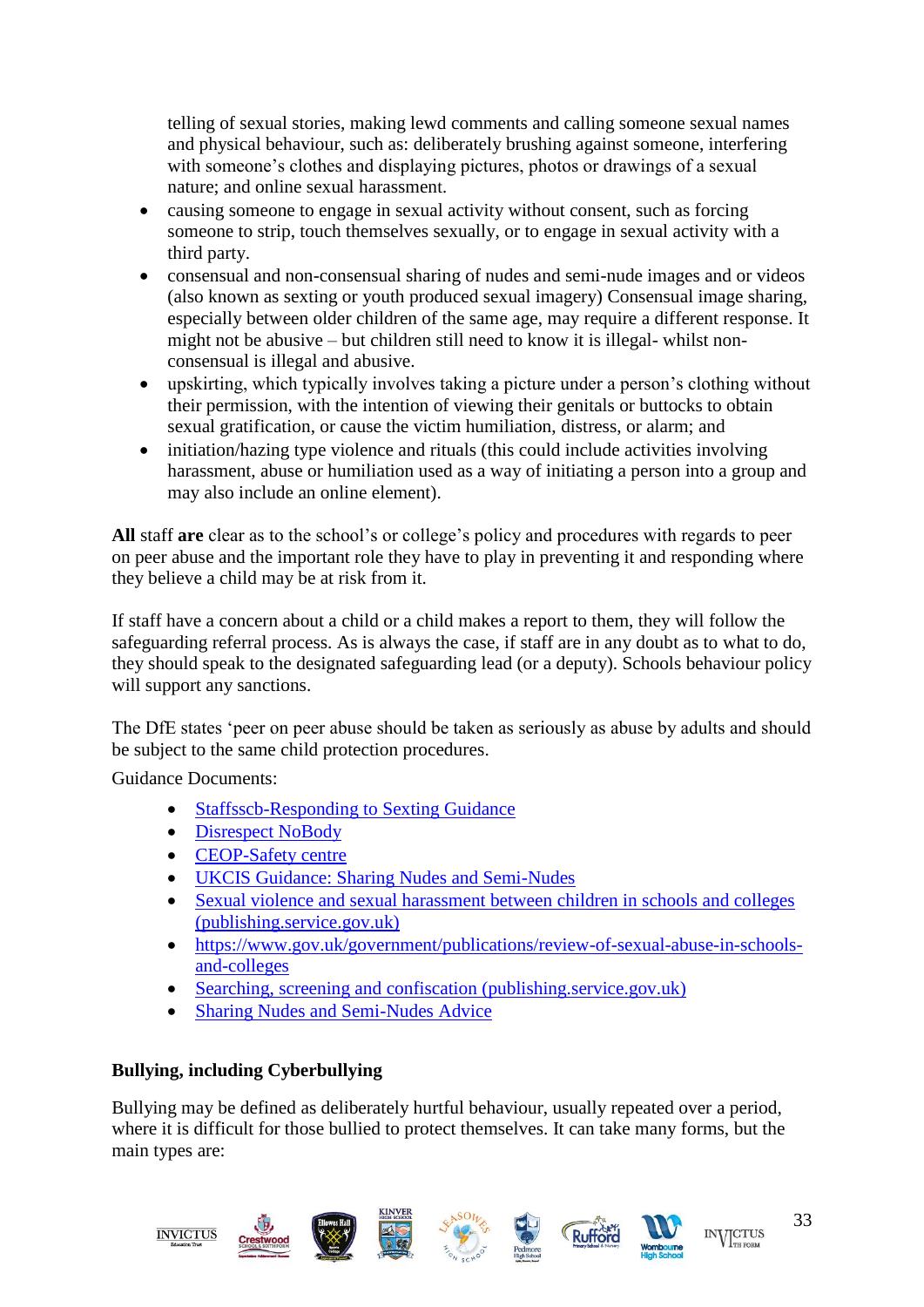- Physical (e.g. hitting, kicking, theft)
- Verbal (e.g. racist or homophobic remarks, threats, name-calling)
- Emotional (e.g. isolating an individual from the activities and social acceptance of their peer group)
- Cyberbullying (including sexting)

Guidance on bullying can be [Preventing & tackling bullying](https://www.gov.uk/government/publications/preventing-and-tackling-bullying) [Cyberbullying advice](https://assets.publishing.service.gov.uk/government/uploads/system/uploads/attachment_data/file/374850/Cyberbullying_Advice_for_Headteachers_and_School_Staff_121114.pdf) [Anti-Bullying Policy](https://dbfd3b1a-cb88-4d77-9bc8-cde799ee603f.filesusr.com/ugd/f687c8_ca9c5ebecf4c41559c5496a265683d83.pdf)

## **Private Fostering**

A private fostering arrangement is one that is made privately (without the involvement of a local authority) for the care of a child under the age of 16 (under 18, if disabled) by someone other than a parent or immediate relative. If the arrangement is to last, or has lasted, for 28 days or more, it is categorised as private fostering.

Close relatives are defined as a grandparent, brother, sister, uncle, or aunt (whether of full blood or half blood or by marriage or civil partnership), or a stepparent.

People become involved in private fostering for all kinds of reasons. Examples of private fostering include:

- Children who need alternative care because of parental illness.
- Children whose parents cannot care for them because their work or study involves long or antisocial hours.
- Children sent from abroad to stay with another family, usually to improve their educational opportunities.
- Unaccompanied asylum seeking and refugee children.
- Teenagers who stay with friends (or other non-relatives) because they have fallen out with their parents.
- Children staying with families while attending a school away from their home area.

Our staff will notify the DSL/DDSL when they become aware of a private fostering arrangement. There is a mandatory duty on the school to inform Staffordshire Childrens Social Care of a private fostering arrangement by contacting (0800 1313126), who then have a duty to check that the young person is being properly cared for and that the arrangement is satisfactory.

Guidance Document:

• [Children Act 1989 –](https://www.gov.uk/government/publications/children-act-1989-private-fostering) Private Fostering

## **Preventing Radicalisation**

Children are vulnerable to extremist ideology and radicalisation. Similar to protecting children from other forms of harms and abuse, protecting children from this risk should be a part of a schools' or colleges' safeguarding approach.

• **Extremism** is the vocal or active opposition to our fundamental values, including democracy, the rule of law, individual liberty and the mutual respect and tolerance of different faiths and beliefs. This also includes calling for the death of members of the

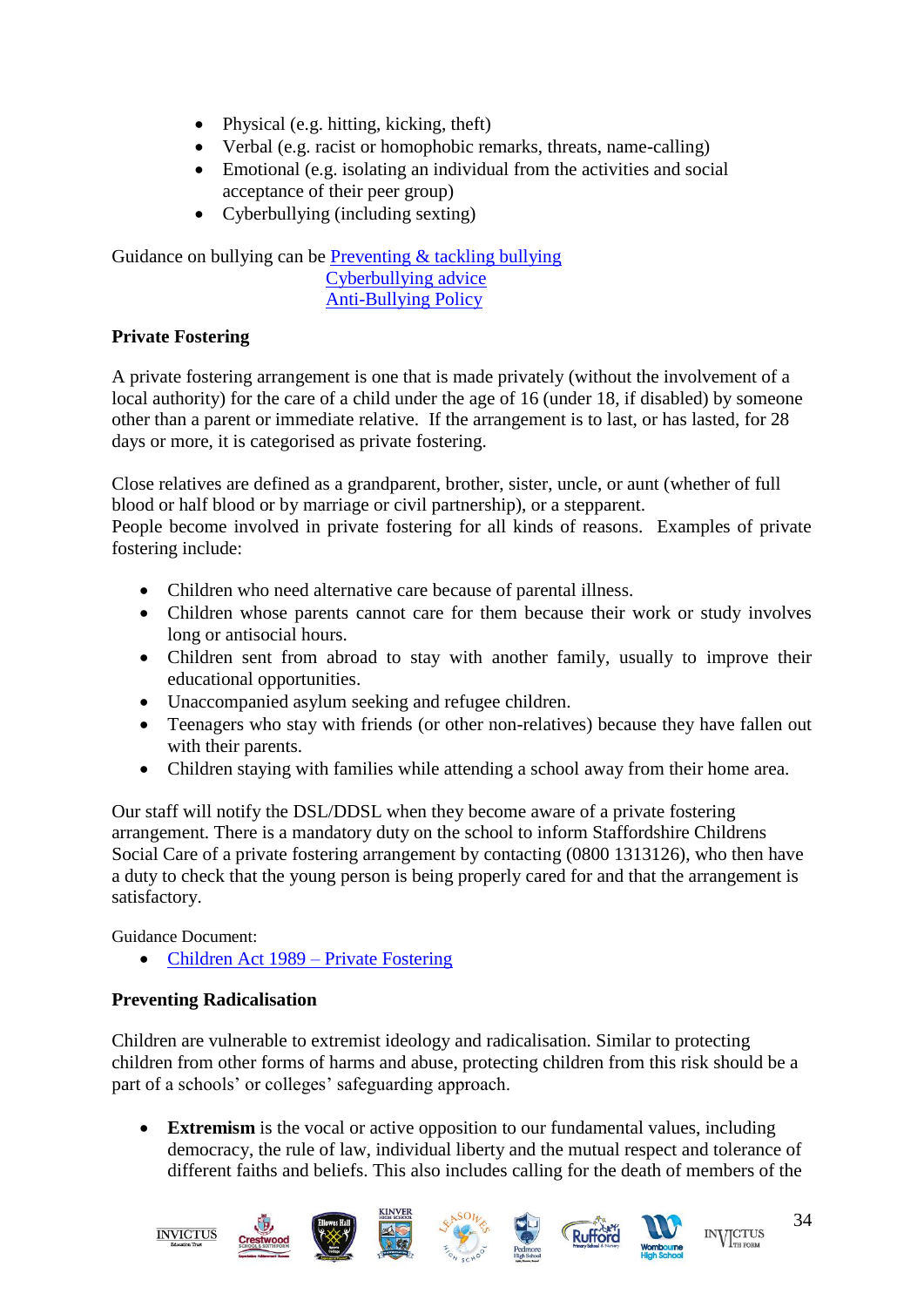armed forces.

- **Radicalisation** refers to the process by which a person comes to support terrorism and extremist ideologies associated with terrorist groups.
- **Terrorism** is an action that endangers or causes serious violence to a person/people; causes serious damage to property; or seriously interferes or disrupts an electronic system. The use or threat must be designed to influence the government or to intimidate the public and is made for the purpose of advancing a political, religious, or ideological cause.

We value freedom of speech and the expression of beliefs and ideology as fundamental rights underpinning our society's values. Pupils/students and school staff have the right to speak freely and voice their opinions. However, freedom comes with responsibility and free speech that is designed to manipulate the vulnerable or that leads to violence and harm of others goes against the moral principles in which freedom of speech is valued. Free speech is not an unqualified privilege; it is subject to laws and policies governing equality, human rights, community safety and community cohesion.

There is no single way of identifying whether a child is likely to be susceptible to an extremist ideology. Background factors combined with specific influences such as family and friends may contribute to a child's vulnerability. Similarly, radicalisation can occur through many different methods (such as social media or the internet) and settings (such as within the home).

The normalisation of extreme views may also make children and young people vulnerable to future manipulation and exploitation. At Wombourne High School it is clear that this exploitation and radicalisation must be viewed as a safeguarding concern and that protecting children from the risk of radicalisation is part of the school's safeguarding duty. The school's or college's designated safeguarding lead (and any deputies) should be aware of local procedures for making a Prevent referral.

 Definitions of radicalisation and extremism, and indicators of vulnerability to radicalisation are in **Appendix 4**.

## **Prevent Duty and Channel**

## **Prevent**

The school governors, the Head Teacher and the DSL will assess the level of risk within the school and put actions in place to reduce that risk. Risk assessment may include consideration of the school's RE curriculum, SEND policy, Assembly Policy, the use of school premises by external agencies, integration of students by gender and SEN, antibullying policy and other issues specific to the school's profile, community and philosophy.

All schools are subject to a duty to have "due regard to the need to prevent people being drawn into terrorism" (section 26, Counter Terrorism and Security Act 2015). This is known as The Prevent Duty and is part of our schools wider safeguarding obligations.

Designated safeguarding leads and other senior leaders familiarise themselves with the revised Prevent duty guidance: for England and Wales, especially paragraphs 57-76, which are specifically concerned with schools (and covers childcare). We follow the guidance in

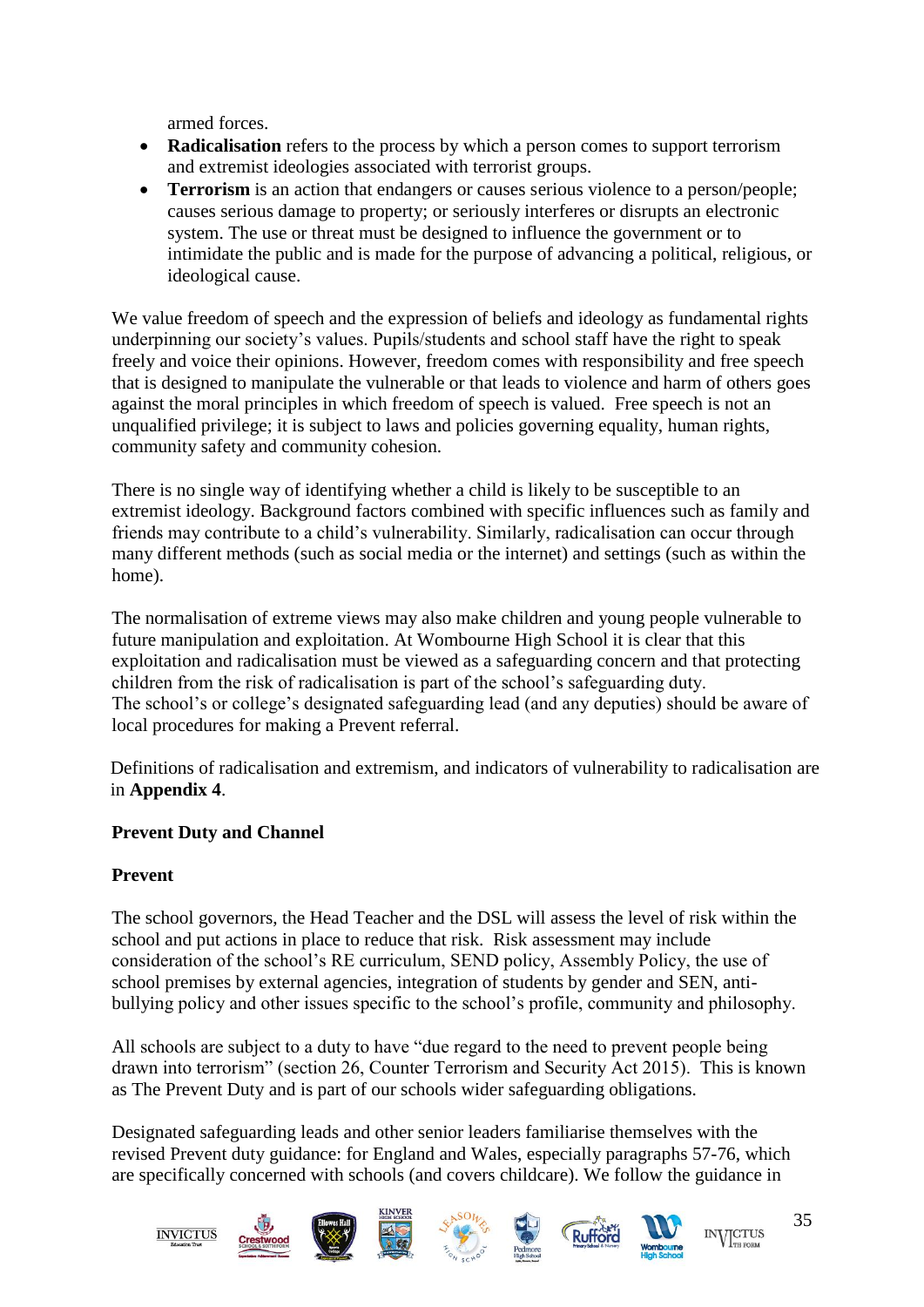terms of four general themes: risk assessment, working in partnership, staff training, and IT policies.

Our school has a Prevent Single Point of Contact (SPOC) who is the lead within the organisation for safeguarding in relation to protecting individuals from radicalisation and involvement in terrorism: this will normally be the DSL.

#### The SPOC for our school is **Mr J Crook**

Our School will monitor online activity within the school to ensure that inappropriate sites are not accessed by students or staff. This is best done using specialist online monitoring software, which in this school is called e2guardian.

#### **Channel**

Channel is a multi-agency approach to provide support to individuals who are at risk of being drawn into terrorist related activity. It is led by the Staffordshire Police Counter-Terrorism Unit, and it aims to:

- Establish an effective multi-agency referral and intervention process to identify vulnerable individuals.
- Safeguard individuals who might be vulnerable to being radicalised, so that they are not at risk of being drawn into terrorist-related activity; and
- Provide early intervention to protect and divert people away from the risks they face and reduce vulnerability.
- The Channel programme focuses on providing support at an early stage to people who are identified as being vulnerable to being drawn into terrorism. It provides a mechanism for schools to make referrals if they are concerned that an individual might be vulnerable to radicalisation. An individual's participation in the programme is entirely voluntary at all stages.
- Schools have a duty to cooperate with the Channel programme in the carrying out of its functions, and with the Police in providing information about an individual who is referred to Channel (Section 38, Counter Terrorism and Security Act 2015).

Guidance Documents:

- [The Prevent Duty.](https://www.gov.uk/government/publications/protecting-children-from-radicalisation-the-prevent-duty)
- [Educate Against Hate](https://educateagainsthate.com/)
- [ACT Early | Prevent radicalisation](https://actearly.uk/)

#### **Serious Violence**

All staff should be aware of the indicators, which may signal children are at risk from, or are involved with serious violent crime. These may include increased absence from school, a change in friendships or relationships with older individuals or groups, a significant decline in performance, signs of self-harm or a significant change in wellbeing, or signs of assault or unexplained injuries. Unexplained gifts or new possessions could also indicate that children have been approached by, or are involved with, individuals associated with criminal networks or gangs and may be at risk of criminal exploitation.

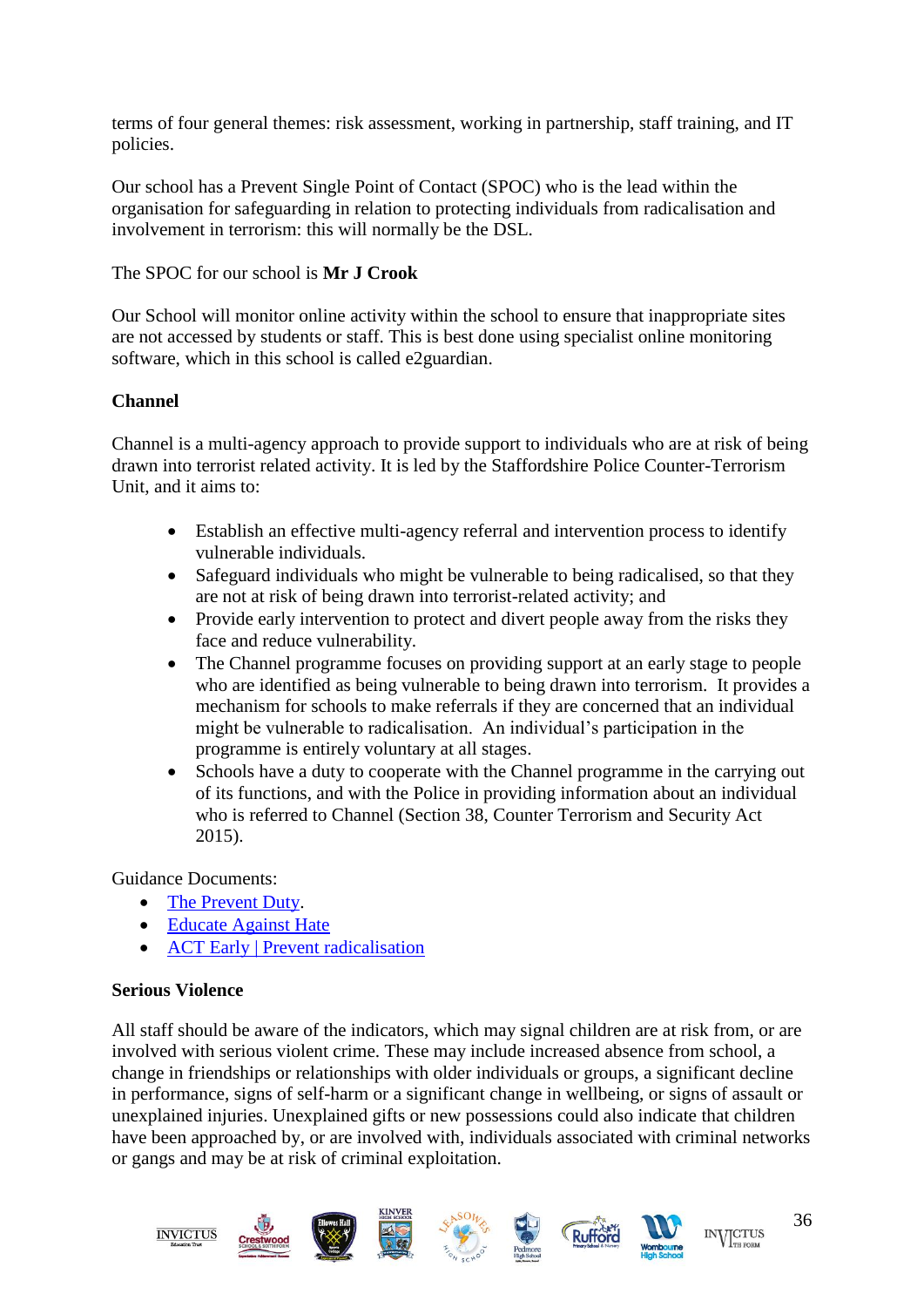All staff should be aware of the range of risk factors which increase the likelihood of involvement in serious violence, such as being male, having been frequently absent or permanently excluded from school, having experienced child maltreatment and having been involved in offending, such as theft or robbery.

Guidance documents:

- [Home Office Preventing Youth Violence and Gang Involvement](https://www.gov.uk/government/publications/advice-to-schools-and-colleges-on-gangs-and-youth-violence)
- [Criminal Exploitation of Children and Vulnerable Adults; County Lines](https://www.gov.uk/government/publications/criminal-exploitation-of-children-and-vulnerable-adults-county-lines)

# <span id="page-36-0"></span>**12. Vulnerable Children**

We recognise that our safeguarding responsibilities are clearly linked to our responsibilities for ensuring that appropriate responses are in place for children who are **absent from school** or **who go missing from education**. We will inform the local authority of any pupil who fails to attend school regularly, or who has been absent without school permission for a continuous period of **10 school days or more**. [Attendance Policy.](https://dbfd3b1a-cb88-4d77-9bc8-cde799ee603f.filesusr.com/ugd/f687c8_7c1c69d95ce243afba0140ff7c2b5dc7.pdf)

As a school we are aware of the potential for children with SEN to have **additional barriers when it comes to safeguarding**, the school recognises that this group can be more vulnerable to abuse and neglect. Disabled children may be **especially vulnerable to abuse** because they may have an impaired capacity to resist or avoid abuse. They may have speech, language and communication needs which may make it **difficult to tell** others what is happening.

Heightened vulnerability linked to:

- Communications skills
- Maturity (Lower cognitive ability)
- Perceptions of intent from others
- Lower self-esteem/confidence
- Potential to trust unreservedly
- A need to have "friends" or find a partner
- Differing boundaries
- Online safety digital technology understanding

A **combination** of these factors can make them more susceptible to risks.

Children develop and mature at different rates, so what appears to be worrying for a younger child might be normal behaviour for an older child. Parental behaviours may also indicate child abuse or neglect, so you should also be alert to parent/child interactions which are concerning and other parental behaviours. This could include parents who are under the influence of drugs or alcohol, if there is a sudden change in their mental health or if domestic abuse is present. By **understanding the warning signs**, you can respond to problems as early as possible and provide the right support and services for the child and their family.

Children say they need:

- **Vigilance**: to have adults notice when things are troubling them
- **Understanding and action**: to be heard and understood; and to have that understanding acted upon.
- **Stability**: to be able to develop an on-going stable relationship of trust with those helping















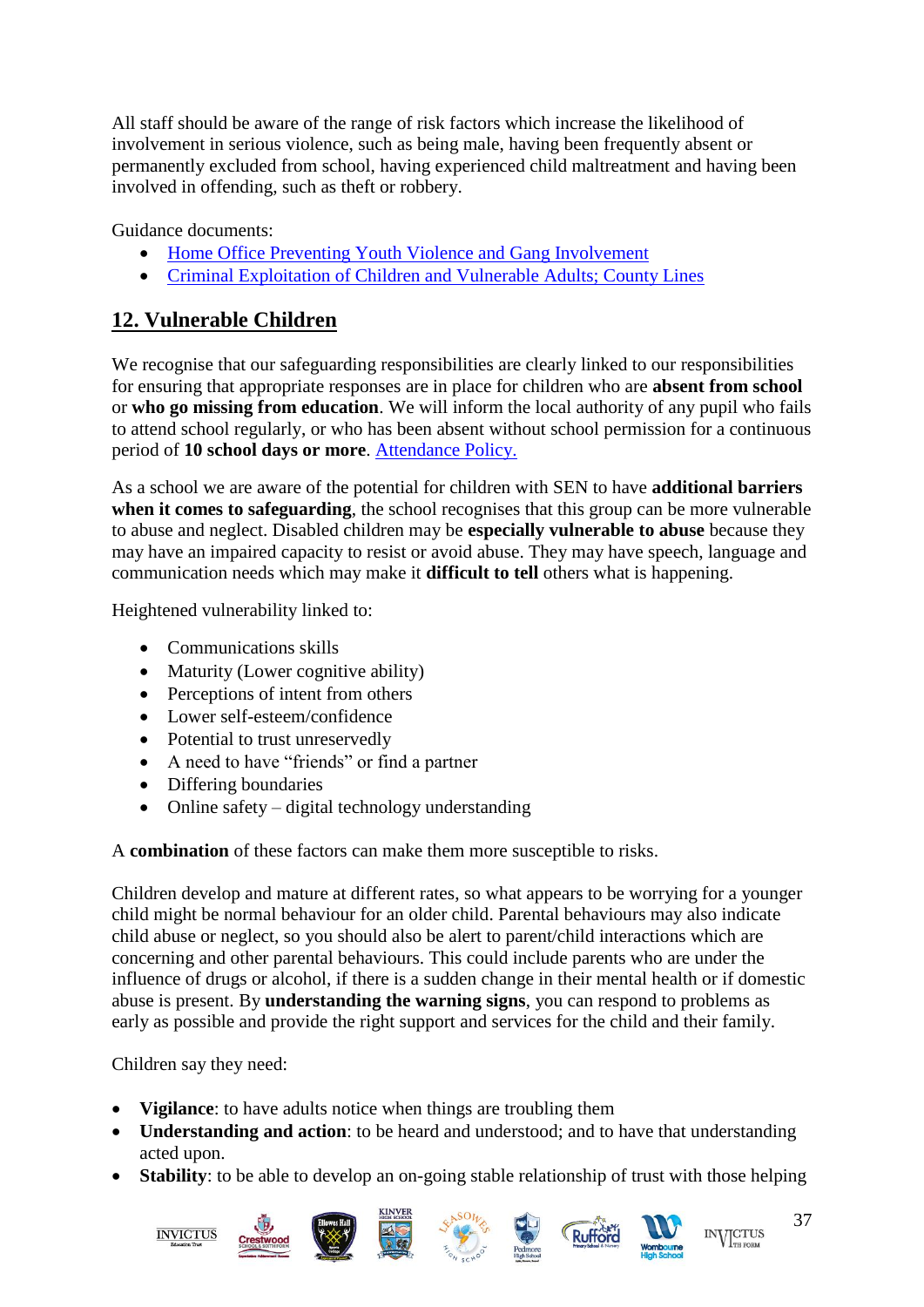them.

- **Respect**: to be treated with the expectation that they are competent, rather than not.
- **Information and engagement**: to be informed about and involved in procedures, decisions, concerns and plans.
- **Explanation**: to be informed of the outcome of assessments, decisions and how they have been reached, positive or negative.
- **Support:** to be provided with support in their own right as well as a member of their family.
- **Advocacy**: to be provided with advocacy, to assist them in putting forward their views.

Children with special educational needs or disabilities (SEND) or certain health conditions can face additional safeguarding challenges. Governing bodies and proprietors should ensure their child protection policy reflects the fact that additional barriers can exist when recognising abuse and neglect in this group of children. These can include:

- assumptions that indicators of possible abuse such as behaviour, mood and injury relate to the child's condition without further exploration;
- these children being more prone to peer group isolation or bullying (including prejudicebased bullying) than other children;
- the potential for children with SEND or certain medical conditions being disproportionally impacted by behaviours such as bullying, without outwardly showing any signs; and
- communication barriers and difficulties in managing or reporting these challenges.

## **Alternative Provision**

**At Wombourne High School we know that the cohort of pupils in our provision may have complex needs, our Governing bodies are aware of this additional risk of harm that their pupils may be vulnerable to.** 

## **Guidance**

- <https://www.gov.uk/government/publications/alternative-provision>
- [https://www.gov.uk/government/publications/education-for-children-with-health](https://www.gov.uk/government/publications/education-for-children-with-health-needs-who-cannot-attend-school)[needs-who-cannot-attend-school](https://www.gov.uk/government/publications/education-for-children-with-health-needs-who-cannot-attend-school)

## **Children potentially at greater risk of harm-Children who need a social worker (Child in Need & Child Protection Plans)**

Our DSL/DDSL are aware that some children may need a social worker due to safeguarding or welfare needs. Local authorities should share the fact that a child has a social worker. Children may need this help due to abuse, neglect and complex family circumstances.

We know that a child's experiences of adversity and trauma can leave them vulnerable to further harm, as well as educationally disadvantaged in facing barriers to attendance, learning, behaviour, and mental health. The DSL will hold and use information so that decisions can be made in the best interests of the child's safety, welfare, and educational outcomes.

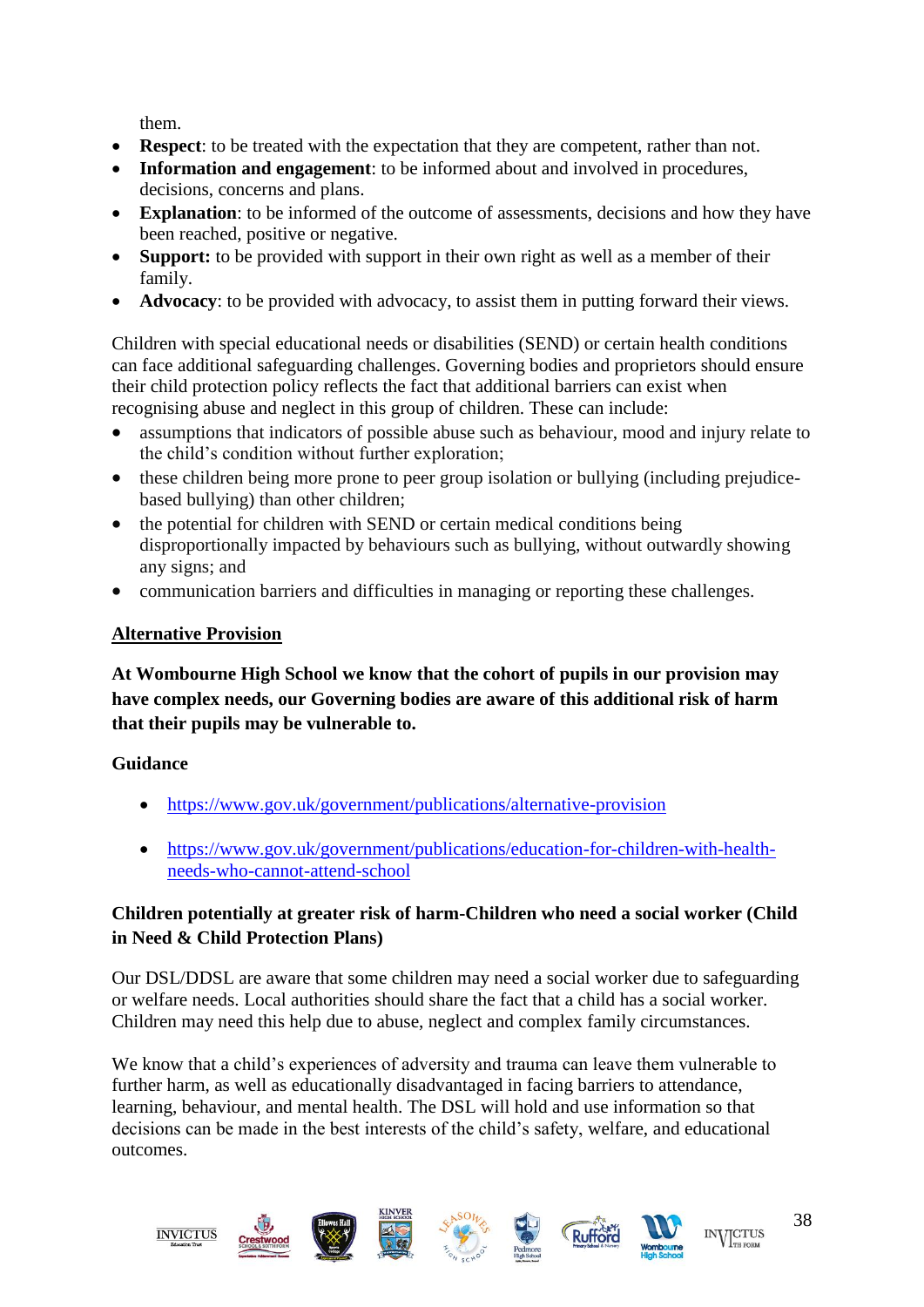Where children need a social worker, this will inform decisions about safeguarding (for example, responding to unauthorised absence or missing education where there are known safeguarding risks) and about promoting welfare (for example, considering the provision of pastoral and/or academic support, alongside action by statutory services.) We will strengthen provision to reduce absence and exclusions for this group as we recognise that regular attendance is important for vulnerable pupils and school can act as a protective factor.

We will work as a school to narrow the attainment gap, have high aspirations for all children with a social worker and will design our Pupil Premium strategy to meet the needs of CWSW (Children with a social worker).

We will ensure that they benefit from additional support to recover from the impact of COVID-19 using a strength-based approach with the child's voice central to our planning. (e.g. Reading Recovery Programme)

**The Mental Health Lead in school** will work to assess, understand, and meet the Social Emotional & Mental Health needs of Children with a social worker, as we recognise, they are more likely to experience issues than their peers.

## **Looked after children**:

All Local Authorities are advised to support the raising of the educational attainment and achievement of their Looked After Children through the overarching support of the Virtual School. The responsibility for each child's education, target setting, learning, and teaching remains with the schools where they are enrolled.

Staffordshire's Virtual School for Looked After Children provides a support and challenge role for schools and Local Authority teams. This is in the form of staffing support; access to additional resources to enable the support of educational outcomes; information, advice and guidance (especially around Personal Education Plans); monitoring and tracking of educational outcomes and targets, and training and support at key transitional moments

#### **Name of LAC designated teacher: - Mr J Crook**

The governing body must ensure that the designated teacher undertakes the appropriate training (section 20(2) of the 2008 Act).

#### **The role of the designated teacher for LAC within the school**

The designated teacher plays a crucial role leading the responsibility for helping school staff understand how things affect how looked after children learn and achieve.

The designated teacher will:

- Promote a culture of high expectations and aspirations for how looked after children learn
- Make sure the young person has a voice in setting learning targets. Be a source of advice for staff about differentiated teaching strategies appropriate for individual children and in making full use of Assessment for Learning.
- Make sure that looked after children are prioritised in one-to-one tuition arrangements and that carers understand the importance of supporting















39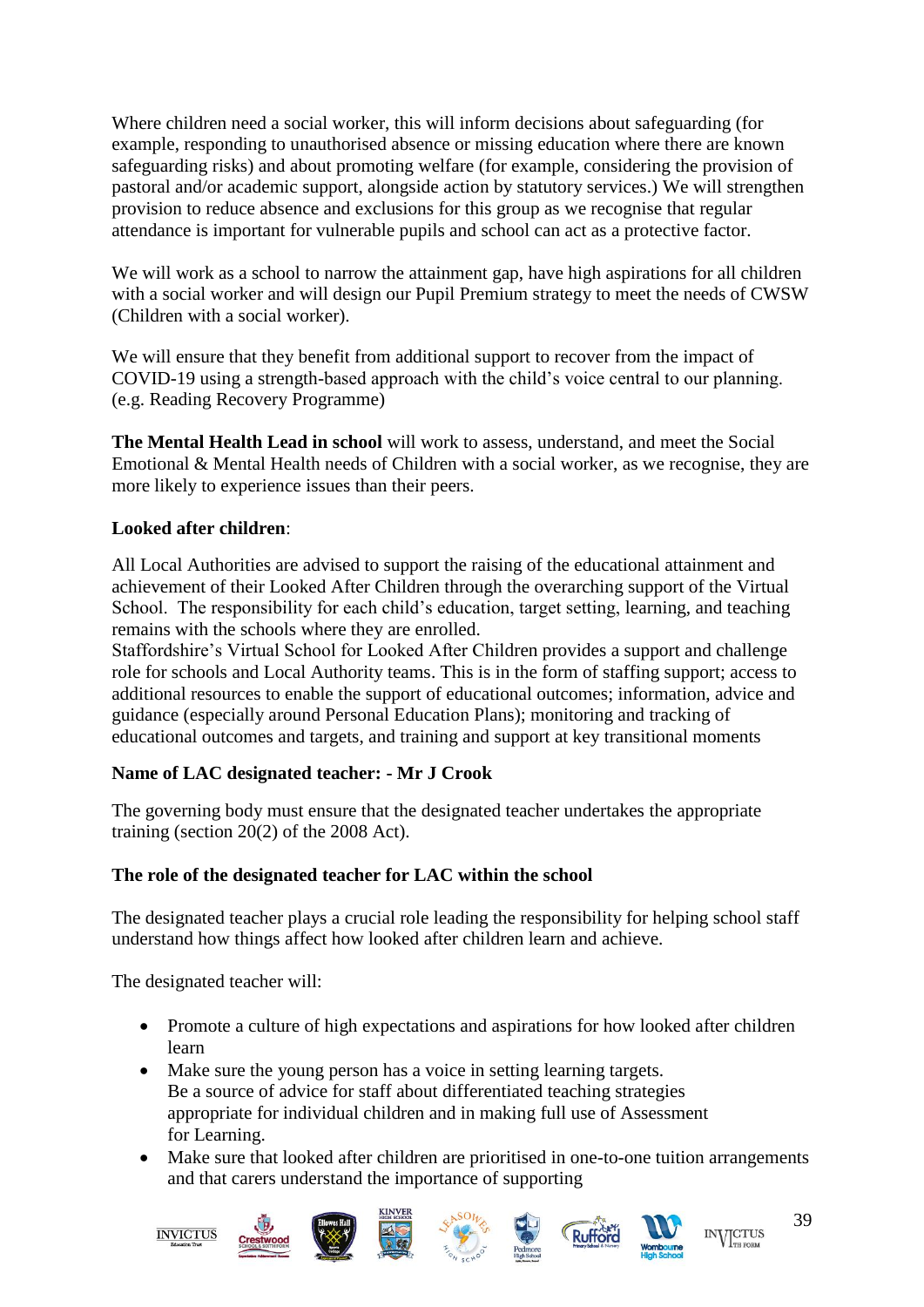learning at home.

• Has the lead responsibility for the development and implementation of the child's personal education plan (PEP) within the school.

Guidance Document:

• [Designated Teacher for Looked After Children](https://www.gov.uk/government/publications/designated-teacher-for-looked-after-children)

## **Children potentially at greater risk of harm**

Children who need a social worker (Child in Need & Child Protection Plans)

Children may need a social worker due to safeguarding or welfare needs. Children may need this help due to abuse, neglect and complex family circumstances. A child's experiences of adversity and trauma can leave them vulnerable to further harm, as well as educationally disadvantaged in facing barriers to attendance, learning, behaviour, and mental health.

Local authorities should share the fact a child has a social worker, and the designated safeguarding lead should hold and use this information so that decisions can be made in the best interests of the child's safety, welfare, and educational outcomes. This should be considered as a matter of routine. There are clear powers to share this information under existing duties on both local authorities and schools and colleges to safeguard and promote the welfare of children. Where children need a social worker, this should inform decisions about safeguarding (for example, responding to unauthorised absence or missing education where there are known safeguarding risks) and about promoting welfare (for example, considering the provision of pastoral and/or academic support, alongside action by statutory services).

# <span id="page-39-0"></span>**13. Educational Visitors to School.**

We will undertake risk assessment and use professional judgement and experience when deciding whether to seek an enhanced DBS for any volunteer not engaging in regulated activity. In doing so we will consider:

- What we know about the individual/company, including formal and informal information offered by staff, parents, other establishments, or volunteers.
- Whether the individual/company has other employment or undertakes voluntary activities where references can be advised, and suitability recorded.
- Whether the role is eligible for an enhanced DBS check
- We will clearly have decided the level of supervision required through risk assessment – the supervision will be "reasonable in all the circumstances to ensure the protection of children" as stated in KCSIE 2021

We have clear visitor's procedure that enables us to offer pupil experiences of meeting other professionals to extend knowledge and curriculum. This clearly states whether they are supervised or unsupervised within the school.

# <span id="page-39-1"></span>**14. Managing Allegations Against All Staff, Including Supply Staff,**













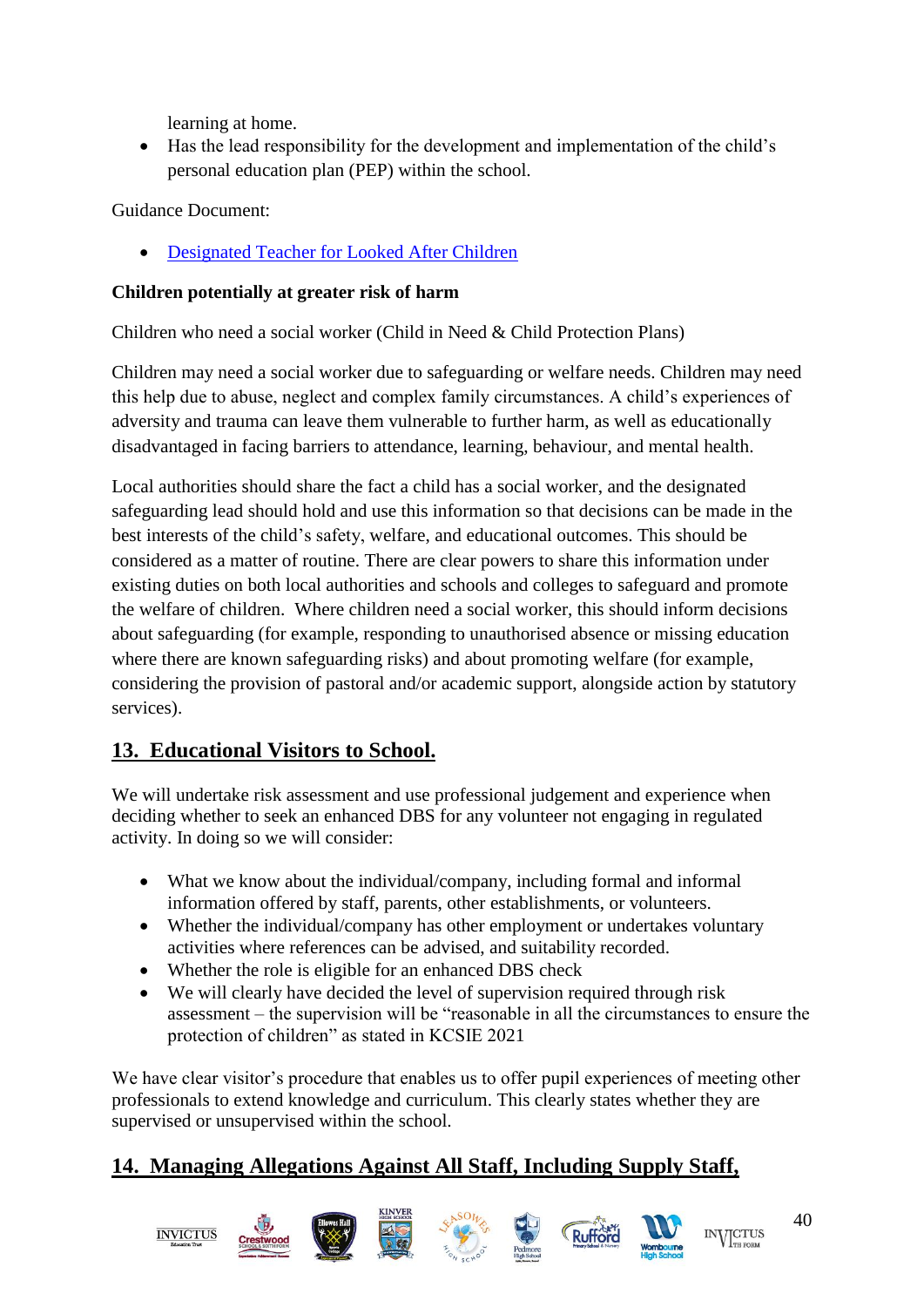# **Volunteers and Contractors**

Our aim is to provide a safe and supportive environment securing wellbeing and best possible outcomes for the children at **Wombourne.** We do recognise that sometimes the behaviour of adults may lead to an allegation of abuse being made.

The LGB ensures that there are procedures in place for dealing with the two sections covering two levels (see below) of concern and/or allegations against staff members, supply staff, volunteers, and contractors.

- Allegations that may meet the harms threshold.
- Allegation/concerns that do not meet the harms threshold referred to for the purposes of this guidance as 'low level concerns.

Allegations that may meet the harms threshold

We follow KCSIE 2021 guidance where it is alleged that anyone working in our education setting providing education for children under 18 years of age, including supply teachers, volunteers and contractors has:

- **behaved in a way that has harmed a child or may have harmed a child and/or;**
- **possibly committed a criminal offence against or related to a child and/or;**
- **behaved towards a child or children in a way that indicates he or she may pose a risk of harm to children; and/or**
- **behaved or may have behaved in a way that indicates they may not be suitable to work with children.**

This relates to members of staff, supply staff, volunteers, and contractors, who are currently working in any education setting, regardless of whether the school or college is where the alleged abuse took place. Allegations against a teacher who is no longer teaching and/or historical allegations of abuse will be referred to the police.

Where we are not the employer of an individual, we still have responsibility to ensure allegations are dealt with appropriately and that they liaise with relevant parties. In no circumstances will we decide to cease to use a supply teacher due to safeguarding concerns, without finding out the facts and liaising with the LADO to determine a suitable outcome. Our proprietor/LGB/Headteacher will discuss with the agency whether it is appropriate to suspend the supply teacher, or redeploy them to another part of the school, whilst they carry out their investigation.

We take all possible steps to safeguard our children and to ensure that the adults in our school are safe to work with children. We ensure that the procedures outlined in *Staffordshire Safeguarding Children's Board Protocol: Managing Allegations of abuse Against Persons who work with Children and role of LADO* and Part 4 of *'Keeping Children Safe in Education'*, DfE (2021) are adhered to and will seek appropriate advice from the Local Authority Designated Officer (LADO). **0800 13 13 126**

If an allegation is made or information is received about an adult who works at **Wombourne** which indicates that they may be unsuitable to work with children, the member of staff receiving the information should inform the Head teacher immediately. Should an allegation



![](_page_40_Picture_16.jpeg)

![](_page_40_Picture_17.jpeg)

41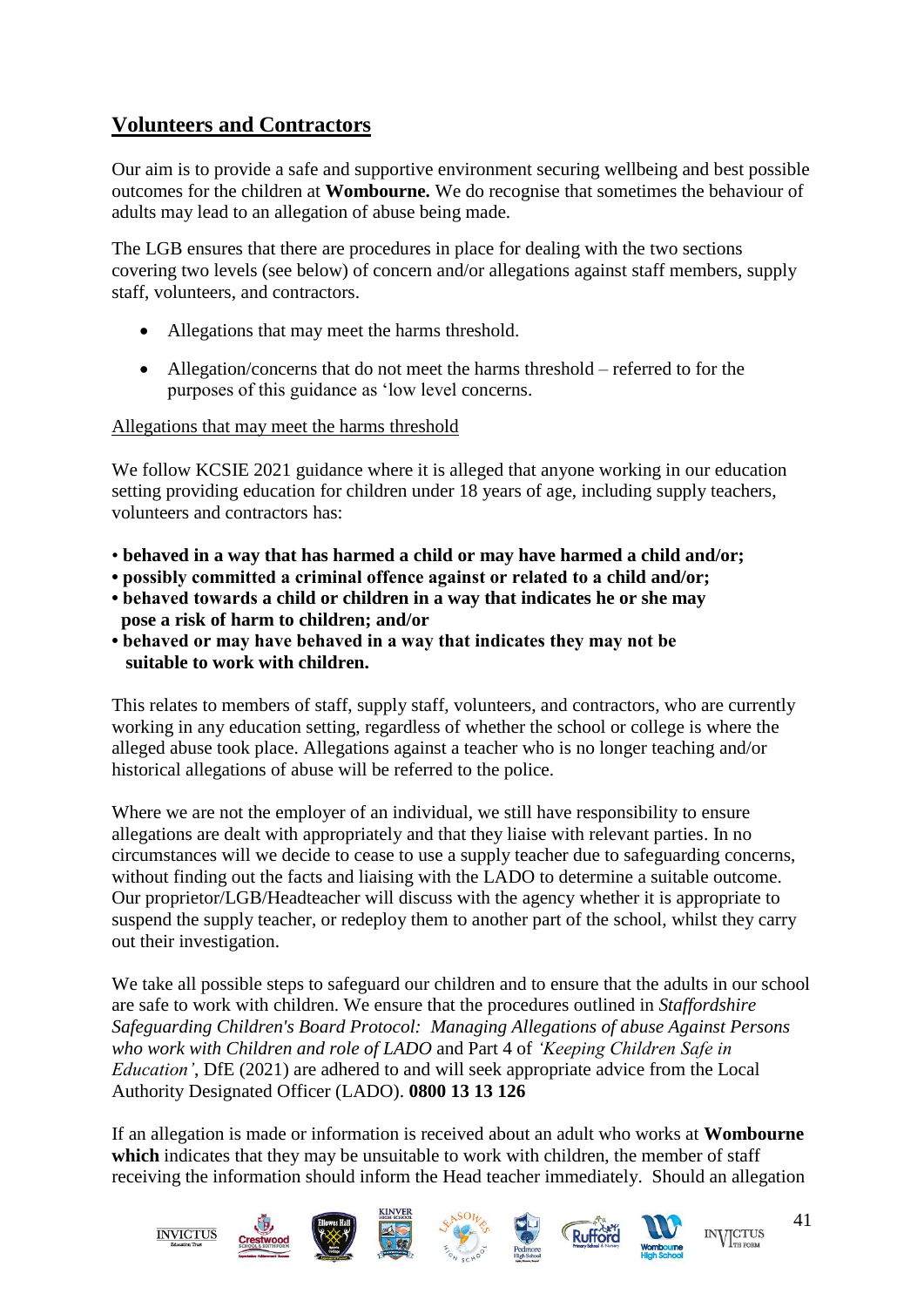be made against the Head teacher, this will be reported to the CEO and the Chair of the LGB. If an allegation is made or information is received about an adult who works at HQ, the member of staff receiving the information should report it to the CEO immediately. Should an allegation be made against the CEO, this will be reported to the Chair of the Trust Board and the HR Director.

If the appropriate person is not contactable on that day, the information must be passed to and dealt with by either the member of staff acting as Headteacher, Chair of LGB, CEO or Chair of the Trust Board or their Deputy/Vice.

The appropriate person will seek advice from the LADO within one working day. No member of staff or Trustee/Governor will undertake further investigations before receiving advice from the LADO.

#### Allegation/concerns that do not meet the harms threshold – referred to for the purposes of this guidance as 'low level concerns'.

We are aware that concerns may arise in several ways and from several sources, for example: suspicion; complaint; or disclosure made by a child, parent or other adult within or outside of our setting; or as a result of vetting checks undertaken.

We have the appropriate policies and processes in place to manage and record any such concerns and take appropriate action to safeguard children. As part of our whole school approach to safeguarding, we promote an open and transparent culture in which **all** concerns about **all** adults working in or on behalf of our setting (including supply teachers, volunteers and contractors) are dealt with promptly and appropriately.

We have created a culture in which all concerns about adults (including allegations that do not meet the harms threshold) are shared responsibly and with the right person, recorded and dealt with appropriately, and this is critical. We encourage an open and transparent culture; enabling us to identify concerning, problematic or inappropriate behaviour early; minimise the risk of abuse; and ensure that adults working in or on behalf of **Wombourne** are clear about professional boundaries and act within these boundaries, and in accordance with the ethos and values of the institution.

Low level does not mean that it is insignificant, it means that the behaviour towards a child does not meet the harms threshold. Low level concern is still a concern, no matter how small, and even if no more than causing a sense of unease or a 'nagging doubt' - that an adult working in or on behalf of the school or college may have acted in a way that

- is inconsistent with the staff code of conduct, including inappropriate conduct outside of work.
- and does not meet the allegations threshold or is otherwise not considered serious enough to consider a referral to the LADO.

Examples of such behaviour could include, but are not limited to:

- being over friendly with children.
- having favourites.
- taking photographs of children on their mobile phone.
- engaging with a child on a one-to-one basis in a secluded area or behind a closed door; or,

![](_page_41_Picture_15.jpeg)

![](_page_41_Picture_16.jpeg)

![](_page_41_Picture_17.jpeg)

![](_page_41_Picture_18.jpeg)

![](_page_41_Picture_19.jpeg)

![](_page_41_Picture_20.jpeg)

![](_page_41_Picture_21.jpeg)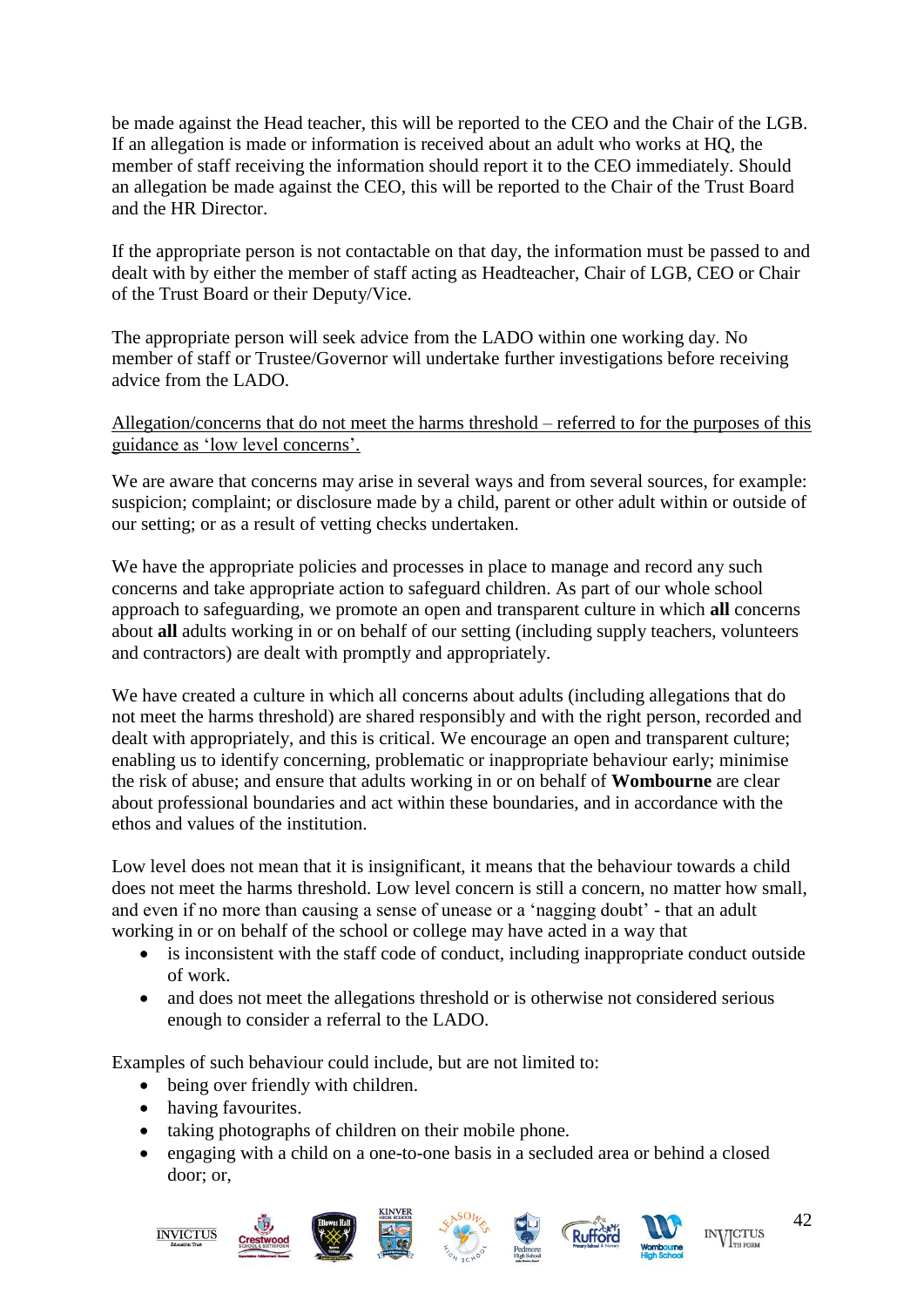• using inappropriate sexualised, intimidating, or offensive language.

We understand how crucial it is that any such concerns, including those which do not meet the harm threshold, are shared responsibly and with the right person, and recorded and dealt with appropriately. Ensuring they are dealt with effectively will also protect those working in or on behalf of our setting from potential false allegations or misunderstandings.

Any member of staff or volunteer who does not feel confident to raise their concerns with the Head teacher, Chair of Governors, CEO or Chair of the Trust Board should contact **the LADO directly on 0800 1313126.**

General guidance on [whistle blowing](https://www.gov.uk/whistleblowing) can be found at this link

The NSPCC [whistleblowing helpline](https://www.gov.uk/government/news/home-office-launches-child-abuse-whistleblowing-helpline) is available for staff who do not feel able to raise concerns regarding child protection failures internally. Staff can call 0800 028 0285 and the line is available from 8:00am to 8:00pm, Monday to Friday and Email: help@nspcc.org.uk.

The School has a legal duty to refer to the Disclosure and Barring Service anyone who has harmed, or poses a risk of harm, to a child, or if there is reason to believe the member of staff has committed one of a number of listed offences, and who has been removed from working (paid or unpaid) in regulated activity, or would have been removed had they not left. The DBS will consider whether to bar the person. If these circumstances arise in relation to a member of staff at our school, a referral will be made as soon as possible after the resignation or removal of the individual in accordance with advice from the LADO and/or HR. The DSL has a responsibility to inform Barring service.

# <span id="page-42-0"></span>**15. Information Sharing**

At all times we will work in partnership and endeavour to establish effective working relationships with parents, carers, and colleagues from other agencies in line with Working Together to Safeguard Children (2018). Our setting works closely with Stoke and Staffordshire Children's Social Care and, where appropriate from a placing local authority.

Information sharing is vital in identifying and tackling all forms of abuse and neglect, and in promoting children's welfare, including their educational outcomes. Schools and colleges have clear powers to share, hold and use information for these purposes. As part of meeting a child's needs, our **Governing body** recognise the importance of information sharing between practitioners and local agencies. This includes ensuring arrangements are in place to set out clearly the processes and principles for sharing information within our setting and with the three safeguarding partners, other organisations, agencies, and practitioners as required.

We are proactive in sharing information as early as possible to help identify, assess and respond to risks or concerns about the safety and welfare of children, whether this is when problems are first emerging, or where a child is already known to the local authority children's social care.

Our Trust/LGB's are aware that among other obligations, the Data Protection Act 2018 and the GDPR place duties on organisations and individuals to process personal information fairly and lawfully and to keep the information they hold safe and secure. Our Trust/LGB

![](_page_42_Picture_11.jpeg)

![](_page_42_Picture_12.jpeg)

![](_page_42_Picture_13.jpeg)

![](_page_42_Picture_14.jpeg)

![](_page_42_Picture_15.jpeg)

![](_page_42_Picture_16.jpeg)

![](_page_42_Picture_17.jpeg)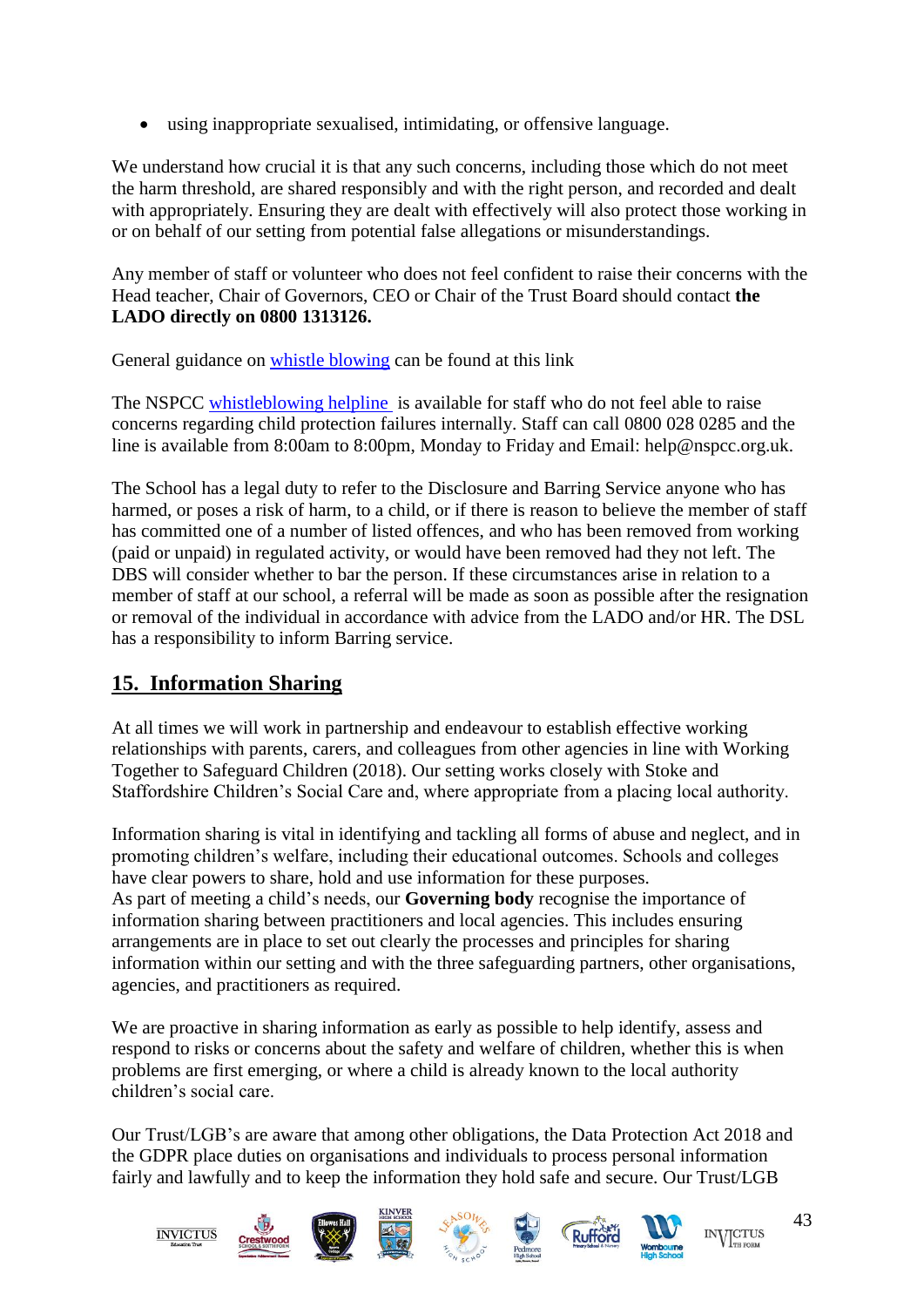ensure that relevant staff have due regard to the relevant data protection principles, which allow them to share (and withhold) personal information, as provided for in the Data Protection Act 2018 and the GDPR.

Where children leave our school, the DSL will ensure that any relevant Child Protection file is transferred to the new setting as soon as possible, ensuring secure transit, with confirmation of receipt.

In addition to the child protection file, our DSL will also consider if it would be appropriate to share any information with the new school/college in advance of the child leaving. For example, information that would allow the new setting to continue supporting the victims of abuse and have that support in place for when the child arrives.

**The Data Protection Act 2018 and GDPR do not prevent the sharing of information for the purposes of keeping children safe. Fears about sharing information must not be allowed to stand in the way of the need to safeguard and promote the welfare and protect the safety of children.**

Guidance documents:

• [Data Protection: Toolkit for schools](https://assets.publishing.service.gov.uk/government/uploads/system/uploads/attachment_data/file/747620/Data_Protection_Toolkit_for_Schools_OpenBeta.pdf)

## <span id="page-43-0"></span>**16. Managing Complaints**

As a school we encourage children and families to raise compliments, concerns or comments and have a robust internal investigation process.

The compliment, comment, or complaint policy states clearly the stages of complaints and where to escalate concerns following completion of process either through Ofsted or EFSA. Our complaints policy is on our school website for parents/carers to access.

**Safeguarding concerns should be raised with school immediately**. If a concern means a child is **at immediate risk, then the individual needs to contact Staffordshire Childrens Advice and Support Team on (0800 1313126**). All visitors are given safeguarding information via a handout in the main office which outlines how to share concerns and code of conduct expected by visitors/contractors. [Complaints Policy.](https://ca06f112-6cce-425d-a06e-95334a4fd456.filesusr.com/ugd/cce313_ac1bede4bfb44fbe975a9ef2bc364722.pdf) 

## <span id="page-43-1"></span>**17. Site Security**

At **Wombourne High School** we provide a secure site which is controlled by precise management directives, but the site is only as secure as the people who use it. All people on the site must adhere to the rules which govern it. Laxity can cause potential problems with safeguarding, therefore: -

- Gates are kept closed during the school day; visitors gain access through the main entrance.
- Visitors, volunteers, and students must only enter through the main entrance and after signing in at the office will be issued with a school lanyard or visitor's pass. School has a clear system of ensuring staff are accompanied / supervised by regulated staff member. Any visitor on site who is not identifiable by a visitor's pass will be

![](_page_43_Picture_14.jpeg)

![](_page_43_Picture_15.jpeg)

![](_page_43_Picture_16.jpeg)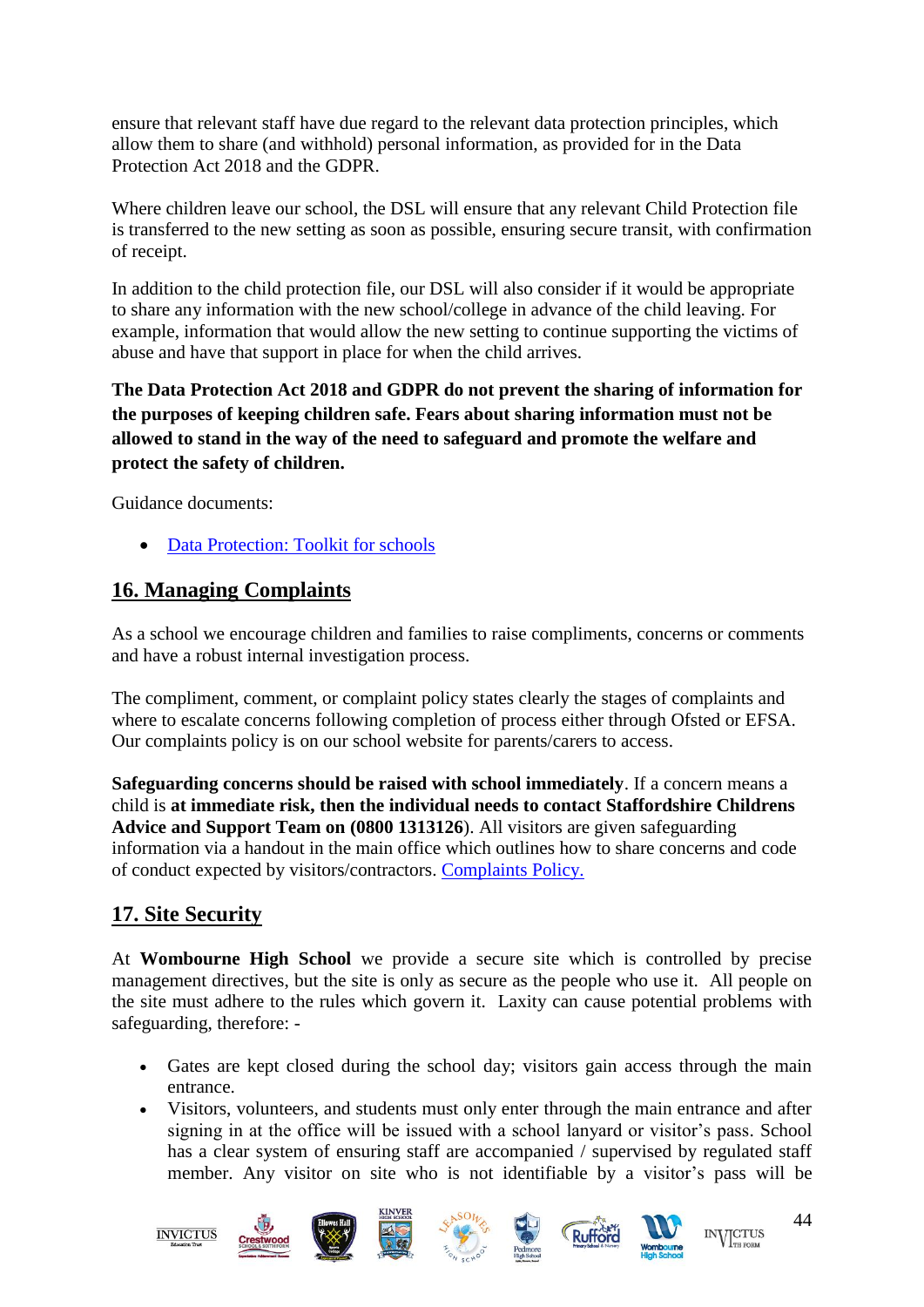challenged by any staff member and this will be reported to a member of the Senior Leadership Team.

- Parents, carers, and grandparents attending functions have access only through the designated and supervised entrances, with tickets for visitors for appropriate school events.
- Children will only be allowed home with adults with parental responsibility or confirmed permission.
- Empty classrooms should have closed windows and doors.
- Children should never be allowed to leave school alone during school hours unless collected by an adult such as a parent who is doing so for a valid reason. They should report to the office to do this.
- Two members of staff are always on duty at break times.
- A health and safety audit is completed annually with risk assessment/safety planning and will form part of Governors annual report. This will include a fire evacuation and invacuation Prevent risk assessment.
- The risk management of site security is managed by senior leadership/governance, we have a clear system of risk assessments and review timescales of these.

# <span id="page-44-0"></span>**18. Key Legislation**

This policy has been devised in accordance with the following legislation and guidance:

- [Working Together to Safeguard Children 2018](https://www.gov.uk/government/publications/working-together-to-safeguard-children--2) (DfE)
- [Staffordshire Safeguarding Children Board Procedures](http://www.staffsscb.org.uk/professionals/procedures/)
- [Staffordshire Safeguarding Children Board-Learning Zone](https://www.staffsscb.org.uk/learning-zone/)
- [Keeping Children Safe in Education 2021](https://assets.publishing.service.gov.uk/government/uploads/system/uploads/attachment_data/file/1007260/Keeping_children_safe_in_education_2021.pdf)
- [Disqualification under the Child Care Act 2006](https://www.gov.uk/government/publications/disqualification-under-the-childcare-act-2006)
- [Information Sharing Advice for practitioners providing safeguarding services](https://www.gov.uk/government/publications/safeguarding-practitioners-information-sharing-advice)
- [The Children Act 1989 and 2004](https://assets.publishing.service.gov.uk/government/uploads/system/uploads/attachment_data/file/1000549/The_Children_Act_1989_guidance_and_regulations_Volume_2_care_planning__placement_and_case_review.pdf)
- [Education Act 2002](https://www.gov.uk/government/publications/relationships-education-relationships-and-sex-education-rse-and-health-education/about-this-guidance)
- What to do if you're [worried a child is being abused](https://www.gov.uk/government/publications/what-to-do-if-youre-worried-a-child-is-being-abused)
- [Online Safety Toolkit](https://www.staffordshire.gov.uk/Education/Learning-options-and-careers/Getting-the-best-out-of-school/Staying-safe-online.aspx)
- [Children Missing Education policy](https://www.staffordshire.gov.uk/Education/Education-welfare/Children-missing-from-education-policy.aspx)
- [Early Years Statutory Framework](https://www.gov.uk/government/publications/early-years-foundation-stage-framework--2)
- [Statutory policies for schools](https://www.gov.uk/government/uploads/system/uploads/attachment_data/file/357068/statutory_schools_policies_Sept_14_FINAL.pdf)
- [NSPCC/TES safeguarding in education tool](https://learning.nspcc.org.uk/research-resources/2019/safeguarding-child-protection-standards)
- Visa [Immigration/Asylum](https://www.gov.uk/browse/visas-immigration/asylum)
- [Children's commissioner](http://www.childrenscommissioner.gov.uk/publications)

# <span id="page-44-1"></span>**19. School Policies**

To underpin the values and ethos of our school and our intent to ensure that pupils at our school are appropriately safeguarded the following policies are also included under our safeguarding umbrella:

- Positive Conduct Policy
- Anti-Bullying Policy
- Staff Code of Conduct

![](_page_44_Picture_31.jpeg)

![](_page_44_Picture_32.jpeg)

![](_page_44_Picture_33.jpeg)

![](_page_44_Picture_34.jpeg)

![](_page_44_Picture_35.jpeg)

![](_page_44_Picture_36.jpeg)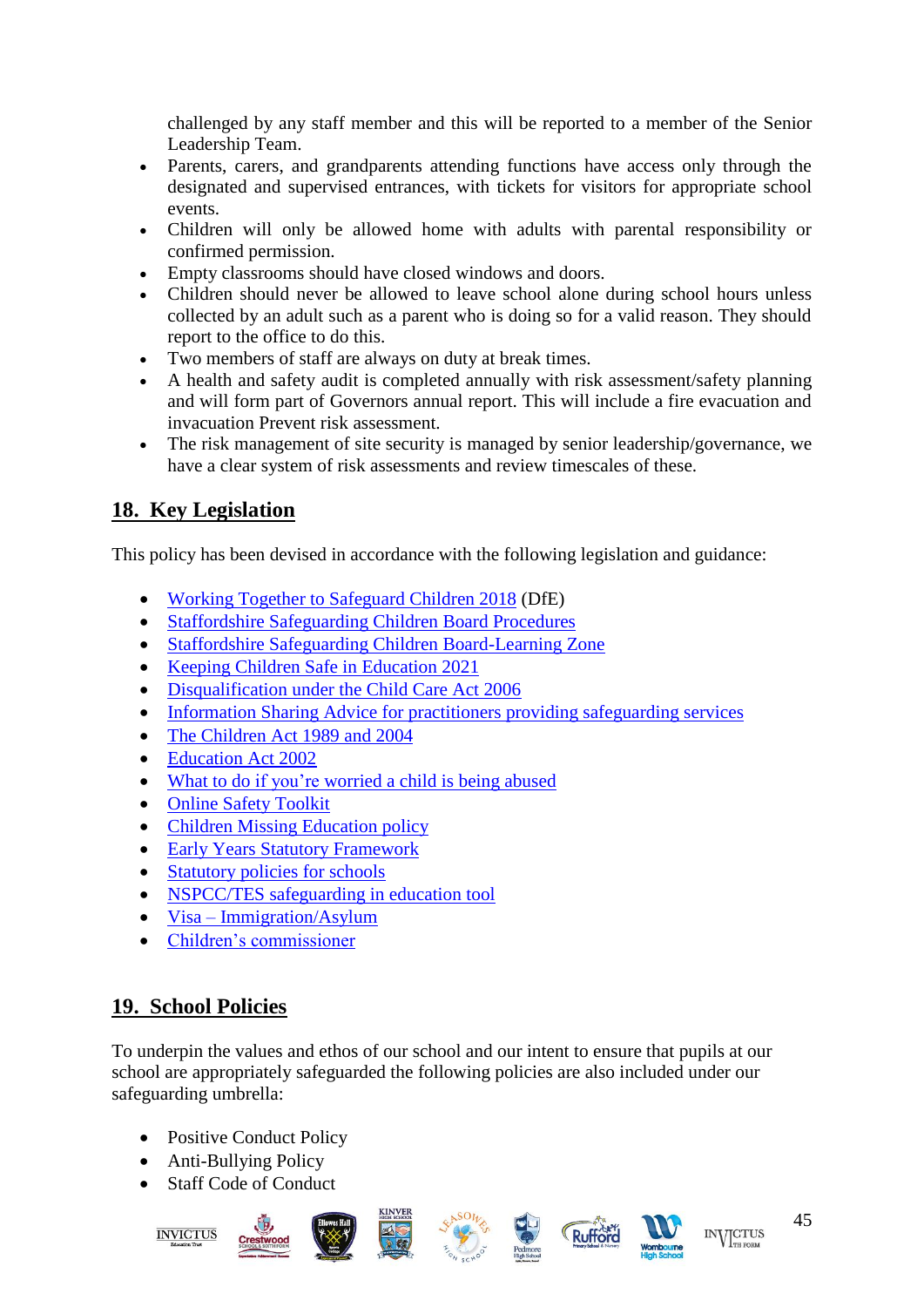- [Whistleblowing](file://///inv-svr-fs01/Shared/Staff%20Resources/Staff/Policies/POLICIES/Whistleblowing%20Policy%20April%202021.pdf)
- CIC/LAC Policy
- Peer on Peer Abuse Policy
- [Online Safety](file://///inv-svr-fs01/Shared/Staff%20Resources/Staff/Policies/POLICIES/Online%20Safety%20Policy%20September%202021.pdf)
- SEND policy
- Recruitment Policy

![](_page_45_Picture_6.jpeg)

![](_page_45_Picture_7.jpeg)

![](_page_45_Picture_8.jpeg)

![](_page_45_Picture_9.jpeg)

![](_page_45_Picture_10.jpeg)

![](_page_45_Picture_11.jpeg)

![](_page_45_Picture_12.jpeg)

46  $\rm{IN}\rm{V}\rm{T}_{\rm{th\;FORM}}^{\rm{CTUS}}$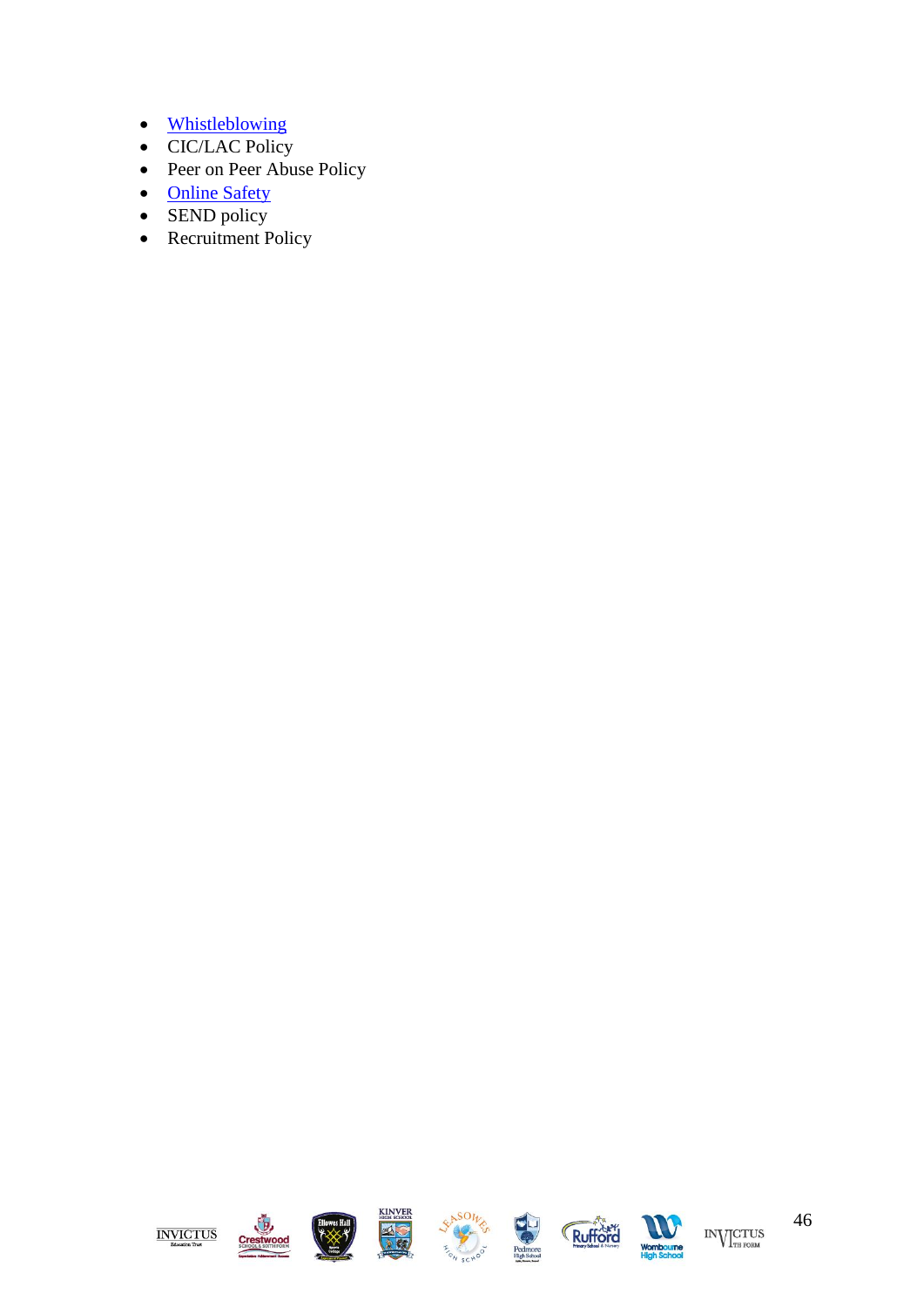![](_page_46_Picture_0.jpeg)

#### **Safeguarding Induction Sheet for new or supply staff and regular visitors or volunteers.**

We all have a statutory duty to safeguard and promote the welfare of children, and at our school we take this responsibility seriously.

If you have any concerns about a child or young person in our school, you must share this information immediately with our Designated Safeguarding Lead **Mr J Crook** or Deputy Designated Safeguarding Leads **Mr M Ward & Mrs S Malhi.**

Do not think that your worry is insignificant if it is about hygiene, appearance, or behaviour – we would rather you told us as we would rather know about something that appears small than miss a worrying situation.

**If you think the matter is very serious and may be related to child protection, for example, physical, emotional, sexual abuse or neglect, you must find one of the Designated Safeguarding Leads and provide them with a written/electronic record of your concern. This can be done through our CPOMS system.** 

#### **If you are unable to locate them ask a member of the school office staff to find them and to ask them to speak with you immediately about a confidential and urgent matter.**

Any allegation concerning a member of staff, a child's foster carer or a volunteer should be reported immediately to the Head teacher. If an allegation is made about the Head teacher, you should pass this information to the Chair of the Governing Body. Alternatively, you can contact the Local Authority Designated Officer on 0800 1313126.

The people you should talk to in school are:

Designated Safeguarding Lead: Location of office: Contact Number:

Deputy Designated Safeguarding Lead: Location of office: Contact Number:

Chair of Governing Body: Contact Number:

![](_page_46_Picture_12.jpeg)

![](_page_46_Picture_13.jpeg)

![](_page_46_Picture_14.jpeg)

![](_page_46_Picture_15.jpeg)

![](_page_46_Picture_16.jpeg)

![](_page_46_Picture_17.jpeg)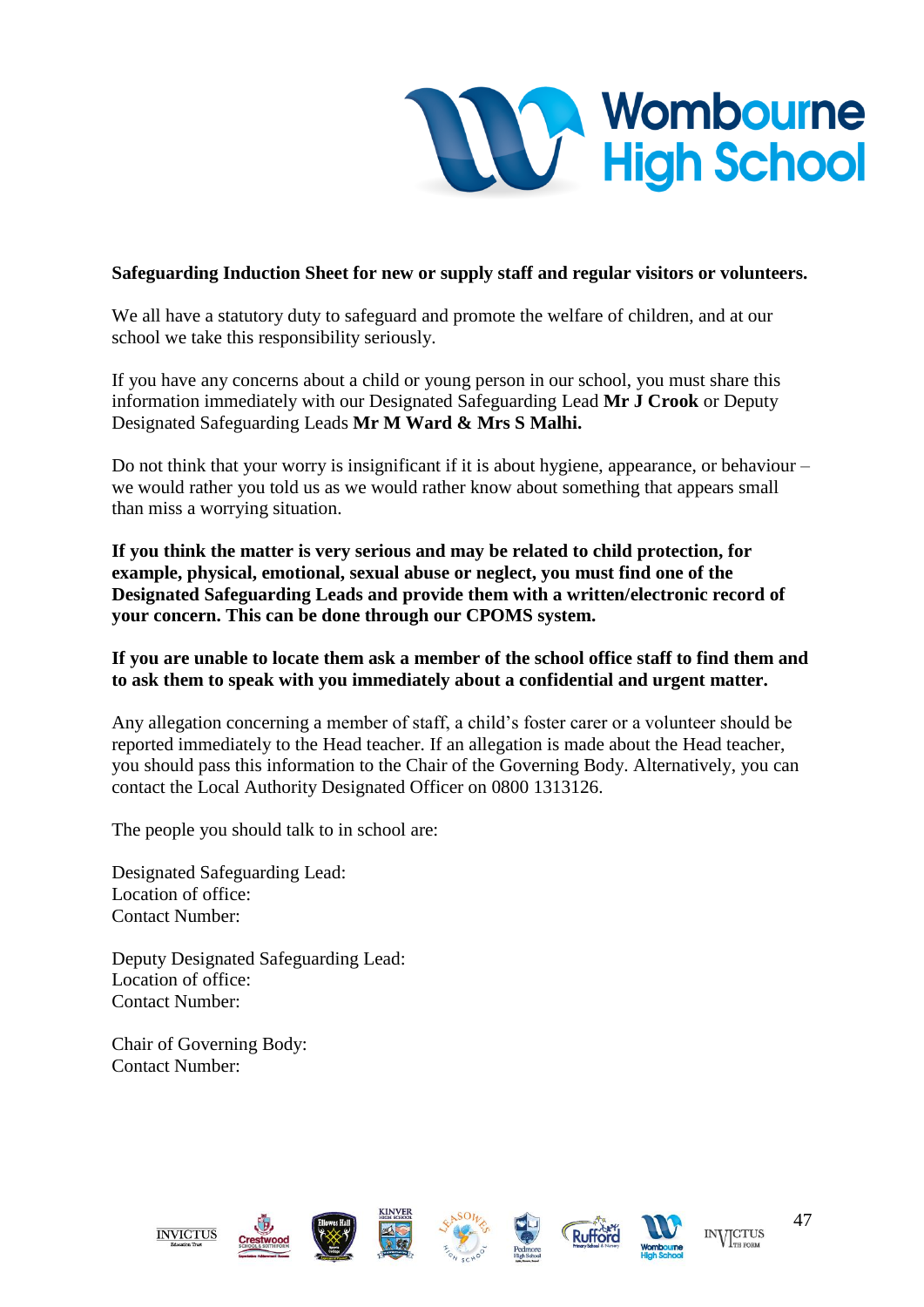# **Safeguarding Induction Checklist**

## Name: Date:

|                  | <b>Criteria</b>                                                              | <b>Comments</b> | <b>Signature</b> |
|------------------|------------------------------------------------------------------------------|-----------------|------------------|
| DAY <sub>1</sub> | Welcome                                                                      |                 |                  |
|                  | <b>Employment Checks Complete</b>                                            |                 |                  |
|                  | School Background information:<br>Pupils, Ofsted, Community/Special          |                 |                  |
|                  | School Structure, Governance<br>arrangement                                  |                 |                  |
|                  | Keeping Children Safe in Education, Part<br>1 issued and explained           |                 |                  |
|                  | School Ethos explained                                                       |                 |                  |
|                  | Role & Responsibility: reporting<br>structure, Safeguarding role in school   |                 |                  |
|                  | Name of DSL, role described and contact<br>details                           |                 |                  |
|                  | Role of the Governing Body- members<br><b>Staff Conduct of Code Policy</b>   |                 |                  |
|                  | <b>Behaviour Policy</b>                                                      |                 |                  |
|                  | <b>Children Missing from education process</b>                               |                 |                  |
|                  | Confidentiality and breaches                                                 |                 |                  |
|                  | <b>General Data Protection Act</b><br>Health & Safety: Fire procedures and   |                 |                  |
|                  | Fire officers (review date)                                                  |                 |                  |
| <b>WEEK1</b>     | Meet with Head teacher & DSL                                                 |                 |                  |
|                  | Physical Intervention Leads<br>Other leads:<br>CSE/Prevent/LAC/SENCO/IT lead |                 |                  |
|                  | <b>Named Governors</b><br>Safeguarding-<br>Chair-                            |                 |                  |

![](_page_47_Picture_4.jpeg)

![](_page_47_Picture_5.jpeg)

![](_page_47_Picture_6.jpeg)

![](_page_47_Picture_7.jpeg)

![](_page_47_Picture_8.jpeg)

 $\rm{IN}\rm{V}\rm{T}_{\rm{th\;FORM}}^{\rm{CTUS}}$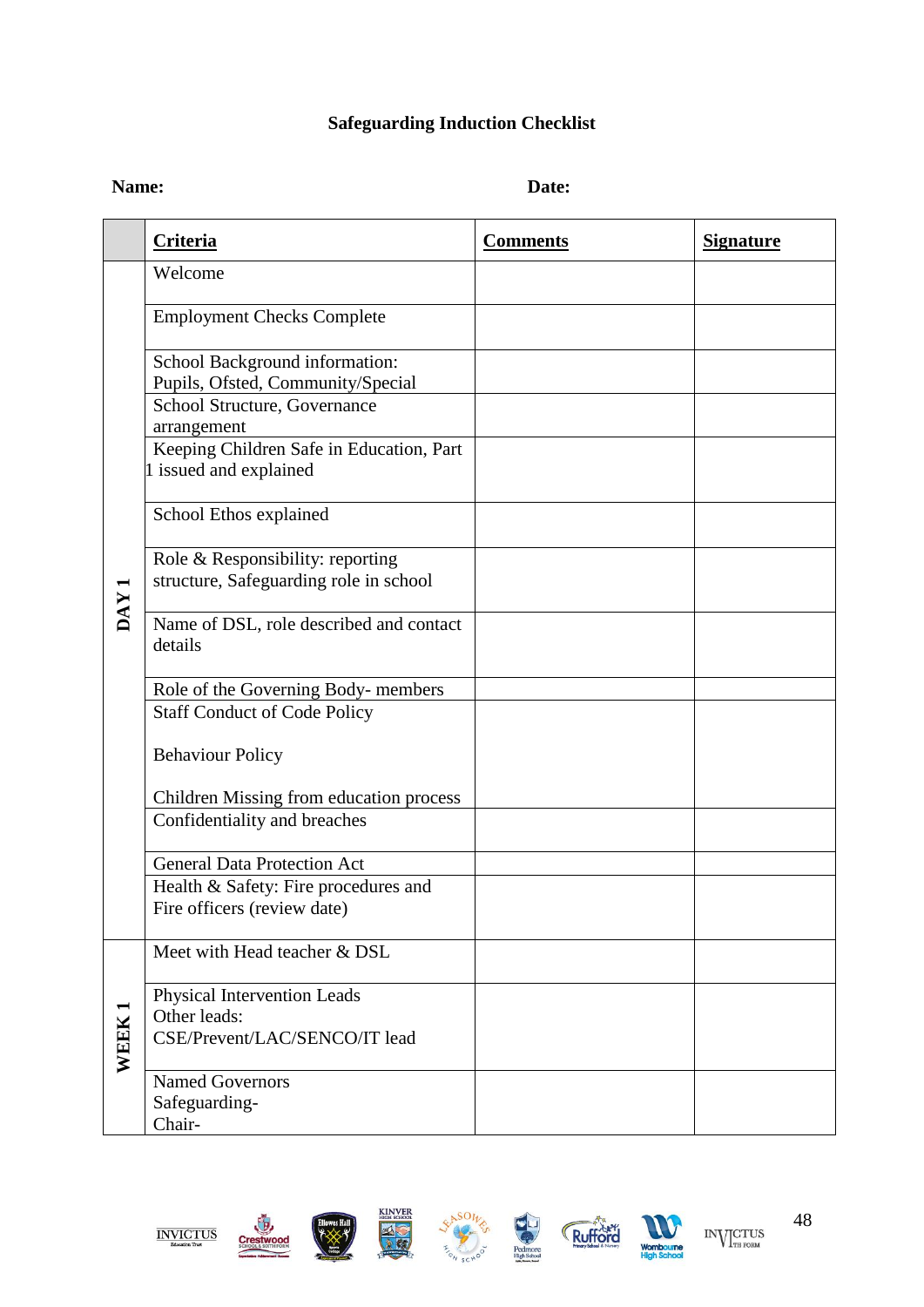|        | Pastoral Support Officers/behaviour/<br>attendance                                                                                           |  |
|--------|----------------------------------------------------------------------------------------------------------------------------------------------|--|
|        | Alternatives to reporting in school in an<br>emergency                                                                                       |  |
|        | Signs and types of Abuse                                                                                                                     |  |
|        | Where to find safeguarding policy                                                                                                            |  |
|        | What to do regarding disclosure -<br>reporting systems                                                                                       |  |
|        | <b>Policies to read:</b><br>Health & Safety<br>Complaints<br>Safeguarding<br>Peer on peer abuse policy<br>Code of Conduct<br>Whistle Blowing |  |
|        | KCSIE (part 1 or 2)<br><b>Online Safety</b><br>Prevent<br><b>Site Security</b><br>Behaviour<br>Other:<br>Other:                              |  |
|        | Training needs identified                                                                                                                    |  |
|        | Training needs scheduled                                                                                                                     |  |
| WEEK 2 | Any other issues                                                                                                                             |  |
|        |                                                                                                                                              |  |
|        |                                                                                                                                              |  |
|        | Review date:                                                                                                                                 |  |

## **Date Induction carried out on:**

**By:**

**Signed by Employee:**

**Date of Completion:**

**Areas to follow up:**

**Training needs Identified**

![](_page_48_Picture_7.jpeg)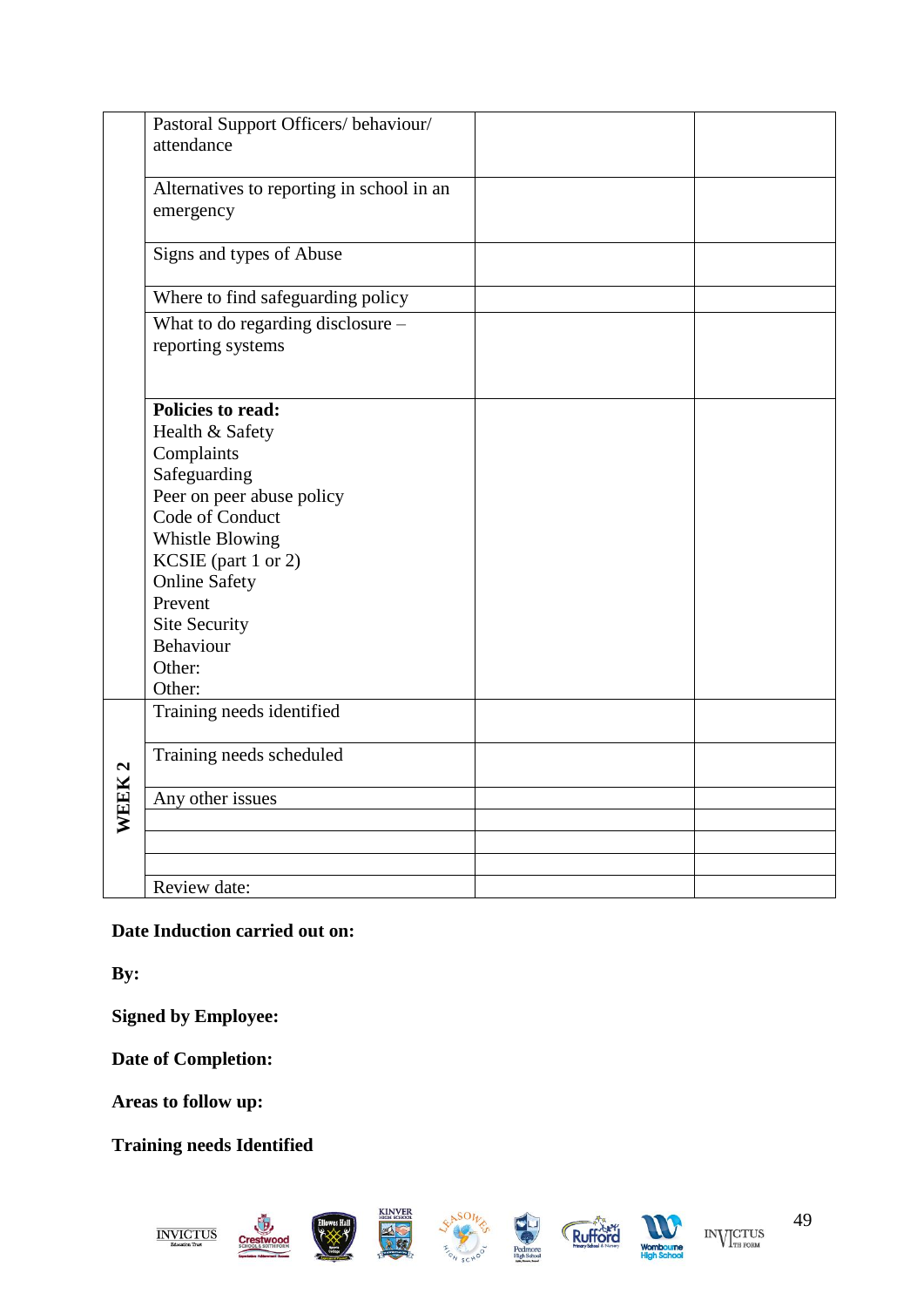# **Appendix 1**

# **Definitions and Indicators of Abuse**

#### <span id="page-49-0"></span>**1. Neglect**

Neglect is the persistent failure to meet a child's basic physical and/or psychological needs, likely to result in the serious impairment of the child's health or development. Neglect may occur during pregnancy as a result maternal substance abuse. Once a child is born, neglect may involve a parent or carer failing to:

Provide adequate food, clothing, and shelter (including exclusion from home or abandonment).

Protect a child from physical and emotional harm or danger.

- Ensure adequate supervision (including the use of inadequate caregivers); or
- Ensure access to appropriate medical care or treatment.

It may also include neglect of, or unresponsiveness to, a child's basic emotional needs.

The following may be indicators of neglect (this is not designed to be used as a checklist):

- Constant hunger.
- Stealing, scavenging and/or hoarding food.
- Frequent tiredness or listlessness.
- Frequently dirty or unkempt.
- Often poorly or inappropriately clad for the weather.
- Poor school attendance or often late for school.
- Poor concentration.
- Affection or attention seeking behaviour.
- Illnesses or injuries that are left untreated.
- Failure to achieve developmental milestones, for example growth, weight.
- Failure to develop intellectually or socially.
- Responsibility for activity that is not age appropriate such as cooking, ironing, caring for siblings.
- The child is regularly not collected or received from school; or
- The child is left at home alone or with inappropriate carers.
- Adolescent neglect

Affluent neglect

#### **2. Physical Abuse**

Physical abuse may involve hitting, shaking, throwing, poisoning, burning or scalding, drowning, suffocating or otherwise causing physical harm to a child. Physical harm may also be caused when a parent or carer fabricates the symptoms of, or deliberately induces, illness in a child.

The following may be indicators of physical abuse (this is not designed to be used as a checklist):

• Multiple bruises in clusters, or of uniform shape.

![](_page_49_Picture_30.jpeg)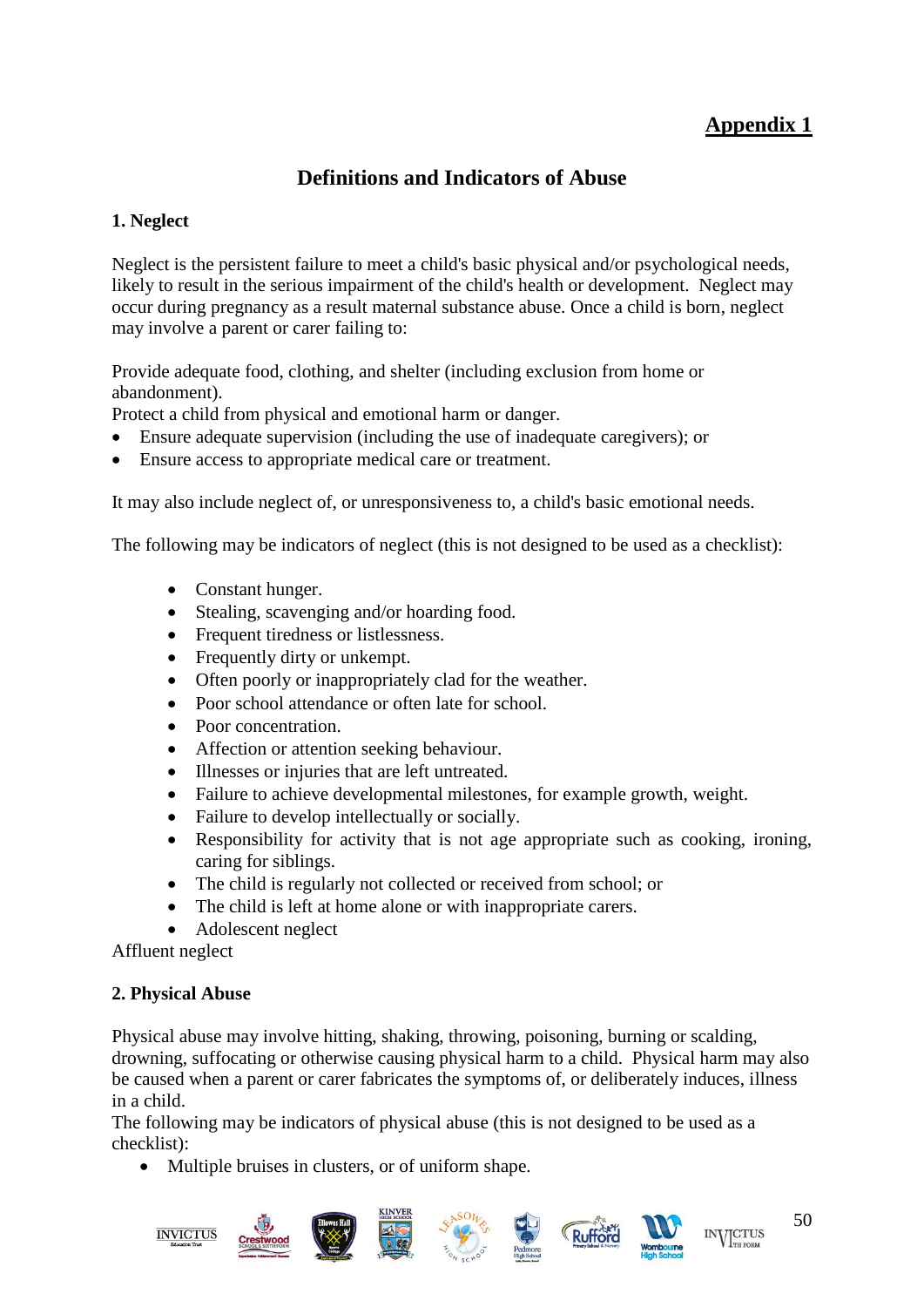- Bruises that carry an imprint, such as a hand or a belt.
- Bite marks.
- Round burn marks.
- Multiple burn marks and burns on unusual areas of the body such as the back, shoulders, or buttocks.
- An injury that is not consistent with the account given.
- Changing or different accounts of how an injury occurred.
- Bald patches.
- Symptoms of drug or alcohol intoxication or poisoning.
- Unaccountable covering of limbs, even in hot weather.
- Fear of going home or parents being contacted.
- Fear of medical help.
- Fear of changing for PE.
- Inexplicable fear of adults or over-compliance.
- Violence or aggression towards others including bullying; or
- Isolation from peers.

#### **3. Sexual Abuse**

Sexual abuse involves forcing or enticing a child or young person to take part in sexual activities, not necessarily involving a high level of violence, whether the child is aware of what is happening. The activities may involve physical contact, including assault by penetration (for example, rape or oral sex) or non-penetrative acts such as masturbation, kissing, rubbing, and touching outside of clothing*.* They may also include non-contact activities, such as involving children in looking at, or in the production of, sexual images, watching sexual activities, encouraging children to behave in sexually inappropriate ways, or grooming a child in preparation for abuse (including via the internet). Sexual abuse is not solely perpetrated by adult males. Women can also commit acts of sexual abuse, as can other children.

The following may be indicators of sexual abuse (this is not designed to be used as a checklist):

- Sexually explicit play or behaviour or age-inappropriate knowledge.
- Anal or vaginal discharge, soreness, or scratching.
- Reluctance to go home.
- Inability to concentrate, tiredness.
- Refusal to communicate.
- Thrush, persistent complaints of stomach disorders or pains.
- Eating disorders, for example anorexia nervosa and bulimia.
- Attention seeking behaviour, self-mutilation, substance abuse.
- Aggressive behaviour including sexual harassment or molestation.
- Unusual compliance.
- Regressive behaviour, enuresis, soiling.
- Frequent or open masturbation, touching others inappropriately.
- Depression, withdrawal, isolation from peer group.
- Reluctance to undress for PE or swimming; or
- Bruises or scratches in the genital area.

![](_page_50_Picture_33.jpeg)

![](_page_50_Picture_34.jpeg)

![](_page_50_Picture_35.jpeg)

![](_page_50_Picture_36.jpeg)

![](_page_50_Picture_37.jpeg)

![](_page_50_Picture_38.jpeg)

![](_page_50_Picture_39.jpeg)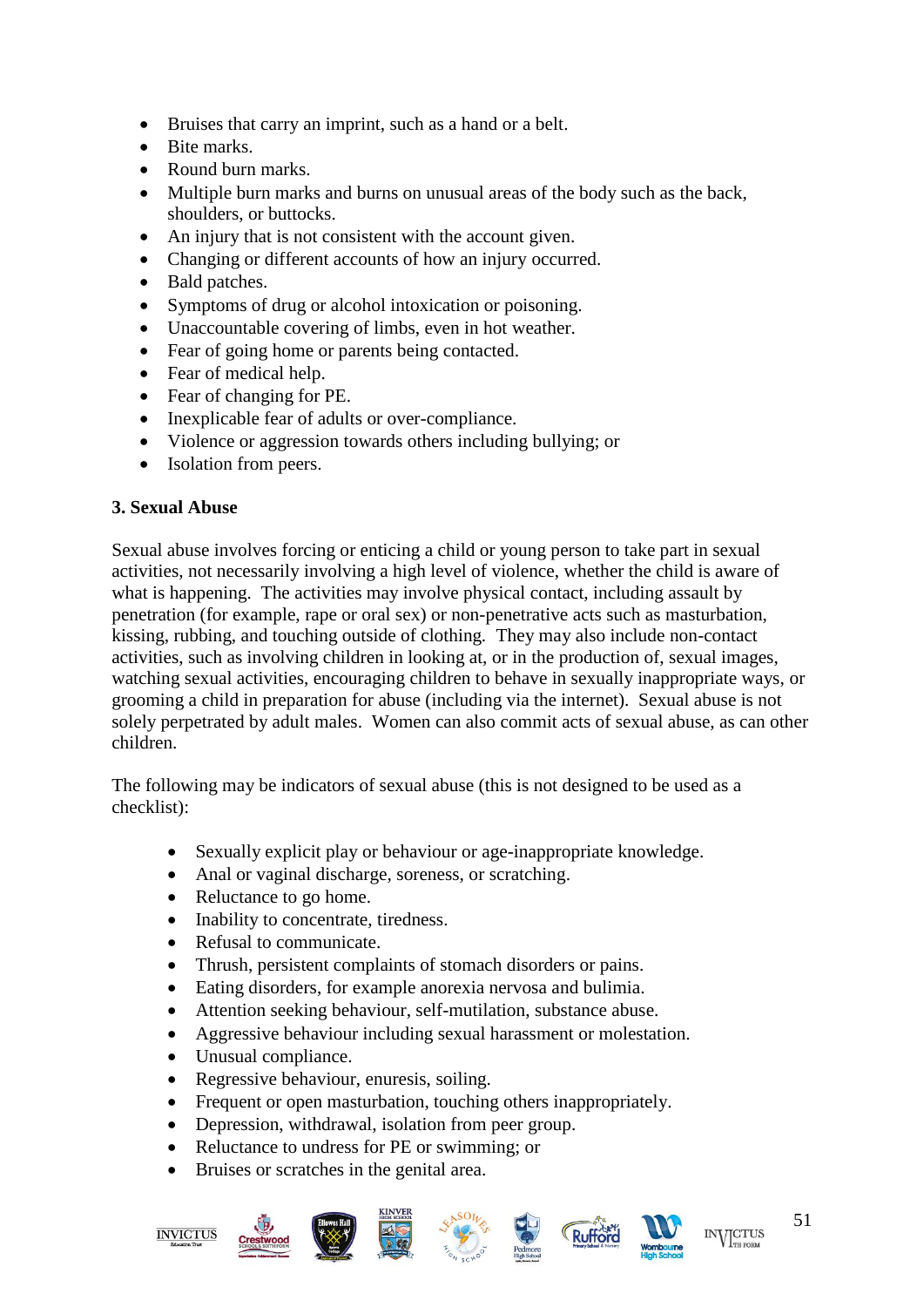## **4. Exploitation**

Child Sexual Exploitation occurs when a child or young person, or another person, receives "something" (for example food, accommodation, drugs, alcohol, cigarettes, affection, gifts, money) as a result of the child/young person performing sexual activities, or another person performing sexual activities on the child/young person.

The presence of any significant indicator for sexual exploitation should trigger a referral to Staffordshire Childrens Social Care. The significant indicators are:

- Having a relationship of concern with a controlling adult or young person (this may involve physical and/or emotional abuse and/or gang activity).
- Entering and/or leaving vehicles driven by unknown adults.
- Possessing unexplained amounts of money, expensive clothes or other items.
- Frequenting areas known for risky activities.
- Being groomed or abused via the Internet and mobile technology; and
- Having unexplained contact with hotels, taxi companies or fast-food outlets.
- Missing for periods of time (CSE and County Lines)

#### **5. Emotional Abuse**

Emotional abuse is the persistent emotional maltreatment of a child such as to cause severe and persistent adverse effects on the child's emotional development. It may involve conveying to children that they are worthless or unloved, inadequate, or valued only insofar as they meet the needs of another person. It may include not giving the child opportunities to express their views, deliberately silencing them or 'making fun' of what they say or how they communicate. It may feature age or developmentally inappropriate expectations being imposed on children. These may include interactions that are beyond the child's developmental capability, as well as overprotection and limitation of exploration and learning, or preventing the child participating in normal social interaction. It may also involve seeing or hearing the ill-treatment of another person. It may involve serious bullying (including cyber bullying)*,* causing children frequently to feel frightened or in danger, or the exploitation or corruption of children. Some level of emotional abuse is involved in all types of maltreatment.

The following may be indicators of emotional abuse (this is not designed to be used as a checklist):

- The child consistently describes him/herself in very negative ways as stupid, naughty, hopeless, ugly.
- Over-reaction to mistakes.
- Delayed physical, mental, or emotional development.
- Sudden speech or sensory disorders.
- Inappropriate emotional responses, fantasies.
- Neurotic behaviour: rocking, banging head, regression, tics and twitches.
- Self-harming, drug, or solvent abuse.
- Fear of parents being contacted.
- Running away.

![](_page_51_Picture_22.jpeg)

![](_page_51_Picture_23.jpeg)

![](_page_51_Picture_24.jpeg)

![](_page_51_Picture_25.jpeg)

![](_page_51_Picture_26.jpeg)

![](_page_51_Picture_27.jpeg)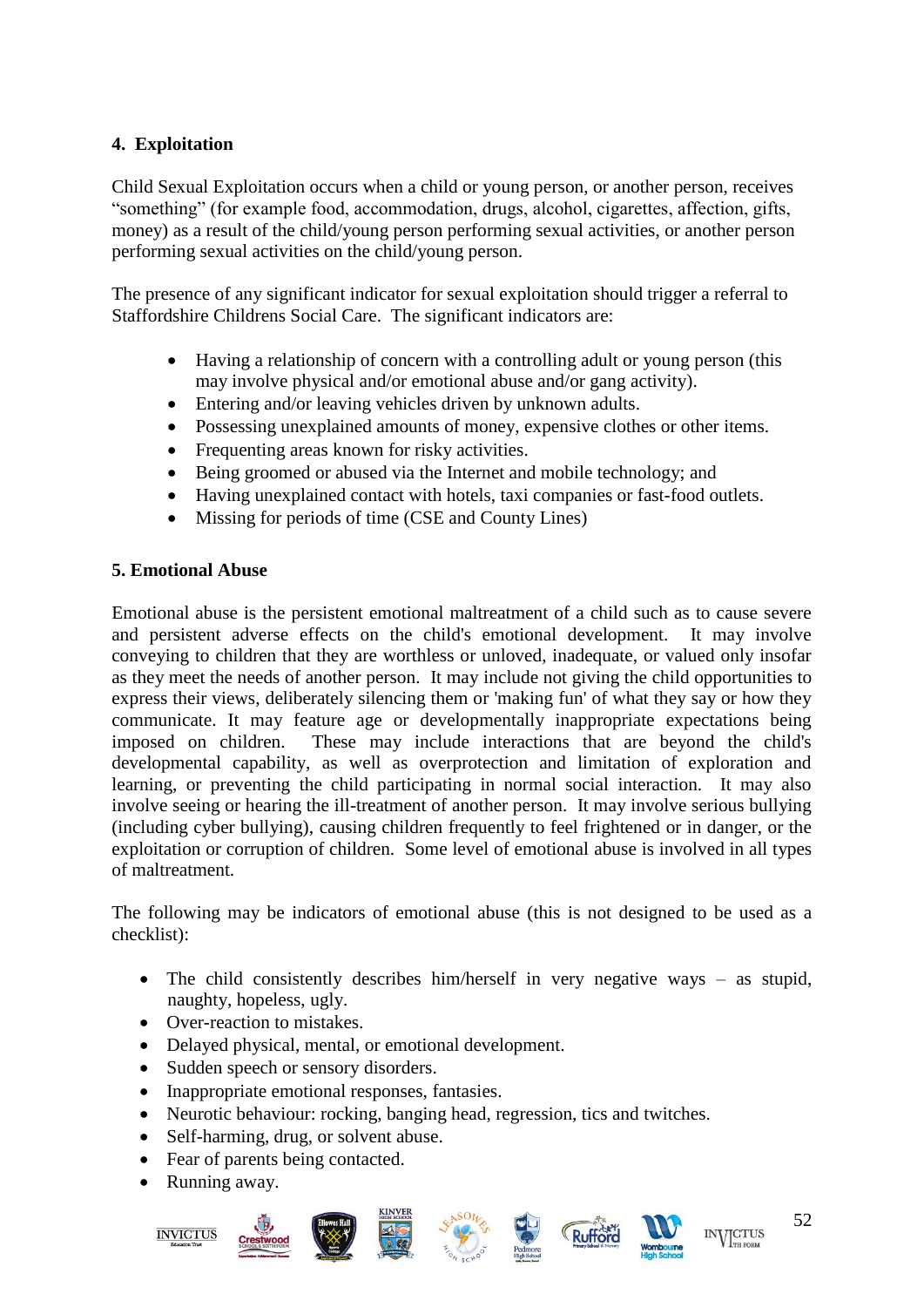- Compulsive stealing.
- Appetite disorders anorexia nervosa, bulimia; or
- Soiling, smearing faeces, enuresis.

N.B.: Some situations where children stop communicating suddenly (known as "traumatic mutism") can indicate maltreatment.

#### **6. Responses from Parents/Carers**

Research and experience indicate that the following responses from parents may suggest a cause for concern across all five categories:

- Delay in seeking treatment that is obviously needed.
- Unawareness or denial of any injury, pain, or loss of function (for example, a fractured limb).
- Incompatible explanations offered, several different explanations or the child is said to have acted in a way that is inappropriate to her/his age and development.
- Reluctance to give information or failure to mention other known relevant injuries.
- Frequent presentation of minor injuries.
- A persistently negative attitude towards the child.
- Unrealistic expectations or constant complaints about the child.
- Alcohol misuse or other drug/substance misuse.
- Parents request removal of the child from home; or
- Violence between adults in the household.
- Evidence of coercion and control

#### **7. Disabled Children**

When working with children with disabilities, practitioners need to be aware that additional possible indicators of abuse and/or neglect may also include:

- A bruise in a site that may not be of concern on an ambulant child such as the shin, maybe of concern on a non-mobile child.
- Not getting enough help with feeding leading to malnourishment.
- Poor toileting arrangements.
- Lack of stimulation.
- Uniustified and/or excessive use of restraint.
- Rough handling, extreme behaviour modification such as deprivation of medication, food, or clothing, disabling wheelchair batteries.
- Unwillingness to try to learn a child's means of communication.
- Ill-fitting equipment, for example, callipers, sleep boards, inappropriate splinting.
- Misappropriation of a child's finances; or
- Inappropriate invasive procedures.

![](_page_52_Picture_29.jpeg)

![](_page_52_Picture_30.jpeg)

![](_page_52_Picture_31.jpeg)

![](_page_52_Picture_32.jpeg)

![](_page_52_Picture_33.jpeg)

![](_page_52_Picture_34.jpeg)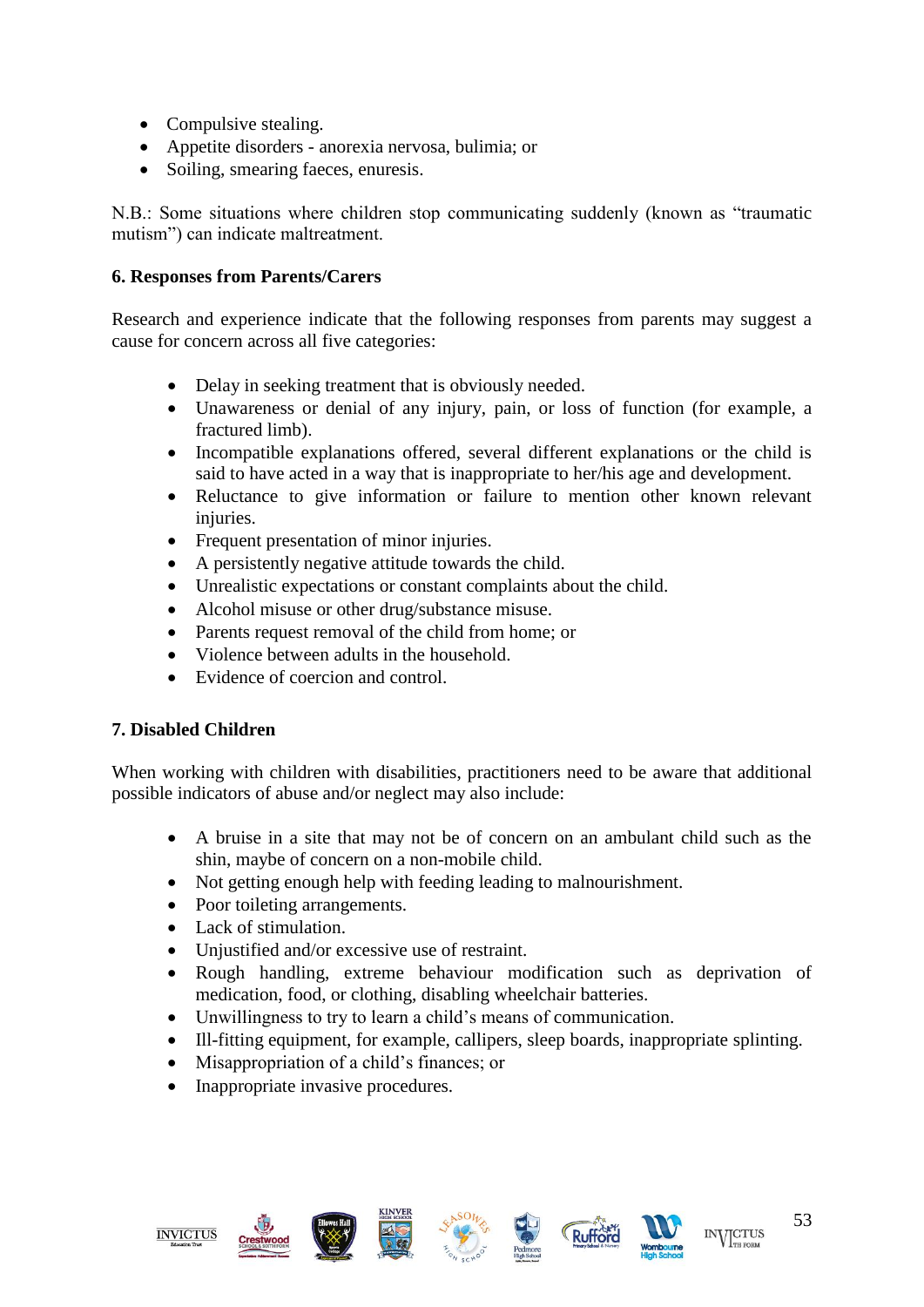# **Appendix 2**

## <span id="page-53-0"></span>**Dealing with a Disclosure of Abuse**

#### **When a pupil tells me about abuse, they have suffered, what should I remember?**

- Stay calm
- Do not communicate shock, anger, or embarrassment
- Reassure the child and tell them that you are pleased that they are speaking to you
- Never agree or promise to keep it a secret. Assure them that you will try to help but let the child know that you will have to tell other people to do this and state who this will be and why.
- Tell them that you believe them. Children very rarely lie about abuse; but they may have tried to tell others and not been heard or believed.
- Tell the child that it is not their fault
- Encourage the child to talk but do not ask "leading questions" or press for information
- Use the acronym **T.E.D**: **T**ell me. **E**xplain. **D**escribe
- Listen and remember to check that you have understood correctly what the child is trying to tell you
- Communicate that they have a right to be safe and protected
- It is inappropriate to make any comments about the alleged offender
- Be aware that the child may retract what they have told you. It is essential to record in writing, all you have heard, though not necessarily at the time of the disclosure.
- At the end of the conversation, tell the child again who you are going to tell and why it is that person or people who need to know
- As soon as you can afterwards, make a detailed record of the conversation using the child's own language. Include any questions that you may have asked. Do not add any opinions or interpretations. (dates, times, names mentioned and to whom the information was passed need to be clearly recorded).
- Use the schools written/electronic recording forms
- If the disclosure relates to a physical injury do not photograph the injury, but record in writing in as much detail as possible

The information should then be passed, in a timely way, to the DSL/DDSL and immediately if the child discloses any abuse they have suffered or may be at risk of suffering.

If DSL/DDSL not available, it is the staff member's **responsibility** to make a referral to Staffordshire Childrens Advice and Support and inform the DSL at the earliest opportunity. (**Staffordshire Childrens Advice and Support 0800 13 13 126) or email [www.staffordshire.gov.uk/reportconcern](http://www.staffordshire.gov.uk/reportconcern)**

![](_page_53_Picture_21.jpeg)

![](_page_53_Picture_22.jpeg)

![](_page_53_Picture_23.jpeg)

![](_page_53_Picture_24.jpeg)

![](_page_53_Picture_25.jpeg)

![](_page_53_Picture_26.jpeg)

![](_page_53_Picture_27.jpeg)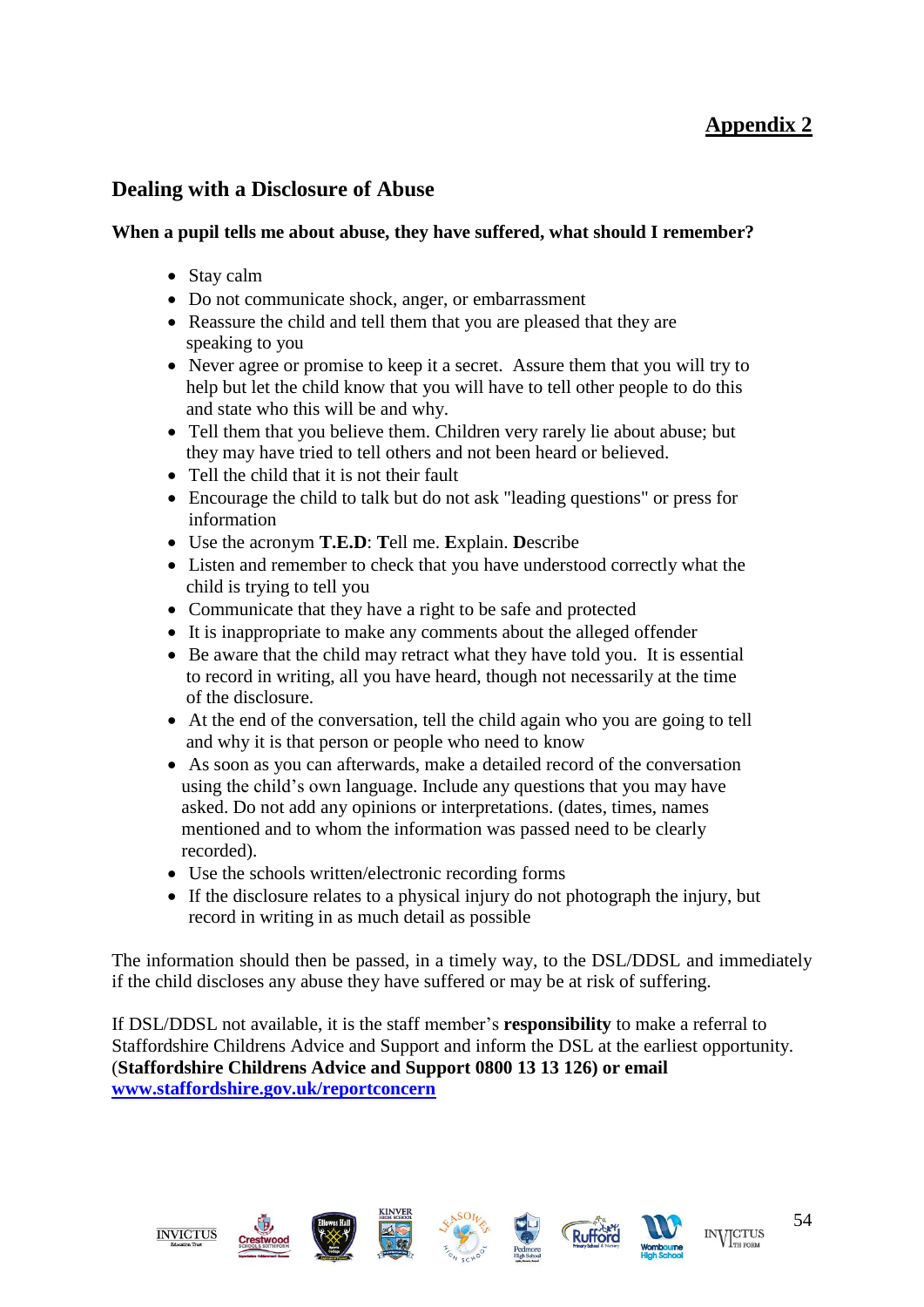# <span id="page-54-0"></span>**Allegations about a Member of Staff (Incl supply), Governor or Volunteer**

- 1. Inappropriate behaviour by staff/supply staff/volunteers could take the following forms:
	- **Physical**

For example, the intentional use of force as a punishment, slapping, use of objects to hit with, throwing objects, or rough physical handling.

• **Emotional**

For example, intimidation, belittling, scapegoating, sarcasm, lack of respect for children's rights, and attitudes that discriminate on the grounds of race, gender, disability, or sexuality.

## • **Sexual**

For example, sexualised behaviour towards pupils, sexual harassment, inappropriate phone calls and texts, images via social media, sexual assault, and rape.

• **Neglect**

For example, failing to act to protect a child or children, failing to seek medical attention or failure to carry out an appropriate risk assessment.

• **Spiritual Abuse**

For example, using undue influence or pressure to control individuals or ensure obedience, follow religious practices that are harmful such as beatings or starvation.

- 2. If a child makes an allegation about a member of staff, supply staff, Governor, visitor or volunteer the Headteacher must be informed immediately. The Headteacher must carry out an urgent initial consideration to establish whether there is substance to the allegation. The Headteacher should not carry out the investigation him/herself or interview pupils.
- 3. The Headteacher will exercise and be accountable for their professional judgement on the action to be taken as follows:
	- If the actions of the member of staff, and the consequences of the actions, raise credible Child Protection concerns the Head Teacher will notify the Staffordshire Designated Officer **(LADO) (0800 1313126)**. The LADO will liaise with the Chair of Governors and advise about action to be taken and may initiate internal referrals within Staffordshire Childrens Social Care to address the needs of children likely to have been affected.
	- If the actions of the member of staff, and the consequences of the actions, do not raise credible child protection concerns, but do raise other issues in relation to the conduct of the member of staff or the pupil. These should be addressed through the school's own internal procedures.
	- If the Headteacher/Principal decides that the allegation is without foundation and no further formal action is necessary, all those involved should be informed of this conclusion, and the reasons for the decision should be recorded on the child safeguarding file.

![](_page_54_Picture_18.jpeg)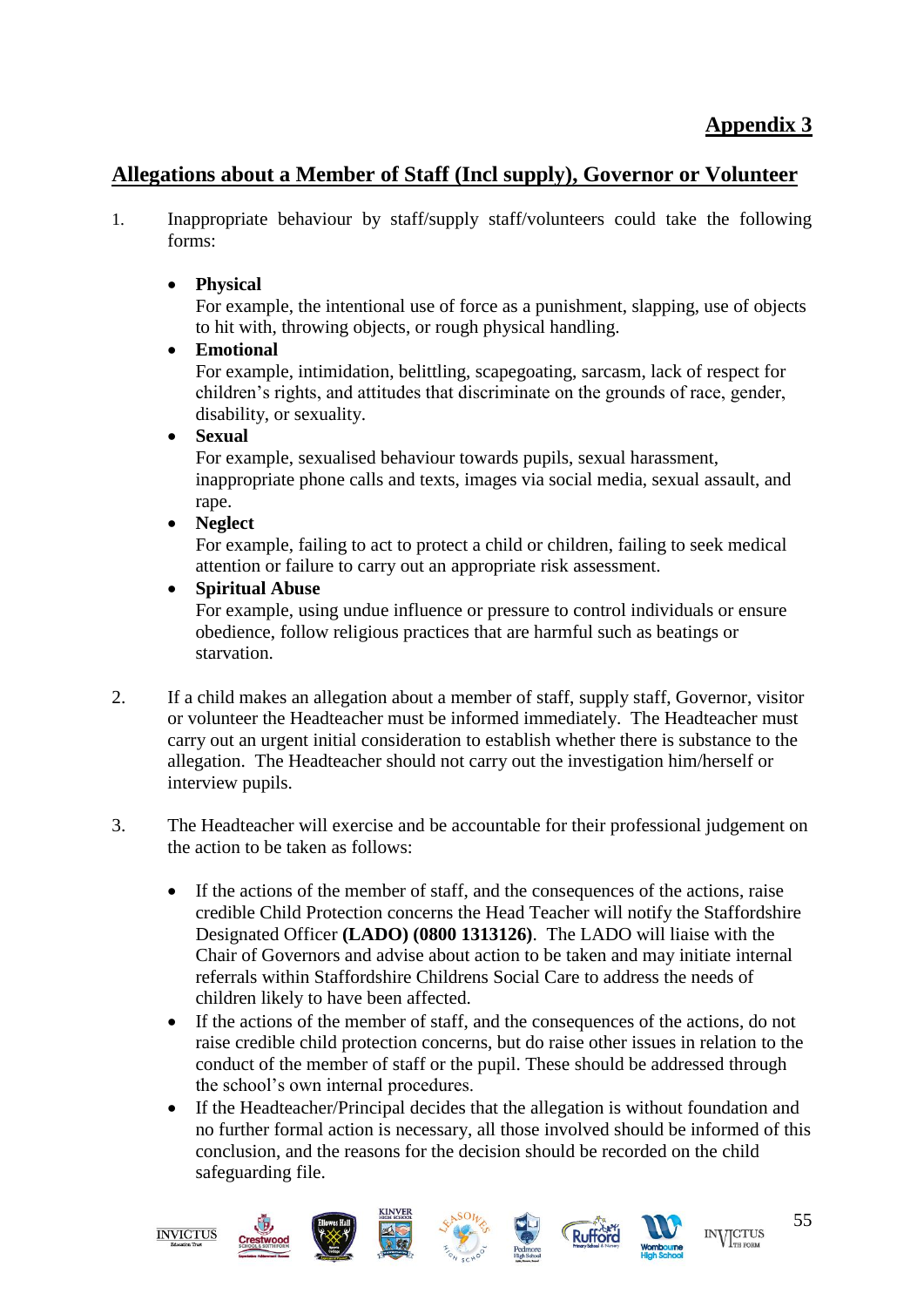- 4. Where we are not the employer of an individual, we still have responsibility to ensure allegations are dealt with appropriately and that they liaise with relevant parties (this includes supply teachers and volunteers). In no circumstances will our school decide to cease to use a supply teacher due to safeguarding concerns, without finding out the facts and liaising with the LADO to determine a suitable outcome. Our Proprietor/LGB will discuss with the agency whether it is appropriate to suspend the supply teacher, or redeploy them to another part of the school, whilst they carry out their investigation.
- 5. Where an allegation has been made against the Headteacher or Proprietor, then the Chair of the LGB/Board takes on the role of liaising with the LADO in determining the appropriate way forward. [Managing Allegations of Abuse against a person who works with children](https://www.staffsscb.org.uk/wp-content/uploads/2020/09/Allegations-of-abuse-made-against-a-person-who-works-with-children.pdf)
- 6. Where the allegation is against the sole proprietor, the referral should be made to the LADO directly.

![](_page_55_Picture_3.jpeg)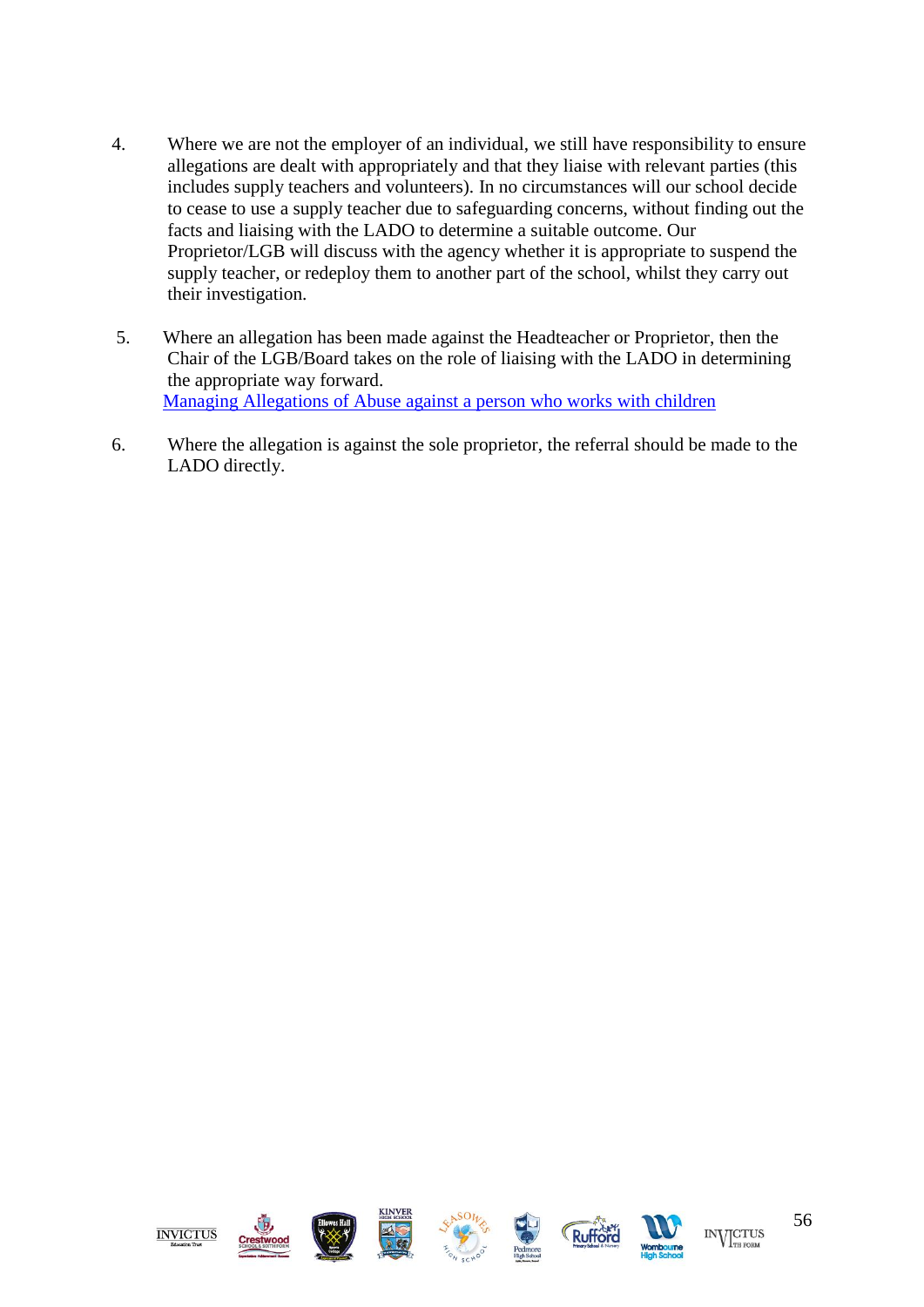# **Appendix 4**

# **Indicators of Vulnerability to Radicalisation**

- <span id="page-56-0"></span>1. Radicalisation refers to the process by which a person comes to support terrorism and forms of extremism leading to terrorism.
- 2. Extremism is defined by the Government in the Prevent Strategy as: Vocal or active opposition to fundamental British values, including democracy, the rule of law, individual liberty and mutual respect and tolerance of different faiths and beliefs. We also include in our definition of extremism calls for the death of members of our armed forces, whether in this country or overseas.
- 3. Extremism is defined by the Crown Prosecution Service as:
	- The demonstration of unacceptable behaviour by using any means or medium to express views which
	- Encourage, justify, or glorify terrorist violence in furtherance of beliefs
	- Seek to provoke others to terrorist acts
	- Encourage other serious criminal activity or seek to provoke others to serious criminal acts or
	- Foster hatred which might lead to inter-community violence in the UK.
- 4. There is no such thing as a 'typical extremist' those who become involved in extremist actions come from a range of backgrounds and experiences, and most individuals, even those who hold radical views, do not become involved in violent extremist activity.
- 5. Pupils may become susceptible to radicalisation through a range of social, personal and environmental factors - it is known that violent extremists exploit vulnerabilities in individuals to drive a wedge between them and their families and communities. It is vital that school staff can recognise those vulnerabilities.
- 6. Indicators of vulnerability include:
	- Identity Crisis the student/pupil is distanced from their cultural/religious heritage and experiences discomfort about their place in society.
	- Personal Crisis the student/pupil may be experiencing family tensions; a sense of isolation; and low self-esteem; they may have dissociated from their existing friendship group and become involved with a new and different group of friends; they may be searching for answers to questions about identity, faith and belonging;
	- Personal Circumstances migration; local community tensions; and events affecting the student/pupil's country or region of origin may contribute to a sense of grievance that is triggered by personal experience of racism or discrimination or aspects of Government policy.
	- Unmet Aspirations the student/pupil may have perceptions of injustice; a feeling of failure; rejection of civic life.
	- Experiences of Criminality which may include involvement with criminal

![](_page_56_Picture_18.jpeg)

![](_page_56_Picture_19.jpeg)

![](_page_56_Picture_20.jpeg)

![](_page_56_Picture_21.jpeg)

![](_page_56_Picture_22.jpeg)

![](_page_56_Picture_23.jpeg)

![](_page_56_Picture_24.jpeg)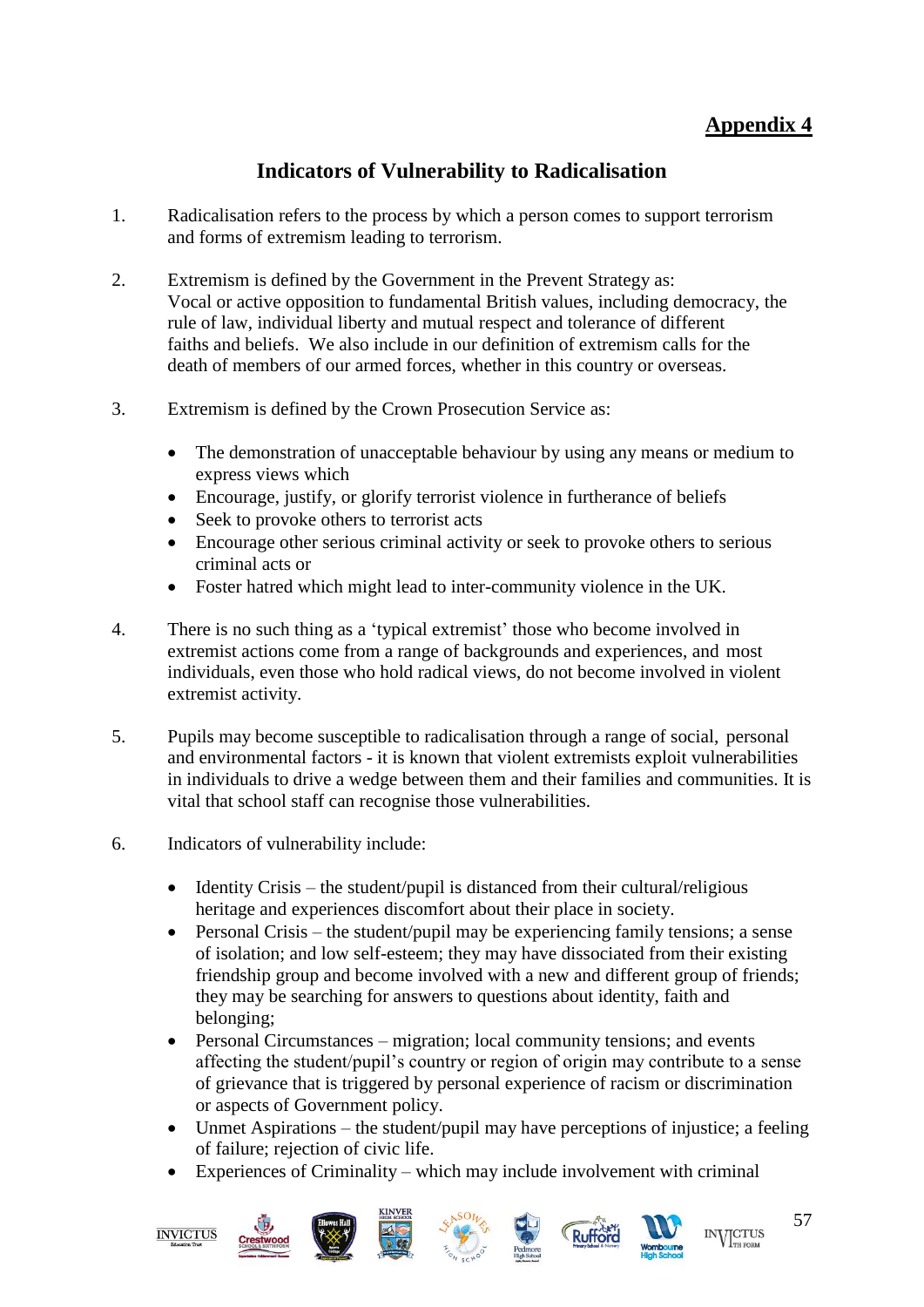groups, imprisonment, and poor resettlement/reintegration.

- Special Educational Need students/pupils may experience difficulties with social interaction, empathy with others, understanding the consequences of their actions and awareness of the motivations of others.
- 7. This list is not exhaustive, nor does it mean that all young people experiencing the above are at risk of radicalisation for the purposes of violent extremism.
- 8. More critical risk factors could include:
	- Being in contact with extremist recruiters.
	- Family members convicted of a terrorism act or subject to a Channel intervention.
	- Accessing violent extremist websites, especially those with a social networking element.
	- Possessing or accessing violent extremist literature.
	- Using extremist narratives and a global ideology to explain personal disadvantage.
	- Justifying the use of violence to solve societal issues.
	- Joining or seeking to join extremist organisations.
	- Significant changes to appearance and/or behaviour; and
	- Experiencing a high level of social isolation resulting in issues of identity crisis and/or personal crisis.

![](_page_57_Picture_13.jpeg)

![](_page_57_Picture_14.jpeg)

![](_page_57_Picture_15.jpeg)

![](_page_57_Picture_16.jpeg)

![](_page_57_Picture_17.jpeg)

![](_page_57_Picture_18.jpeg)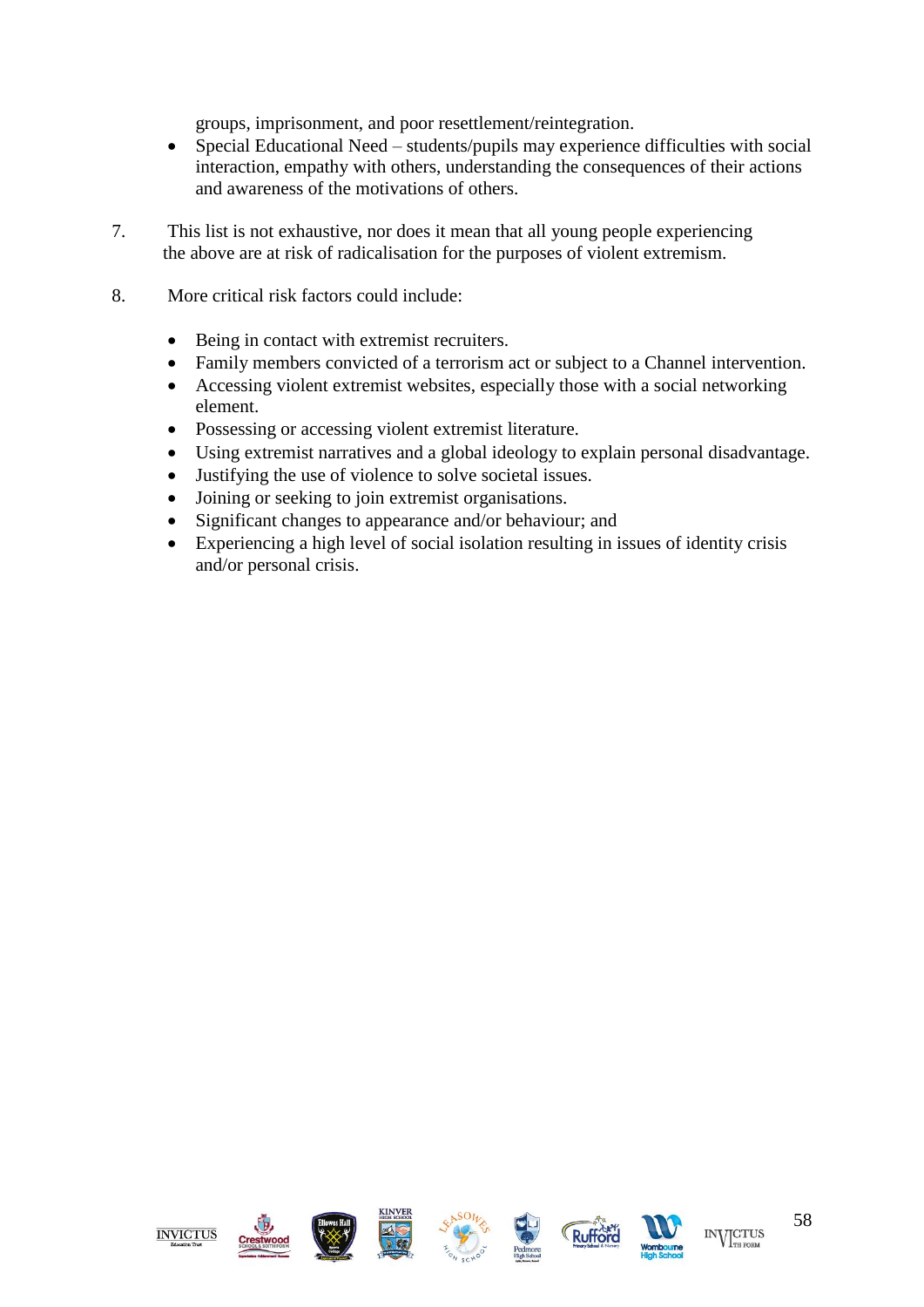## **Appendix 5**

<span id="page-58-0"></span>**SPOC Contacts Prevent Leads** Contact Name **Email Address Cannock**  Kerry Wright KerryWright & Cannockchasedc.gov.uk Karla Vowles Karla Vowles Karla Vowles & Cannockchasedc.gov.uk **East Staffs** Mike Hovers Michael.hovers@eaststaffsbc.gov.uk Sal Khan sal.khan @eaststaffsbc.gov.uk **Lichfield** Susan Bamford Susan.Bamford@lichfielddc.gov.uk **Newcastle Sarah Moore** Sarah **Sarah.moore@newcastle-staffs.gov.uk South Staffs** Helen Marshall H.Marshall@sstaffs.gov.uk **Stafford** Victoria Cooper vcooper vcooper **vcooper** vcooper vcooper vcooper vcooper vcooper vcooper vcooper vcooper vcooper vcooper vcooper vcooper vcooper vcooper vcooper vcooper vcooper vcooper vcooper vcooper vcooper v **Staffs Moorlands** David Smith David Smith david.smith@staffsmoorlands.gov.uk **Tamworth** Joanne Sands Joanne-sands @tamworth.gov.uk **Staffordshire County Council (Safer Communities)** Fiona Chapman fiona.chapman @staffordshire.gov.uk **Staffordshire Police Prevent Team** Sgt. Calum Forsyth prevent @staffordshire.pnn.police.uk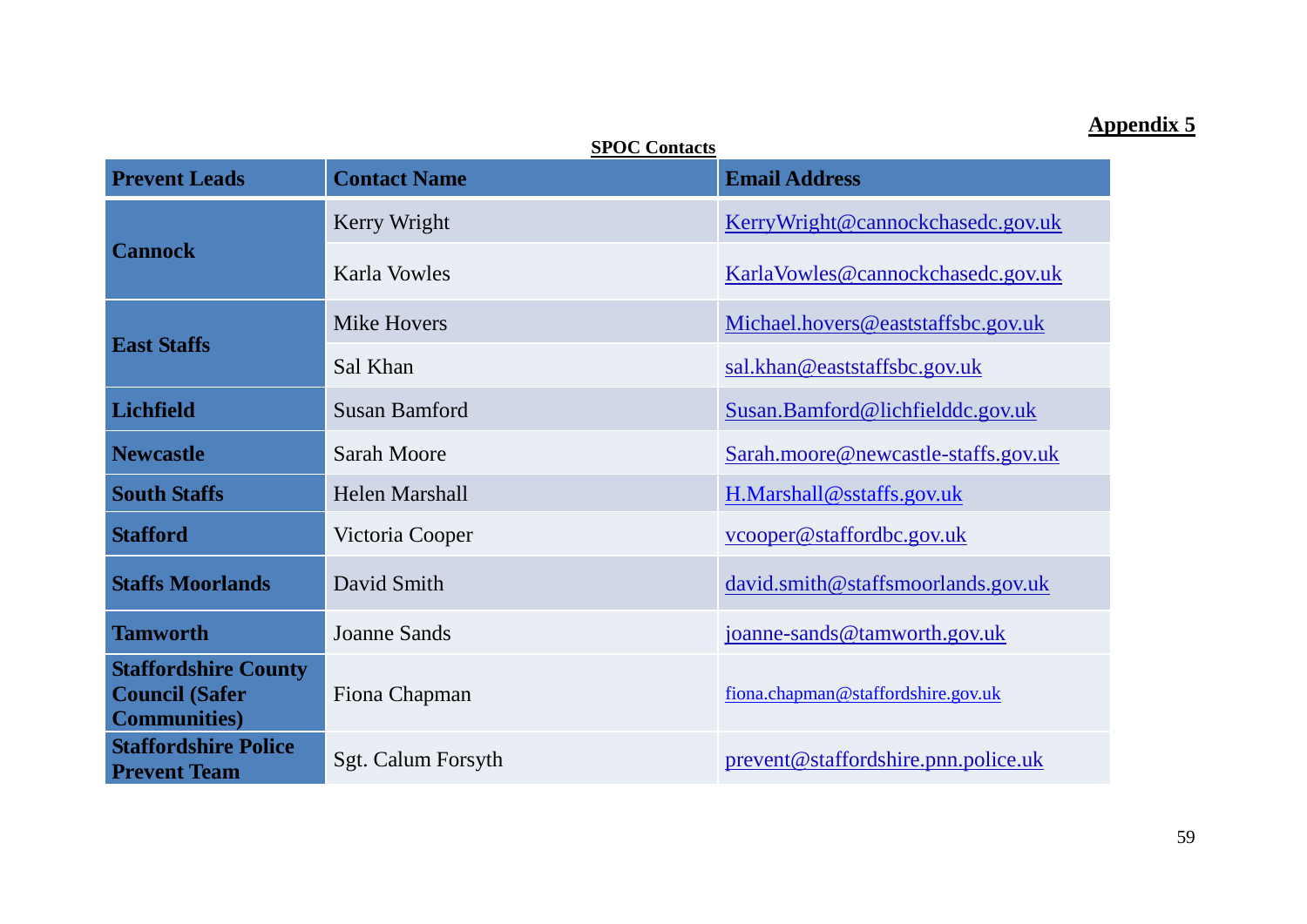# **Appendix 6**

#### **Role of the Staffordshire LADO**

<span id="page-59-0"></span>The Staffordshire LADO (Local Authority Designated Officer) promotes a safer children's workforce by providing effective guidance, advice, and investigation oversight to cases. They may be able to offer advice and assist with communication in situations which sit outside the statutory criteria, albeit at the discretion of the LADO Duty Officer and where the broader goals of a safer children's workforce are relevant.

The service will give advice on how concerns or allegations should be investigated, including if a referral needs to be raised with the Police and/or Children's Social Care. Staffordshire LADO is not directly responsible for investigatory activities but will actively support any investigation and give advice around a range of parameters including suspension, possible media interest, when to tell the adult, and ensure all interested parties are appropriately linked together. They will retain oversight of individual cases to ensure concerns or allegations are investigated thoroughly in a fair and timely manner, and will advise in relation to any subsequent duties to communicate with regulatory bodies and/or the DBS.

The StaffsSCB inter-agency procedures for:

#### [Managing Allegations of Abuse against a person who works with children](https://www.staffsscb.org.uk/wp-content/uploads/2020/09/Allegations-of-abuse-made-against-a-person-who-works-with-children.pdf)

is based on the framework for dealing with allegations made against an adult who works with children, this is detailed in [Working Together 2018](https://www.gov.uk/government/publications/working-together-to-safeguard-children--2) and should be followed by all organisations providing services for children and young people. Compliance with these procedures will help to ensure that allegations are dealt with consistently and in a timely manner; that a thorough, proportionate, and fair process is followed and that processes are open to challenge.

Arrangements for managing concerns or allegations of this nature should be robust and effective in keeping children safe. All allegations should be taken seriously, approached with an open mind, and not be driven by preconceived opinions about whether a child has or has not been harmed.

[Guide for Safer Working Practice for Adults who work with Children](https://www.ssscb.org.uk/working-together-to-safeguard-children/) is available which will help individuals form judgements on what may constitute behaviour that is unsafe or abusive.

#### *Who to refer concerns to:*

All reports of concern or allegation to the Staffordshire LADO (Local Authority Designated Officer) that an adult working or volunteering with children:

- behaved in a way that has harmed a child or may have harmed a child.
- possibly committed a criminal offence against or related to a child.
- behaved towards a child or children in a way that indicates he or she may pose a risk of harm to children; or
- behaved or may have behaved in a way that indicates they may not be suitable to work with children

•

![](_page_59_Picture_16.jpeg)

![](_page_59_Picture_17.jpeg)

![](_page_59_Picture_18.jpeg)

![](_page_59_Picture_19.jpeg)

![](_page_59_Picture_20.jpeg)

![](_page_59_Picture_21.jpeg)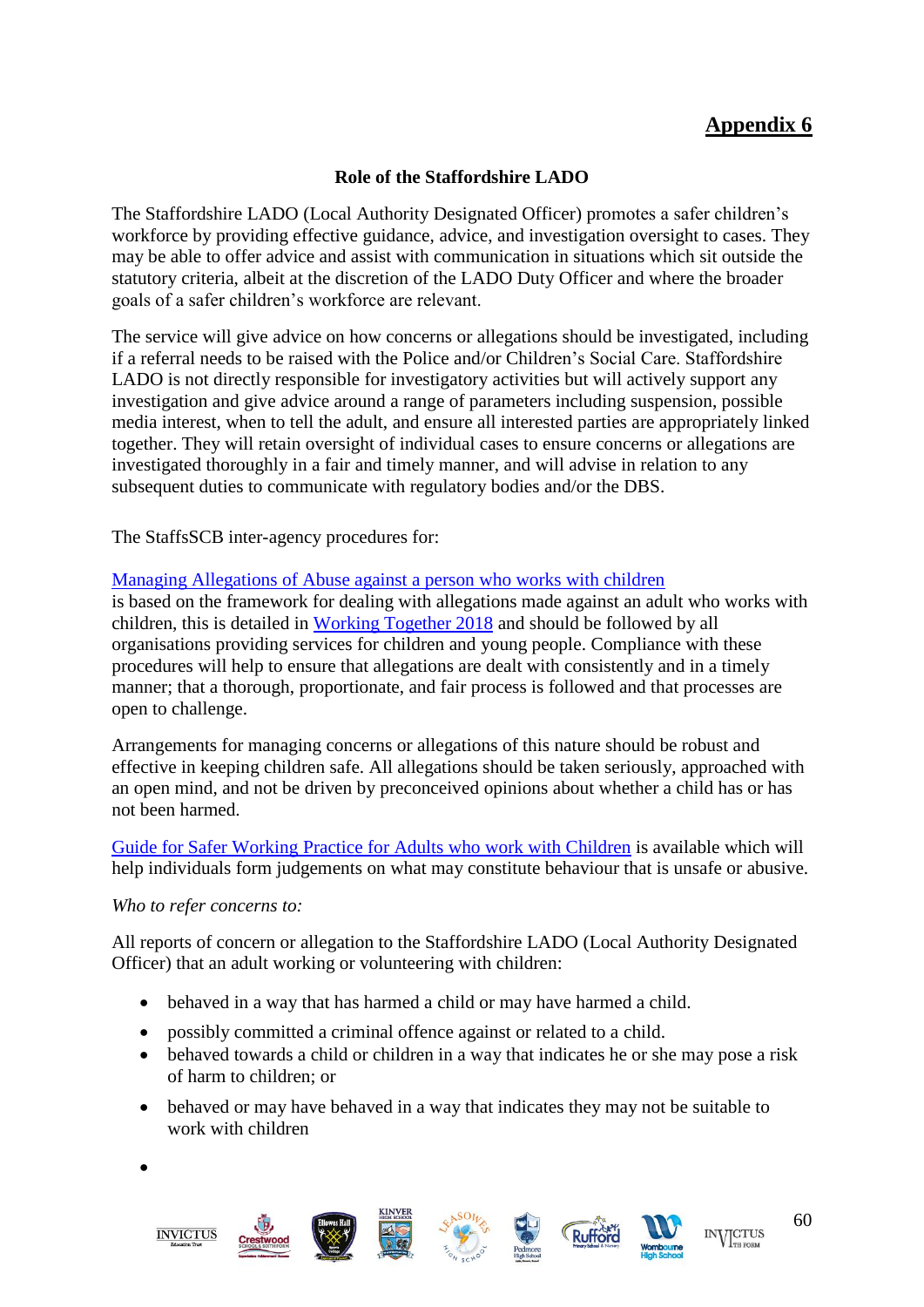**Step 1:** Follow KCSiE 2021 Guidance. Headteacher/ Chair of Governors/ Proprietor will contact the LADO on 0800 13 13 126

**Step 2:** Staffordshire Childrens Advice and Support Team will ensure that the matter is passed promptly to the Staffordshire LADO Duty Officer and assist in initiating any additional safeguarding activities.

If your concern or allegation is urgent and outside of office hours telephone: 0845 6042 886 (the Emergency Duty Team).

This single referral point will provide a responsive and inclusive service for all children's workforce sectors, focus the advice and support where it is needed most and enable the team to continue to work effectively with partners.

## **Further advice on Safeguarding matters can also be obtained from:**

#### **Local Contacts**

- Staffordshire County Council's Education Safeguarding Advice Service 01785 895836 e-mail: [esas@staffordshire.gov.uk](mailto:esas@staffordshire.gov.uk)
- LADO Staffordshire 0800 13 13 126
- Staffordshire Children's Social Care Services: Staffordshire Childrens Advice and Support team within the Multi Agency Safeguarding Hub (M.A.S.H.) 0800 1313 126 or using the online referral [Report a concern online](https://www.staffordshire.gov.uk/Care-for-children-and-families/Childprotection/Report-a-concern-online.aspx)
- Emergency Duty Services (out of hours safeguarding concerns) 0345 604 2886 or email [eds.team.manager@staffordshire.gov.uk](mailto:eds.team.manager@staffordshire.gov.uk)
- Staffordshire Police M.A.S.H. can be contacted on 101. In the event of an emergency please dial 999
- Stoke-on-Trent Children's Services: Chat and Advice Service (CHAD) 01782 235100 Emergency Duty Team: 01782 234234 (outside office hours, weekends, and bank holidays) Minicom: 01782 236037
- Sam Hubza School Guidance around Asylum Seekers (Central Thoroughfare Team) Tel: 01785 854906
- Staffordshire Police coordinator: Mark Hardern Tel: 07539 3636299 Email: [mark.hardern@staffordshire.pnn.police.uk](mailto:mark.hardern@staffordshire.pnn.police.uk)
- Staffordshire Police Prevent Team 01785 232054, 01785 233109 or email [prevent@staffordshire.pnn.police.uk](mailto:prevent@staffordshire.pnn.police.uk)

## **NSPCC**

- Harmful Sexual Behaviour project: **0844 892 0273**
- [Keeping children safe online-online safety/sexting/sending nudes](https://www.nspcc.org.uk/keeping-children-safe/online-safety/sexting-sending-nudes/)

## **Local Advice**

- Entrust Learning Technologies ICT/Computing/E-safety Teacher Consultants 0300 111 8030
- Fostering Service (Staffordshire) 0800 169 2061 email [fostering&adoptionbus@staffordshire.gov.uk](mailto:fostering&adoptionbus@staffordshire.gov.uk) Out of Hours: Emergency Duty Service 01785 354030
- Staffordshire Safeguarding Children Board [StaffsSCB](https://www.staffsscb.org.uk/)

![](_page_60_Picture_22.jpeg)

![](_page_60_Picture_23.jpeg)

![](_page_60_Picture_24.jpeg)

![](_page_60_Picture_25.jpeg)

![](_page_60_Picture_26.jpeg)

![](_page_60_Picture_27.jpeg)

![](_page_60_Picture_28.jpeg)

**INVICTUS**